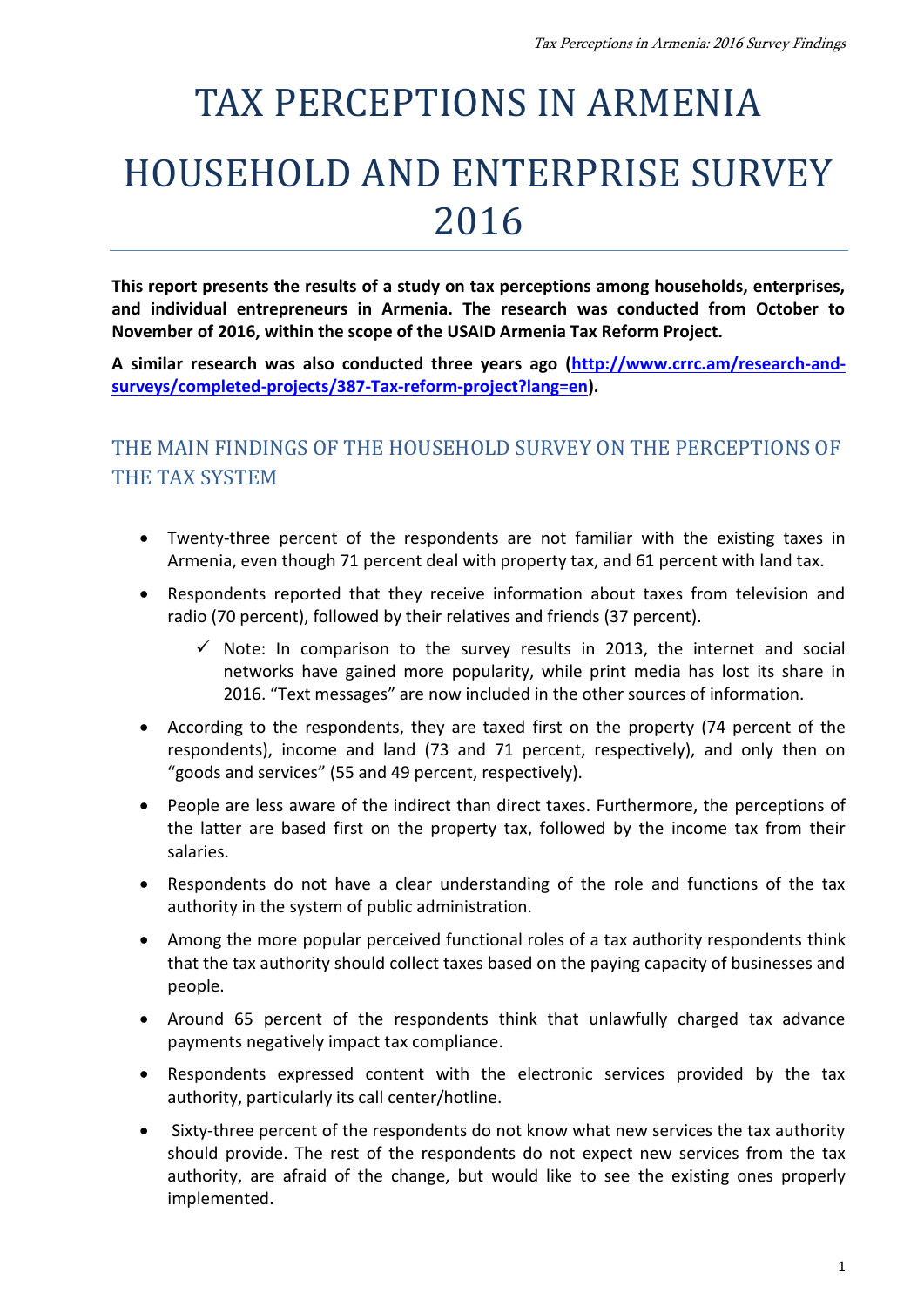- Forty-six percent of the respondents agree that dealing with the tax authorities is stressful, around a double of those who think the opposite (25 percent).
- Fifteen percent of the respondent would like to work as tax inspectors.
	- $\checkmark$  Note: In comparison to the survey results in 2013, the percentage of the respondents who would like to work as tax inspectors has decreased from 19 percent to 15 percent.
- Among those that would like to work as a tax inspector, 23 percent would aim to be fair and work for the good of people, and achieve change by making the system fairer.
	- $\checkmark$  Note: In comparison to the survey results in 2013, the percentage of the respondent who has that aim has increased from 16 percent to 23 percent.
- Seventy one percent of the respondents hold a clear position against avoiding taxes (on a scale 1-10, reporting "6" and above). Moreover, 43 percent said that avoiding taxes is not justifiable at all. At the same time, 20 percent think that almost everyone practices such "tax behavior."
- Twenty-seven percent said that informing tax authorities if they see tax legislation violations (for example, not providing a receipt in a store), is the right thing to do.
- At the same time, of the 27 percent of those who think it is right to inform:
	- Forty-four percent would not mind buying goods from a seller that does not abide by the laws;
	- Only one in three would serve as an example by asking for a receipt for the amount they paid for goods or services;
	- Only one in ten agrees or fully agrees that they would inform tax authorities if they witnessed cases of tax evasion;
		- $\checkmark$  Note: In comparison to the survey results in 2013, the percentage of those that think informing tax authorities is the right thing to do has decreased from 43 percent to 27 percent.
- Sixty-eight percent of the respondents think that the taxpayers would stop avoiding taxes, and would cooperate with the government for the sake of public good if the government decreased tax rates.
	- $\checkmark$  Note: In comparison to the survey results in 2013, the difference between the two opinions - would cooperate with the government and it is useless - has decreased, from four times it is now two and a half times. People would cooperate with the government less now.
- In relation to tax amnesty, only 28 percent think that people "would go and declare" objects with past unpaid taxes. This belief decreases with the income increase. Thirty-nine percent do not believe that this process is realistic.
- Seventy-four percent of the respondents agree that if tax rates are decreased, the violators should receive more serious penalties.
- Two main reasons why people avoid taxes were "desperate financial situation" and "high tax rates."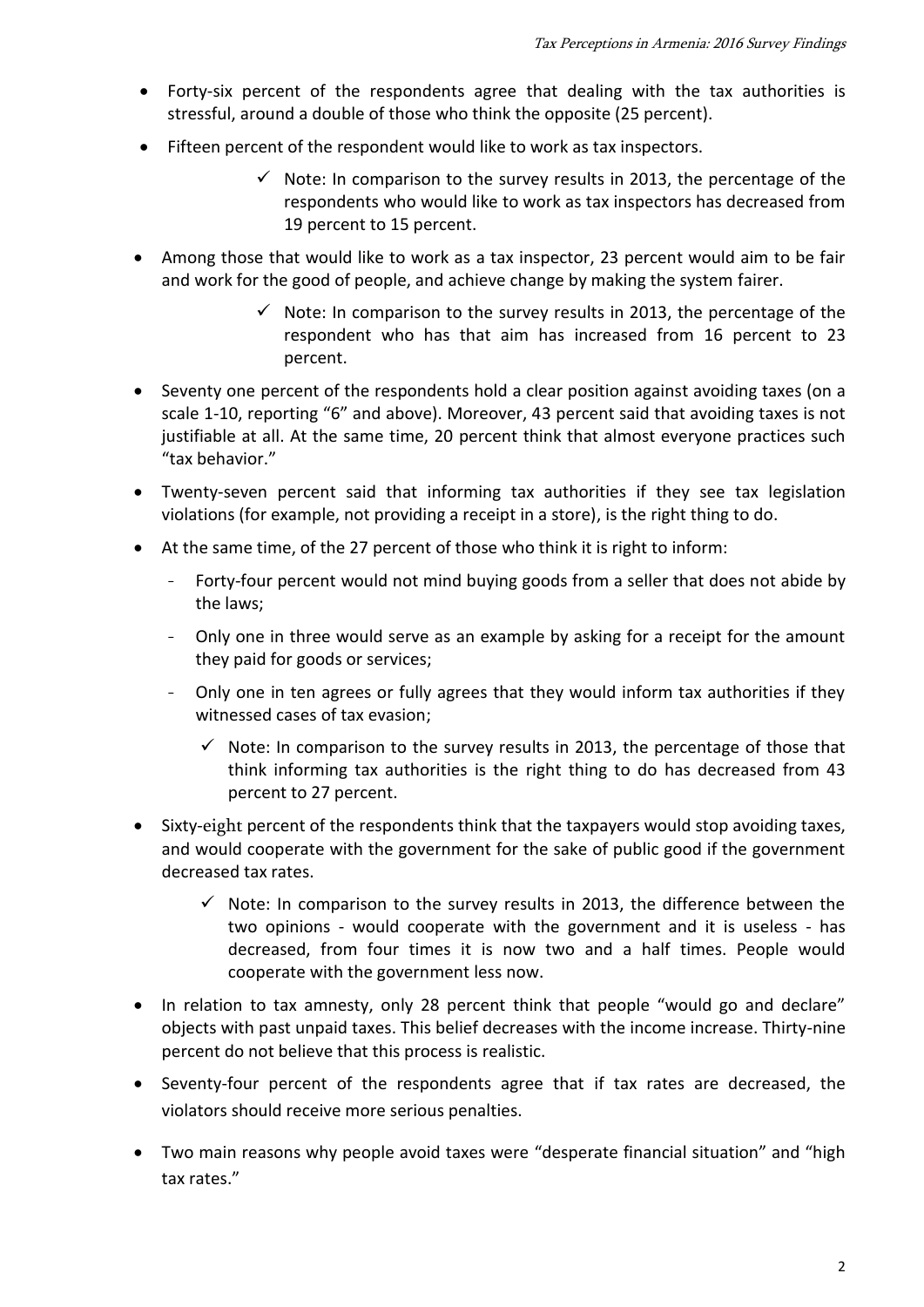- Only 13 percent of the respondents think that there is no patronage in Armenia and everyone pays taxes equally.
	- $\checkmark$  Note: In comparison to the survey results in 2013, the percentage of those who think that there is no patronage in Armenia and everyone pays taxes equally has decreased twice, dropping from 28 percent to 13 percent.
- Sixty-eight percent of the respondents are ready to pay more taxes if they see less corruption.
- Excluding the "undecided," 32 percent of the respondents think that saving on income tax by using tax deductions is appropriate, as it is connected with job creation for people with disabilities and implementation of social programs in general.
- Of those who find optimization of taxes acceptable, 7 percent explain their stance by the inadequately high level of tax burden.
	- $\checkmark$  Note: In comparison to the survey results in 2013, three years later:
		- The percentage of the respondents who think it is acceptable to decrease taxes as much as possible has gone down twice. However, they have joined not those who think it is unacceptable, but rather those respondents who don't know or are undecided.
		- Among the respondents who think it is unacceptable, the percentage of those who don't think it is "fair and honest" has increased twice.
- Ninety-six percent of the respondents think that the tax burden is high in Armenia. Sixtyseven percent of the respondents considered tax burden heavy for small-size businesses and 55 percent think it is heavy for medium-size businesses. At the same time, 61 percent did not consider it heavy for large businesses.
	- $\checkmark$  Note: In comparison to the survey results in 2013, according to the respondents three years later:
		- The tax burden has not decreased for citizens, in everyday life neither for the cost of commodities, and services nor the taxation of the salaries.
		- **The tax burden has shifted slightly toward being heavier for small and medium** business.
		- The perception of the tax burden of large businesses has gone down slightly.
- On the question about the appropriate use of taxes, 51 percent of the respondents think that the government currently uses the taxes for "personal purposes."
- Seventy-one percent of the respondents do not know or do not agree that the public services they receive are actually useful for them. At the same time, 63 percent agree with the opinion that they would be willing to pay more taxes if they saw more public, social and other services, for example police, army and free education.
- When asked, what percentage of the taxes is returned to the society in the form of public services, 62 percent of the respondents noted up to 20 percent.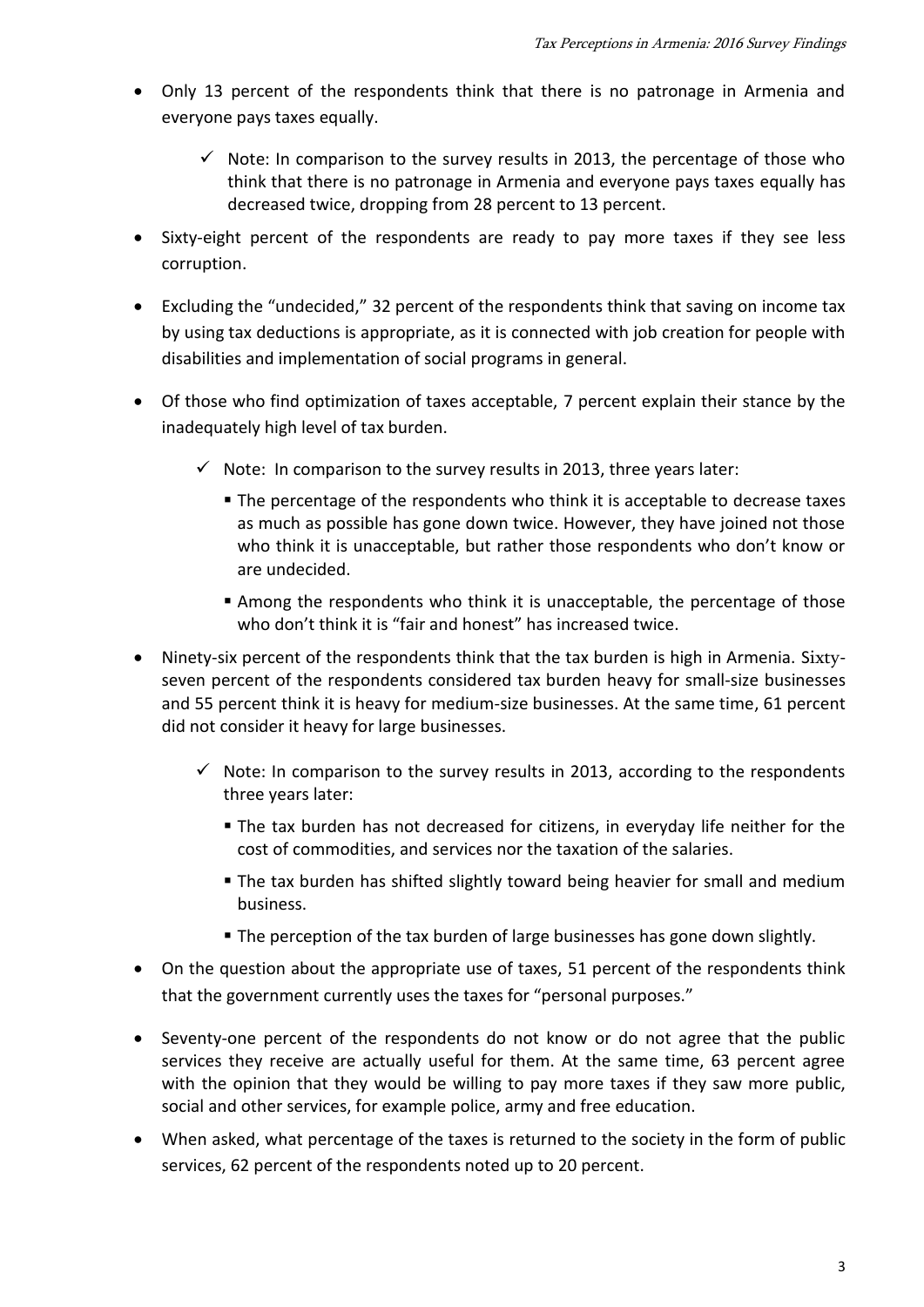- When asked what the government should do if more funds are needed in case of a force majeure situation, only five percent of the respondents think that the taxes should be raised.
	- $\checkmark$  Note: In comparison to the survey results in 2013, three years later the share of those who think it is acceptable to raise the taxes remained the same – around five percent.
- Thirty-seven percent of the respondents gave a positive answer when asked if they were proud to be paying taxes. Fifty-two point three percent responded "no," because according to them the taxes do not serve their purpose or they do not know what purpose the taxes serve.
- Two thirds of the respondents do not consider paying taxes dignifying or noble, and are not proud of paying taxes. The main reasons are the inefficient use of the funds and unfair distribution.
- Thirty-six percent of the respondents are ready to accept a more complex tax system, but only if it is fairer. Among those who are for a complex tax system:
	- Married and never married respondents are more willing to make such a "sacrifice."
	- Respondents care less about the simplicity of the legislation and value fairness more with the increase in salaries and income.
	- However, respondents whose family members or they personally have done business in the past year or have been a business owner would like to have simpler tax legislation.
- Public trust toward state authorities is low.
	- "Don't know" and "refuse to answer" options are more frequent when asked about independent entities outside of the Armenian government, such as the RA State Commission for Protection of Economic Competition and Public Services Regulatory Commission of the Republic of Armenia.
	- Local self-government bodies and the Ombudsmen are the most trusted. Courts are somewhat trusted.
	- The Government, National Assembly, the President, Ministry of Finance seldom got unconditional trust.
	- Trust toward financial-tax institutions is lower than the average among other institutions.
		- $\checkmark$  Note: In comparison to the survey results in 2013, three years later:
			- Trust toward all institutions has either decreased or stayed the same.
			- **Trust toward the Government has significantly decreased.**
			- Tax Service and even the Constitutional Court are not an exception (nine and 10 percent decrease, respectively).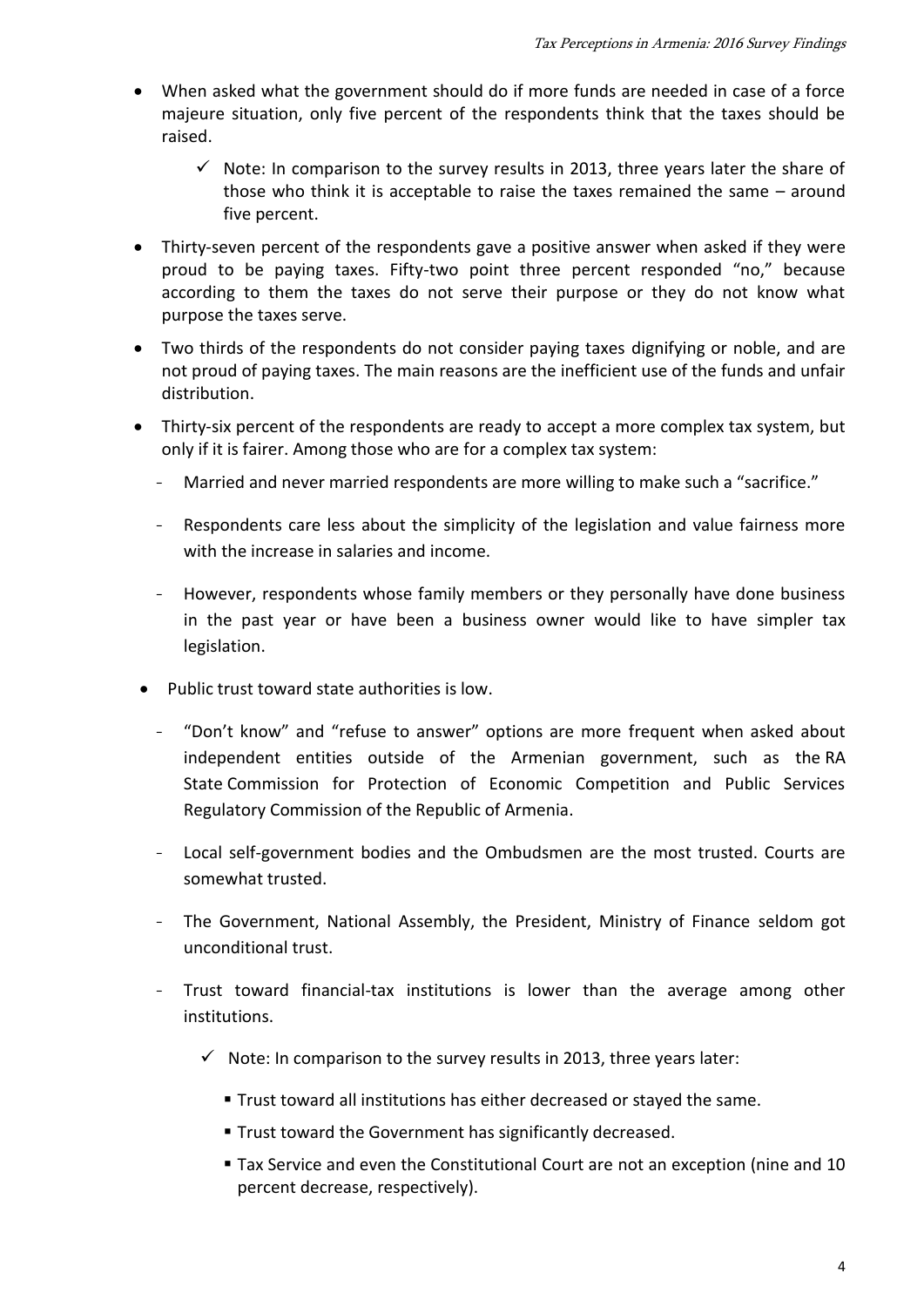- In order to improve tax collection, 63 percent of the respondents would first decrease tax rates, followed by 58 percent who would cut the number of tax types in Armenia, and 31 percent would make the texts of tax laws simpler and clearer.
- Fifty-five percent of the respondents agree that people would be willing to pay taxes if it was less complicated and time-consuming.
- Only 10 percent of the respondents agree that the tax system in Armenia is predictable and they can correctly predict what their tax burden the following year will be.
- Eighty-one present of the respondents agree that the government should impose higher tax rates for the rich.
- Ninety percent of the respondents agree that people will always be willing to pay taxes if they believe that the taxes are fair.
	- $\checkmark$  Note: In comparison to the survey results in 2013, three years later the share of those respondents who think that tax rates should go down because of heavy tax burden has moved from second to first place.
- According to only 30 percent of the respondents, they have access to necessary information on tax regulations.
	- $\checkmark$  Note: In comparison to the survey results in 2013, the results for this question on access have decreased from 32.4 percent to 30 percent. We think that it primarily refers to access to clarifications on ambiguous law provisions, and not access to the actual texts of the laws.
- Only eight percent of the respondents were active in the discussion stage of the Tax Code. The percent of those who were indifferent during the discussion stage of the Tax Code is three and half times higher - 29 percent.
- Sixty-one percent do not know whether the Code that has been passed for the first time would foster improvement of the business environment, and 64 percent do not know whether it would attract investments in the economy.
- On the question about the possible positive impact of the Constitutional amendments adopted as a result of the 2015 referendum in Armenia on tax collection,
	- Only 11 percent gave a positive response.
	- Individual entrepreneurs, self-employed and employed respondents, i.e. "actively employed people," are more pessimistic than the group of "passive" respondents (pensionaries, housewives and students) and unemployed.
	- Respondents in "manufacturing" think like the average taxpayers, however people in the trade and service sector are more pessimistic.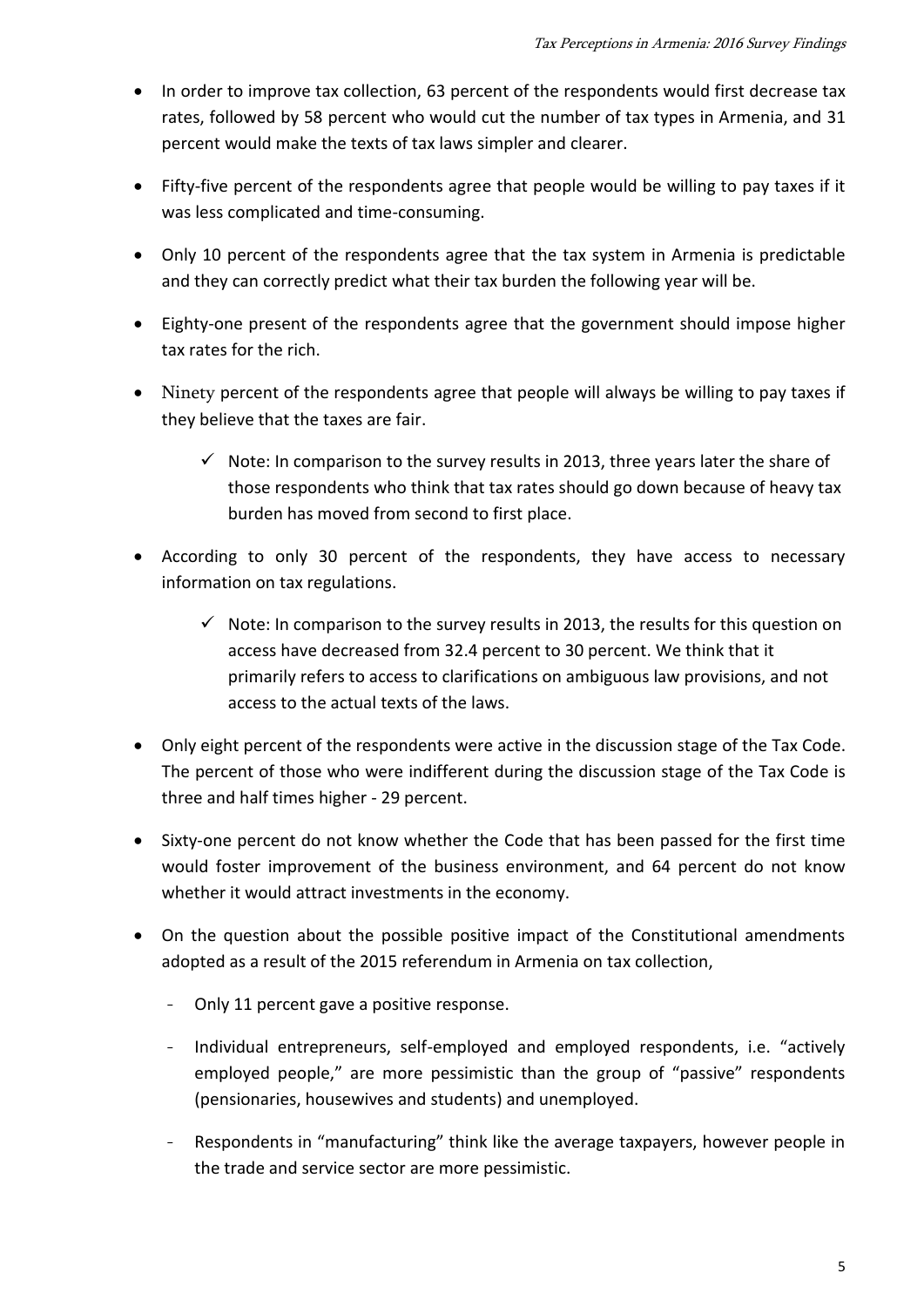- Married and never married respondents think similar to the average, while those in other categories – divorced, single, widowed and separated - are more pessimistic.
- Respondents with higher education are slightly more optimistic than those with lower levels of education.
- Pessimism decreases with the income increase.
- Respondents willing to work as tax inspectors are above the average optimistic about the positive impact of the Constitution on taxation.
- Fifty-six percent do not know what to do about tax policy issues, do not have specific suggestions:
	- Primary active response is: "decrease the tax burden, including decreasing tax rates."
	- Lower income respondents show more support for such decrease, while those with middle income are more likely to value issues connected with tax administration, including inspection regulations.
	- High income respondents have different priorities and suggest attracting direct investments through tax incentives.
- The topic of ecologization of tax laws is difficult for people. However, among the respondents who have some certainty, the percentage of the proponents is higher than the opponents (39 percent and 8 percent, respectively).
- Sixty percent of the respondents did not know what to do on the issues related to tax administration reforms. The main responses were not intervening in the business of the taxpayer and simplifying tax calculation forms.
- Answers to the question on the introduction of an automated information exchange system with the tax authorities of other countries show that 58 percent of the respondents do not know about it. Twenty percent of the informed respondents think that it should have been done earlier, emphasizing the importance of explaining it clearly to the population in advance. The interest to be part of an international automated information exchange system drastically decreases among the high income groups.
- After entering Eurasian Economic Union, only 10 percent of the respondents are willing to pay additional taxes to solve financial issues connected with the Union.
- Thirty-five percent of the respondents agree or fully agree (hereinafter, "in favor") that it would be reasonable to buy goods for higher prices from law-abiding sellers, than cheaper goods from tax evading ones.
	- Sixty percent of the respondents demand a receipt/document when they do not get one for their purchase of goods or services.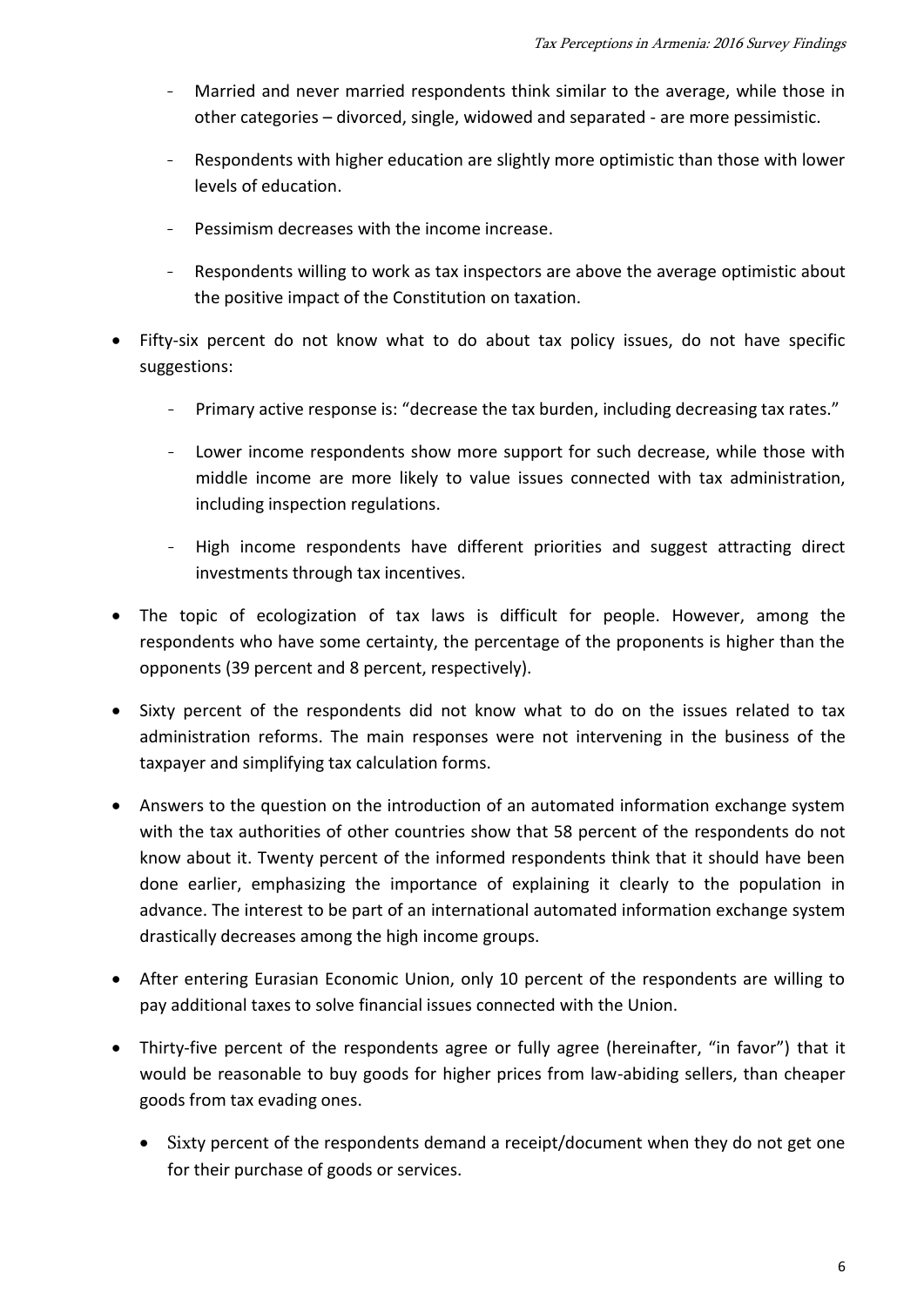- Seven percent of the respondents are ready to "inform" tax authorities when witnessing cases of tax evasion. Yet, 38 percent is fully against that, and additional 44 percent do not agree. This function would be difficult to enforce in Armenia.
- If Armenia's foreign debt reached 70 percent of the gross domestic product, which is a dangerous and impermissible limit, then
	- a. Twenty percent of the respondent would be willing to pay more taxes to keep Armenia from being declared bankrupt internationally. One third is not sure, also possibly because they do not know what the consequences of bankruptcy for Armenia would be. About half (46 percent) are not willing to provide support in solving that problem by paying more taxes.
	- b. Seventeen percent of the respondents are ready to postpone retirement, receive lower subsidies and salaries so that the government would not have to raise tax rates.
	- From tax perception perspective, only 17 percent of the respondents value government's investment in their future pensions. The new system does not serve as an additional motivation to pay taxes for the rest.
	- The survey employed a new approach, aimed at identifying typical characteristics of a person particularly willing to pay taxes. Thus,
		- 1. People in "trade and services" are more forgiving toward tax evaders (33.9 percent compared to 36 percent of the "manufacturers" and the average 35 percent). Respondents in this category are also less likely to "inform tax authorities" compared to the average.

However, at the time of need, when the foreign debt of Armenia reaches a critical point, the respondents in this category are more willing to take on more burden in comparison to the average.

- 2. Divorced respondents are more consistent with requesting receipts when shopping and buying from law-abiding sellers even when the prices are higher. This group of respondents is also more willing to take a certain share of the burden on themselves if Armenia's foreign debt reached a critical point (23 percent compared to 17-19 percent average).
- 3. Respondents with higher education are more cautious about "informing tax authorities." It can be speculated that they legally evaluate the consequences of that system being not fully regulated by laws.
- 4. Respondents with below-higher level of education are less than the average willing to make voluntary payments within the accumulative pension system that is being gradually established in Armenia (14 percent compared to 17 percent of the average).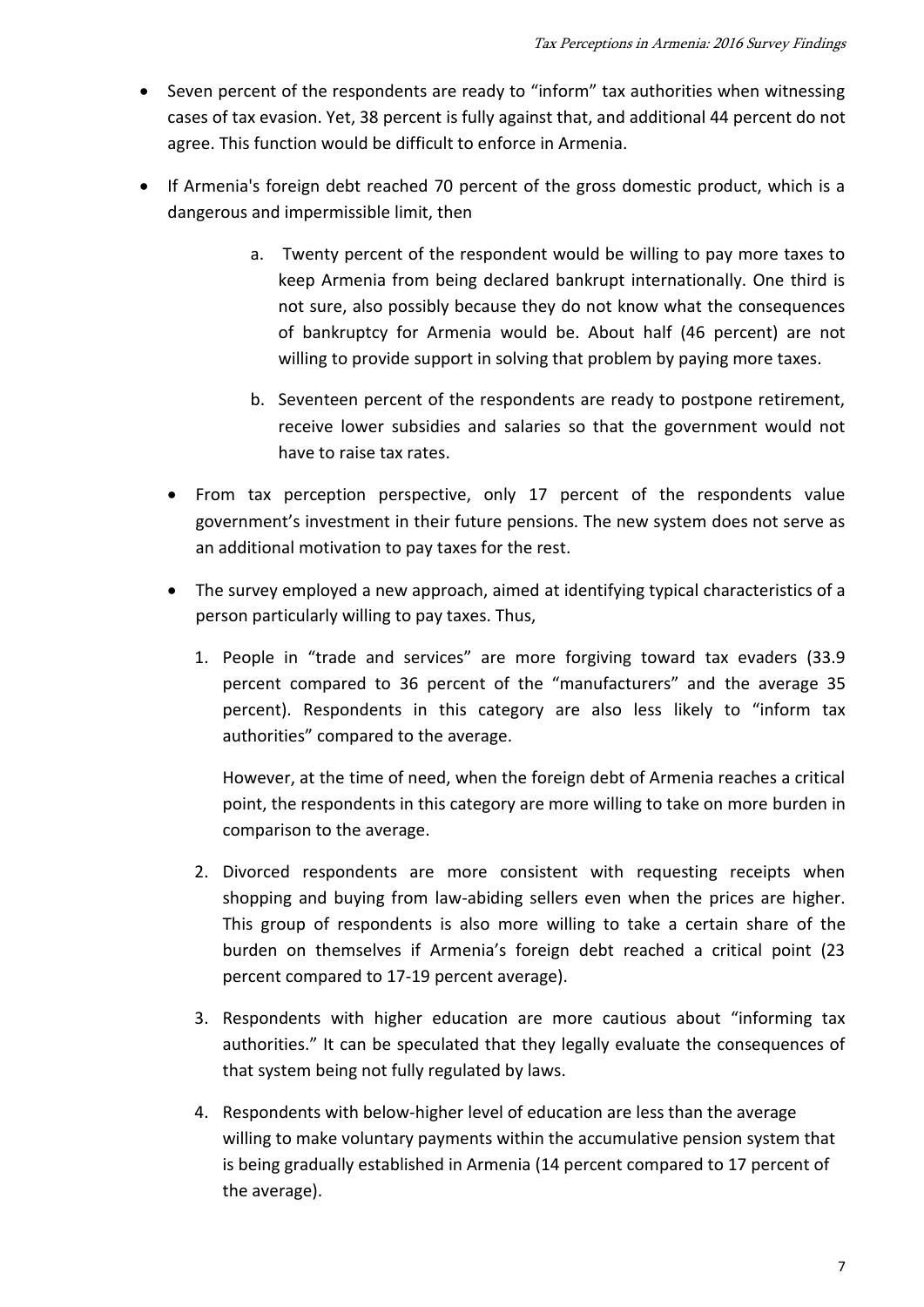- 5. As individual salaries and income goes up people become more willing to pay more for goods and services but purchase them from law-abiding sellers.
- 6. As income goes up, the willingness to "inform tax authorities" goes down.
- 7. As income goes up people become more willing to voluntarily pay toward the accumulative pension system that is being gradually established in Armenia.
- 8. However, as incomes goes up, people become less inclined to demand receipts for their purchases.
- 9. Higher income respondents are more willing to take on an additional burden if Armenia's foreign debt reached a critical limit.
- 10. Respondents who have personally or through their family members done business over the past year or own a business are not so inclined to be attentive during purchases neither when it comes to dealing with law-abiding sellers, nor requesting receipts for their purchases.
- 11. Again, respondents who have done business over the past year are also careful when it comes to "informing tax authorities," displaying seven percent less interest from the average.
- 12. This group, similar to the high income group, is more willing to take on an additional burden if Armenia's foreign debt reached a dangerous point, as well as is more willing to voluntarily pay toward the accumulative pension system that is being gradually established in Armenia.

Thus, high income respondents as well as those doing business in the past one year may not be attentive during their purchases to deal with law-abiding sellers and demand receipts for the purchases currently, but from a strategic perspective, when Armenia is in a dangerous situation, or when it comes to pension prospects, they consolidate and show a higher tax compliance and willingness.

- The comparison of the perceptions of the ethnic minorities and ethnic Armenians in Armenia show:
	- Representatives of the ethnic minority taxpayers (mostly Yezidi) are more willing to lend to the government than let the government borrow from foreign countries.
	- $\cdot \cdot$  Are less likely to accept more complex tax legislation (27 percent in comparison to the average 36 percent).
	- $\cdot \cdot$  Are more willing to inform tax authorities if they witness cases of tax evasion.
	- \* Are willing to take on an additional burden if Armenia's foreign debt reaches a dangerous limit.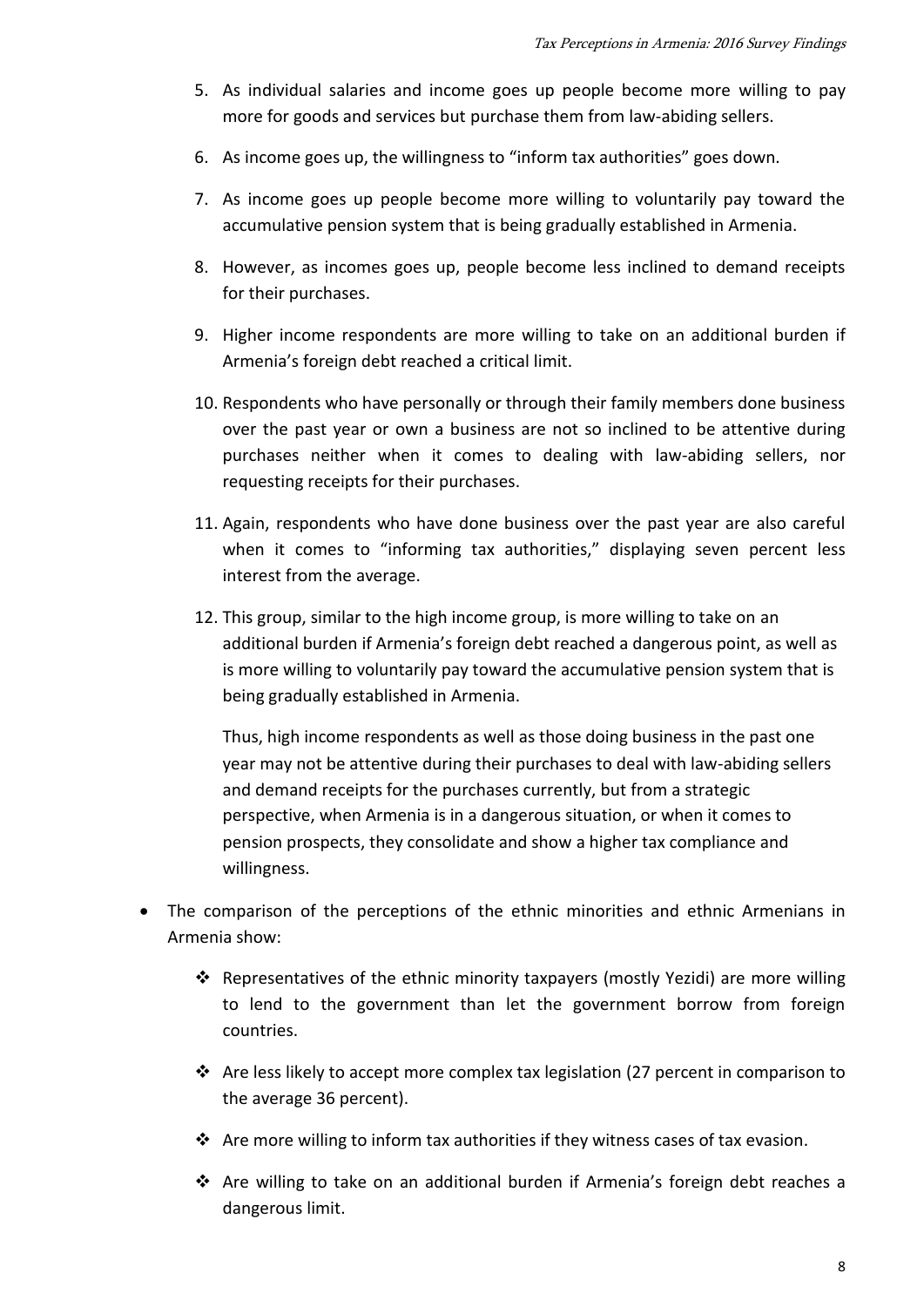# THE MAIN FINDINGS OF THE ENTERPRISES' AND INDIVIDUAL ENTREPRENEURS' SURVEY

- Among the surveyed business taxpayers (BTP), 84 percent choose the simplest organizational statuses – individual entrepreneurs and limited liability companies.
- Surveyed BTPs mostly pay direct taxes: 94 percent of the taxpayers pay income tax, 36 percent pay profit tax, and only 27 percent deal with VAT. Seventy-four percent of the business taxpayers have dealt with non-standard tax regimes.
- Thirty percent of the BTP have been operating less than three years.
- Analysis of business success and failure of the respondents show that 29 percent do not see their business prospects being successful in the next three years, around one third cannot make predictions, and 16 percent plan on good or very good business.
	- $\checkmark$  Note: in comparison to the survey results in 2013, three years later:
		- The percent of the pessimists has decreased from 38 percent to 29 percent.
- Eighty-nine percent of the owners (participants) of BTP organizations are natural persons, and only 11 percent are organizations. This should be a signal for the tax and revenue policy makers: to take into consideration the users and the structure of the founders when developing tax regimes, thresholds, and other tools.
- The main buyers of the products, work, and services of the business taxpayers in Armenia - 87 percent - are individuals/end-users/final consumers. Forty-five percent of the business taxpayers work in the field of trade. Only ten percent of the business taxpayers are involved in manufacturing industries.
- Only 12 percent of the BTPs follow corporative governance regulations. Research on tax administration in the world shows that tax compliance levels are higher in the organizations that follow corporative governance regulations.
- BTPs do not tend to join professional unions or associations. Only four percent are involved in a similar horizontal cooperation. In other words, "industrial" dialogue is currently lacking among the respondents.
- Business taxpayers receive information on taxes more from media (44 percent), and communicating with each other (other businesses) (42 percent) than from the tax authority and its official website (67 percent, combined).
	- $\checkmark$  Note: In comparison to the survey results in 2013 on the source of information, three years later:
		- Tax authority is losing to social media.
		- Communication with each other (other business) is not the first source of information any longer, but remains an important one.
- According to the surveyed businesses, the mission of the tax authority should be first, to help the taxpayers calculate taxes in compliance with the legislation. Secondly, the tax authority should collect taxes based on the paying capacity of the businesses.
	- $\checkmark$  Note: In comparison to the survey results in 2013, three years later these two perceptions have switched places. Now the business community is more interested in understanding the tax legislation and correctly calculating and paying taxes.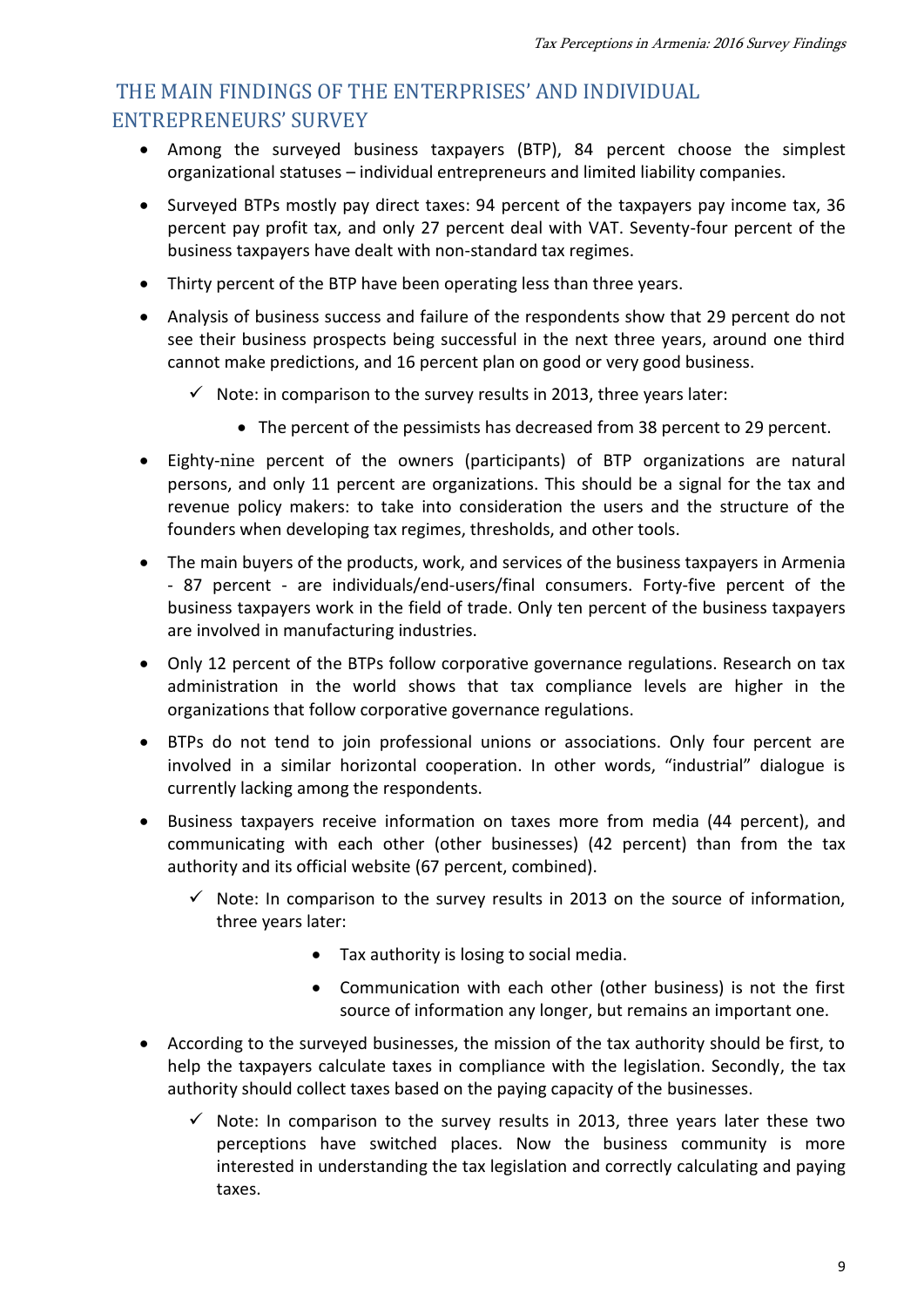- Business taxpayers propose three priorities to the authorities: decrease tax rates, decrease the number of taxes, and make the texts of the tax laws simpler and clearer.
- Interviewed business taxpayers are not very much concerned about the functions of the tax authority, and think that the paradigm developed here should not be changed. Thus, over 70 percent were in favor of the list of services currently provided by the tax authority. They particularly value the electronic system for report submission and electronic system of writing out tax accounts.
	- $\checkmark$  Note: In comparison to the survey results in 2013, three years later there is at least a 20 percent increase in the level of satisfaction from all of the different electronic services.
- According to the 40-50 percent of business taxpayers, the tax burden is heavy or very heavy. Income tax was assessed as particularly heavy, followed by profit tax and VAT. Excise tax, non-standard tax regimes and property tax with less than 40 percent were considered comparably lighter. Environmental and natural resource use fees were considered the lightest, with the lowest 16 percent rating.
	- $\checkmark$  Note: In comparison to the survey results in 2013, three years later:
		- **Perceptions toward profit tax and VAT burden have slightly** decreased.
		- **Perceptions toward income tax have increased from 58 percent to** 63 percent.
- Business taxpayers were more tolerant toward the rates of environmental and natural resource use fees, which has the highest level of suggestions for rate increase (nine percent of respondents), as well as excise tax.
	- $\checkmark$  Note: In comparison to the survey results in 2013, three years later:
		- Proponents of VAT and non-standard tax decrease have become more uncertain now, with a share of these respondents moving to the "don't know" category.
		- **Proponents of profit tax and turnover tax decrease have slightly** gone down, which means there will be less resistance if the rates increase (proponents went up from zero point eight percent to three percent).
- One third of BTP are unaware of existing tax breaks in Armenia.
	- $\checkmark$  Note: In comparison to the survey results in 2013, there was an increase in the percentage of awareness. In comparison to the 46 percent in 2013, 30 percent are unaware now.
- According to 46 percent of business taxpayers, changes in tax legislation should not happen more often than three years.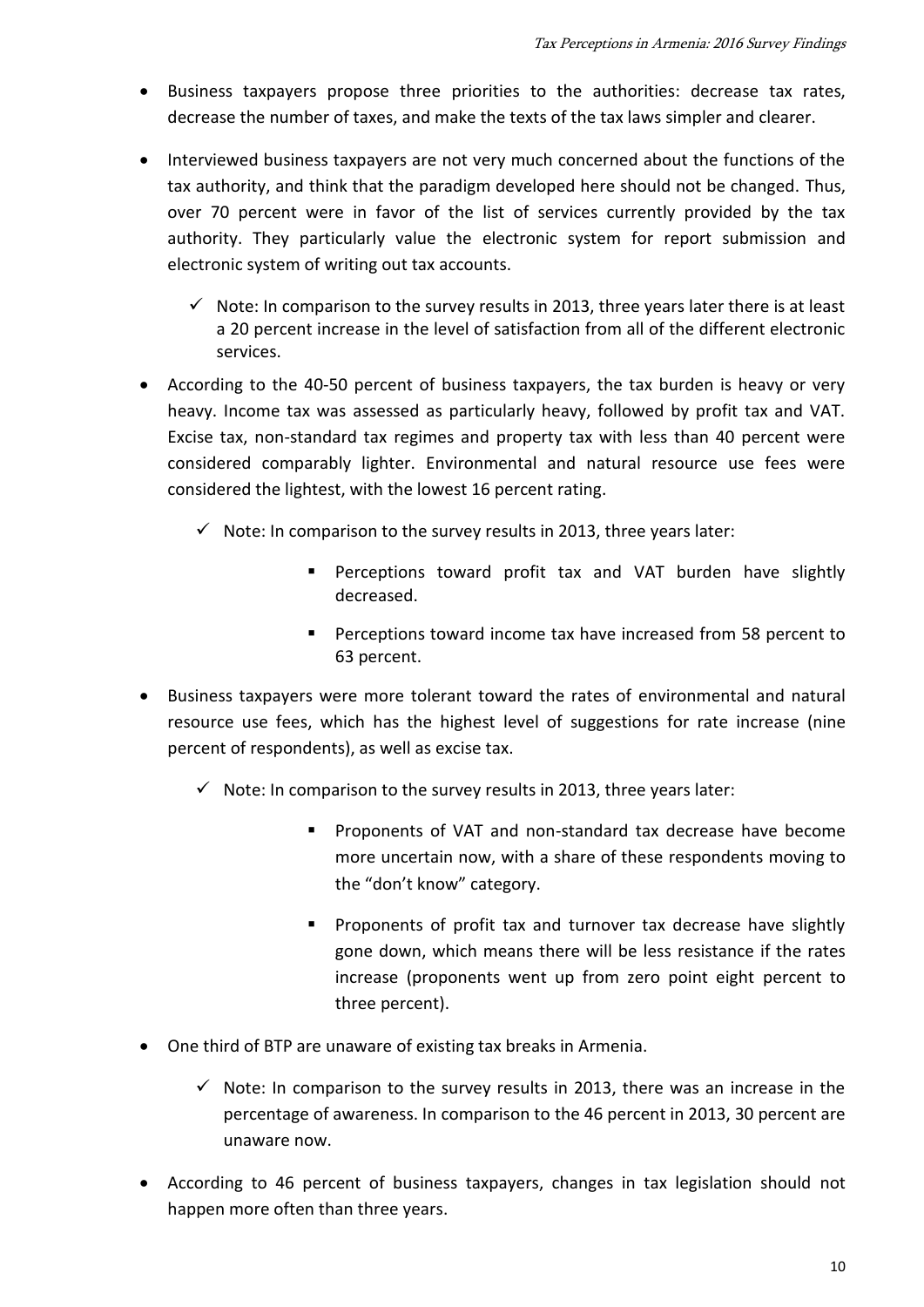- $\checkmark$  Note: In comparison to the survey results in 2013, three years later businesses have become less demanding in that regard.
- In a case of emergency in Armenia, during force majeure situations, according to the businesses the government should rely on the population instead of borrowing from external sources (23 percent and 17 percent).
	- $\checkmark$  Note: In comparison to the survey results in 2013, three years later:
		- **Borrowing has become less popular among the respondents, even** if it means temporarily increasing taxes (four percent agree to that option in comparison to the three point five percent in 2013).
		- More respondents are against borrowing externally than internally.
- According to the survey results, the practice of hiring an external accounting company to calculate taxes (13 percent of business taxpayers) and/or involving a tax consultant to ensure tax compliance (only nine point three percent of the business taxpayers) is at an early stage of development in Armenia. Other professional consulting directions are less often outsourced.
	- $\checkmark$  In comparison to the survey results in 2013, three years later business taxpayers
		- o Have started outsourcing less.
		- o In all cases "keep" accounting internally less often than other professional services.
- According to the businesses, non-standard (alternative) tax regimes (patent fee, fixed fee, family businesses) neither contribute nor not contribute to tax compliance (equal 28 percent).
- The analysis of the question, "Is it worth being a law-abiding taxpayer? What are the advantages of tax law abidance for the business as a whole, and what are its negative consequences in the Armenian environment?" shows that for those who see the advantages, the main factor is "not being fined," "sleeping peacefully," while factors such as "contributing to business growth" and "develop business reputation" have lower rating (28 percent in comparison to the 60 percent of the first two). Moreover, becoming more law-obedient is considered a direct threat to have a negative impact on the business (45 percent).
	- $\checkmark$  Note: In comparison to the survey results in 2013, businesses:
		- $\circ$  Are slightly less afraid that the tax authority will treat them subjectively, as a result of which they will suffer.
		- $\circ$  Continue to consider law-obedience as a "not valued, not appreciated" practice.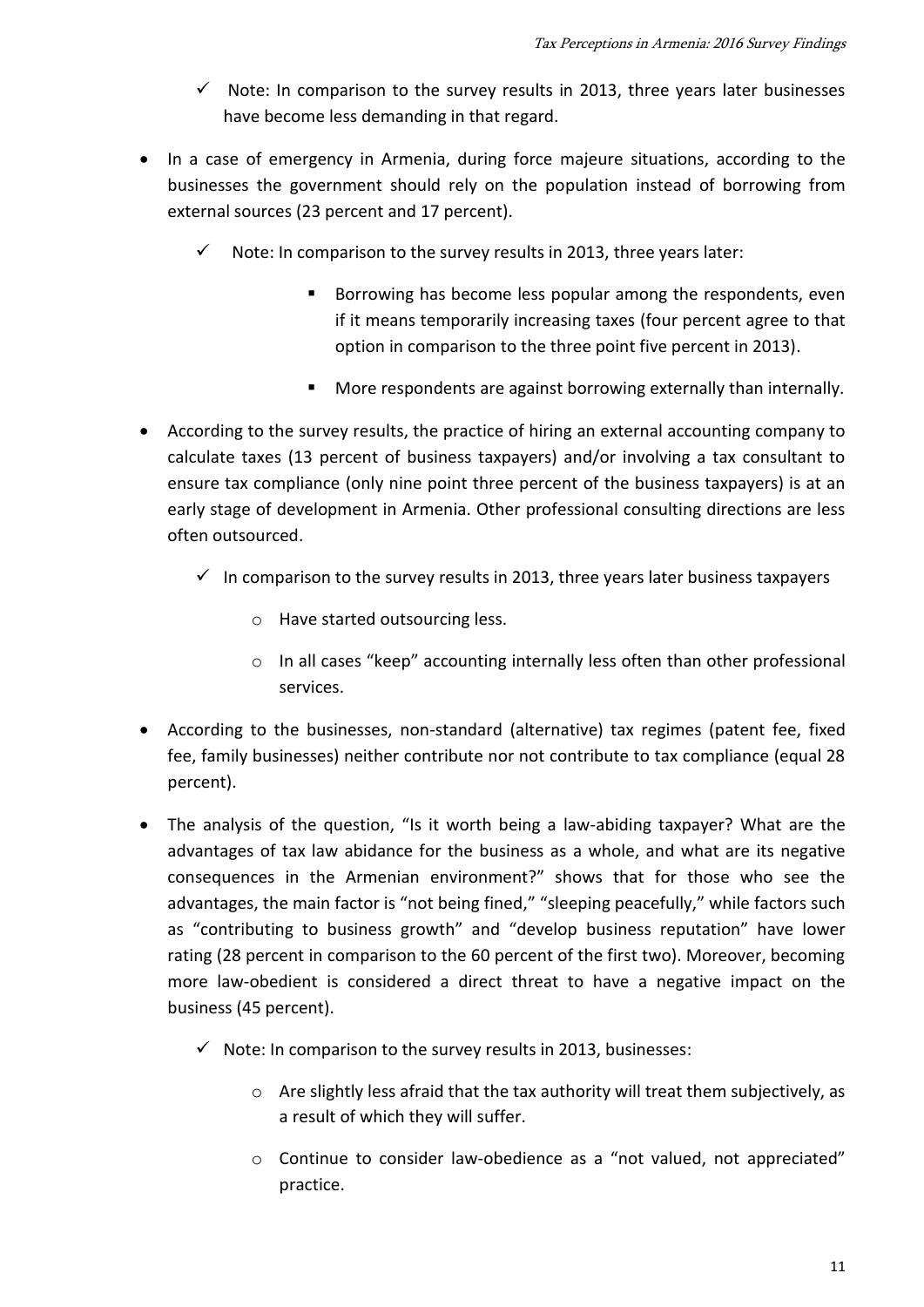- Around 78 percent of the BTP think that avoiding taxes is not justified. The percent of those that criticize that practice is 11 times higher than those that justify it.
	- $\checkmark$  Note: In comparison to the survey results in 2013, we found a positive tendency. The amplitude between those that criticize and those that justify increased from being four point seven times, to eleven times.
- According to the same businesses, in real life around 40 percent of the BTP avoid taxes when possible. Their share is two point six times higher than those who "don't avoid and comply."
	- $\checkmark$  Note: In comparison to the survey results in 2013, three years later we found a positive tendency. The amplitude between those who avoid and those who "don't avoid and comply" increased from being twice to two point six times.
- In regards to the question on the relationship between tax rates and tax revenues based on the famous Laffer curve, 73 percent of the business taxpayers agreed that the state budget will receive more money as a result of lower tax rates.
	- $\checkmark$  Note: In comparison to the survey results in 2013, three years later the percentage decreased from 80 percent to 73 percent. This percentage had decreased from 76 to 73 percent among the households. One can speculate that this idea has started to "stall" in Armenia.
- Around half (49 percent) of the businesses have tax inspections. Among the inspections, "non-core" inspections (unrelated to complying with state budget obligations) are more frequent – operations of cash registers, opposite cross inspections. It is worth noting here, that the number and frequency of these inspections is not regulated by the legislations. The overwhelming majority of the core inspections were within the approved annual plan of the tax authority. The majority (52 percent) of the respondents were informed of their right connected with the inspections.
	- $\checkmark$  Note: In comparison to the survey results in 2013, three years later:
		- Increase in inspections was registered only in one case, which was an opposite cross-inspection. It may be connected with the fact that the tax authority has access to more data (Big data), and a strengthened E-invoicing system.
		- The tax authority is more consistent in following the schedule of its planned inspections.
		- There is an important shift toward being more informed: former 30 percent of "uninformed" has decreased to 20 percent.
- During the inspections, the percentage of those that express disagreement is three point seven times lower than the percentage of those that agree/do not speak up. Over a half of those who disagree, file "written disagreements," followed by 18 percent that apply to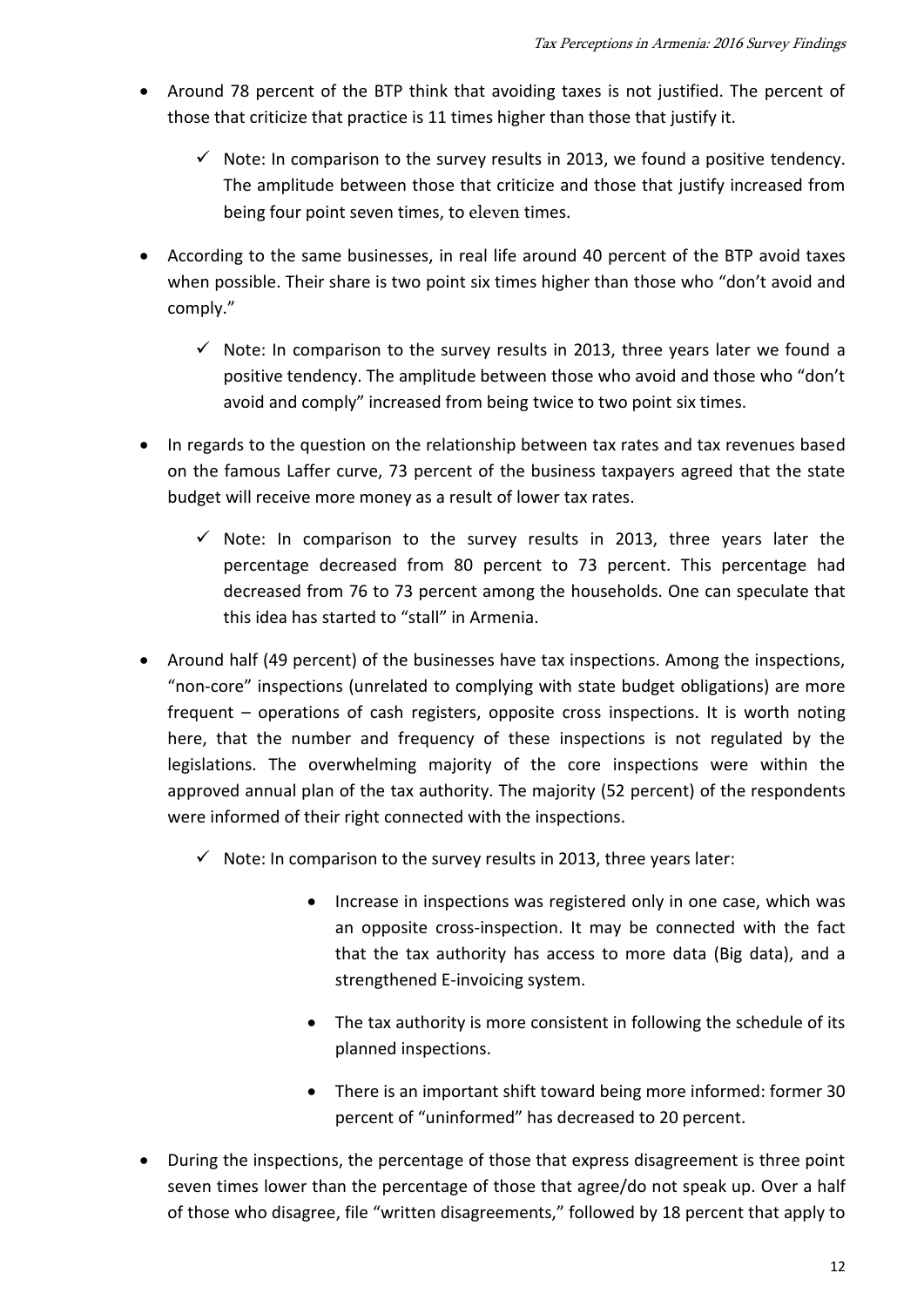the commission of appeal and seven percent eventually take it to the court. The satisfaction rate with the discussion of the inspection results is quite low. However,

- o Businesses are about twice as more content with the discussions with the court than with agencies (40 percent and 27 percent).
- $\circ$  Businesses are less content with the single departmental appeal committee than with the regular departmental appeal committee (19 percent and 27 percent).
- o Getting informed about personal mistakes is noted as a positive side of tax inspections and appeals. It serves as a quasi-audit.
- $\checkmark$  Note: In comparison to the survey results in 2013, three years later:
	- There is an increase in presented disagreements.
	- Applications to the departmental committee have increase three times - eighteen percent in comparison to the former seven point seven percent.
	- Simultaneously, the percentage of complaints expressed to friends has decreased from 83 percent to 58 percent.
- According to the surveyed businesses, the percentage of those who pay bribes to tax/customs authorities is 39 percent, two point eight times more than those who don't pay bribes (14 percent).
	- $\checkmark$  Note. In comparison to the survey results in 2013, three years later:
		- The share of those who pay bribes has slightly decreased from 23 percent to 14 percent.
		- Due to the decrease, the amplitude between those who pay and those who do not pay bribes grew from one point nine to two point eight times.
		- Among those who pay bribes, "hard business calculations" remains the reason for paying as it is more profitable, and they save money.
- In regards to customs perceptions, the majority of the businesses prefer to draw up customs forms through customs brokers, rather than on their own. The same is true for coding of goods according to the Commodity Nomenclature of External Economic Activity. Forty-seven percent of businesses consider the practice of benchmark prices imperfect (only three percent considered the practice acceptable for Armenia in the current situation). Armenia's membership in Eurasian Economic Union has not yet created a more trusting environment among the businesses in regards to customs relations, taxes and compulsory fees charged by the customs authority (according to 47 percent of the respondents).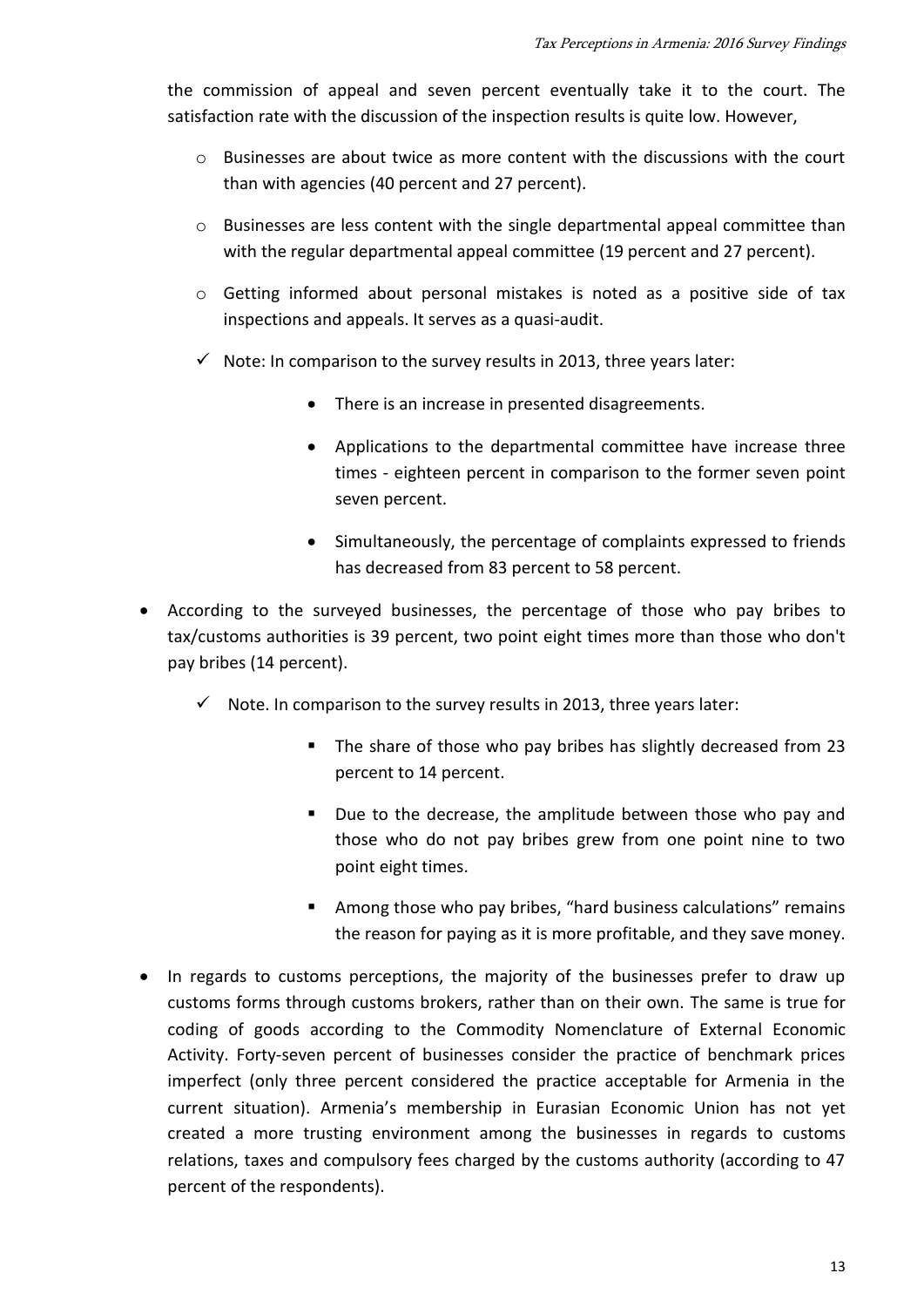- $\checkmark$  Note: In comparison to the survey results in 2013, three years later we found that the importing businesses would prefer not to deal with the coding of goods according to the Commodity Nomenclature of External Economic Activity themselves (from 23 percent to 19 percent).
- Only 18 percent of the business taxpayers budget for training on tax and accounting topics; moreover, for 90 percent of them, these expenses do not exceed 300 thousand dram annually.
	- $\checkmark$  Note: In comparison to the survey results in 2013, businesses have increased their training budget one point five times; however, those who budget for such training remain four times less than those who do not.

FORWARD

# INTRODUCTION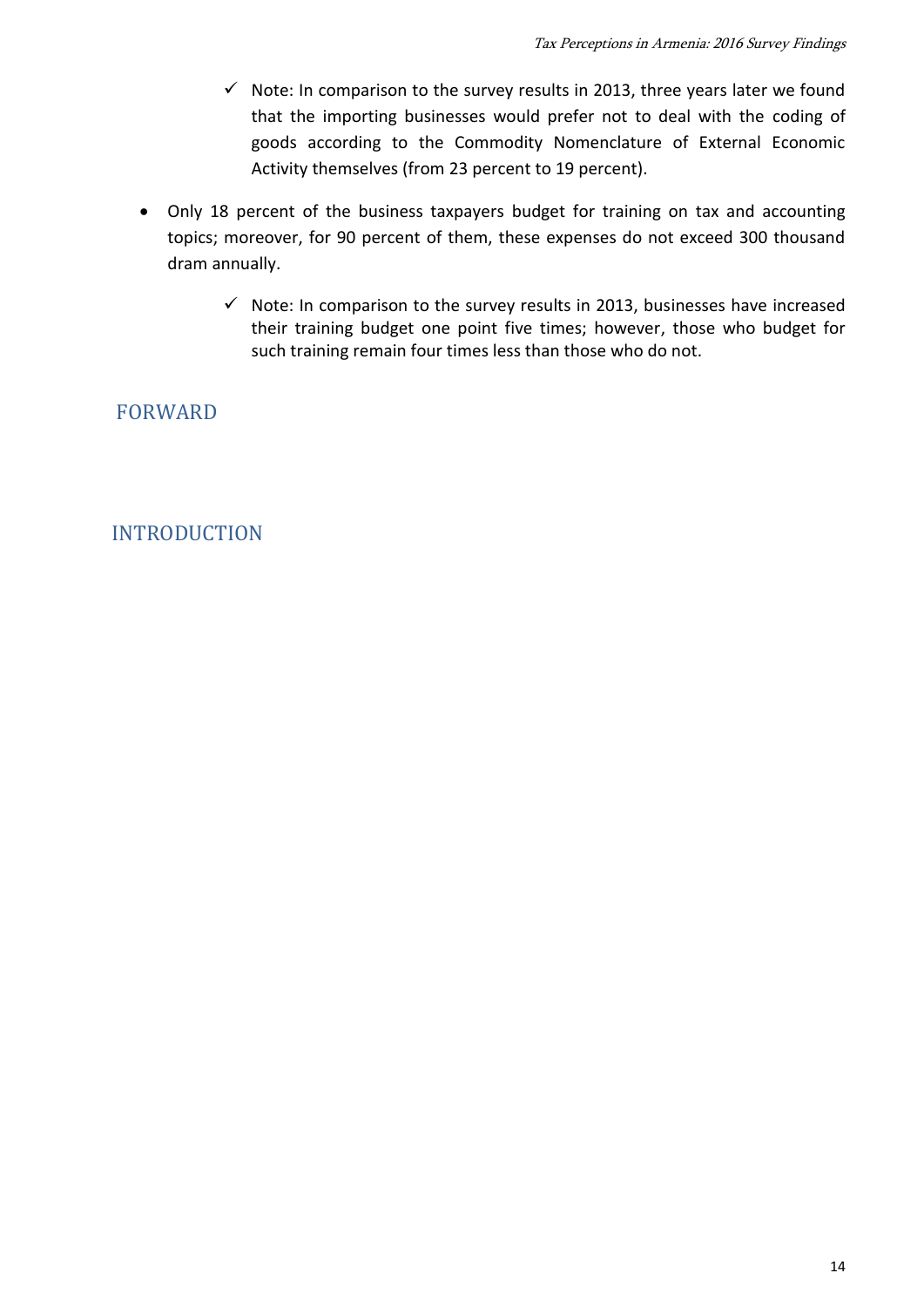# PART ONE | HOUSEHOLD SURVEY ON TAX PERCEPTIONS **TAXES AND GENERAL PERCEPTIONS ON TAXES**

Albert Einstein once said, that "the hardest thing in the world to understand is the income tax." Understanding the philosophy of taxes, i.e. universal compulsory fees, somehow carrying it within and being reflected in it is crucial for voluntarily paying them. Paying taxes is prescribed by the Constitution of the Republic of Armenia. Thus, Article 60 of the Constitution of the RA states, "Everyone shall pay taxes, duties, and make other mandatory payments in the amounts and manners prescribed by law." Taxes and other mandatory payments (in a broader sense taxes) are collected annually in accordance with the Law on the State Budget passed by the National Assembly of the RA to cover state and public expenditures. There are also local taxes and compulsory fees that are prescribed by the law for financing community expenses.

Citizens pay taxes, encountering them in different ways - indirectly, as consumers paying excise tax and VAT and directly, as taxpayers paying income tax from the salaries, as well as paying property tax on houses, land and vehicles. Because corporations, legal persons are, in a sense, a groups of physical person shareholders and owners, then profit tax, in a mediated way, also has an impact on the wellbeing of physical persons.

The first Tax Code in Armenia was passed in October 2016. It will go into effect starting 2018 (except a few provisions that go into effect in 2017). Discussions around the Code created a new opportunity for people to refresh their tax perceptions. For the first time, it contains an introduction about the principles of building a tax system, makes provisions to consider effectiveness factor in decision-making, and talks about the responsibility of keeping proportionality against the degree of violations.

The Tax Code:

- Increases progressivity of income tax;
- Sharply increases the rates of excise and income tax, leaving the rates of profit tax and VAT the same;
- For the first time for the RA resident physical persons, there are dividend taxes, which prescribe that if received dividends are reinvested, the entire amount of charged income tax is returned to the physical person;
- Again an unprecedented provision in tax legislation, it allows the taxpayer to voluntarily decline tax breaks;
- Strengthens control over physical person business owners, even moving them to the profit tax field, which is typical for organizations;
- Includes a provision that transfers unpaid business-related tax obligations of the physical person to their heirs after their death;
- Prescribes for foreign physical persons to individually pay VAT in Armenia in some cases;
- Fosters entrepreneurial flexibility through tax neutrality, particularly through special control of temporary suspension of activities and joint work, investment in other components of the capital other than the authorized capital, and moving losses connected with reorganization to succeeding years, as well as working with discounts.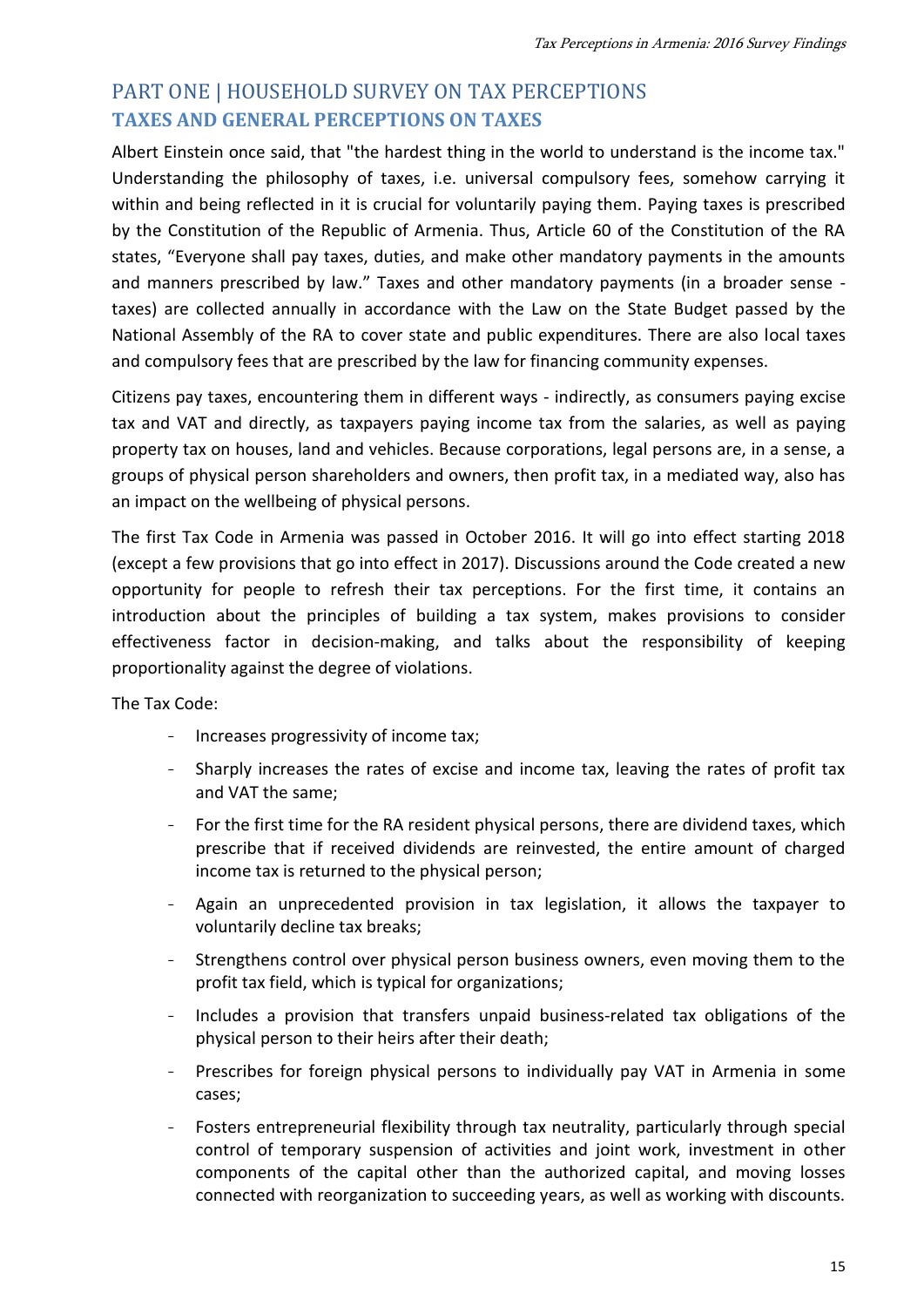- Surprisingly, does not view cash register receipts as a tax accounting document (note that in the past it was even a subject for a national lottery);
- Simplifies tax legislation, because many normative acts are compiled in one code, as well as provides clarifications on what property value surplus is and how to account for various technological losses;
- Further tightens up penalties for tax evasions, and introduces transfer pricing rules.

## **DEMOGRAPHIC CHARACTERISTICS OF THE RESPONDENTS**

The main demographic description of the respondents, which largely reflects the composition of the population of Armenia by different categories, is presented below.

Marital status: 69 percent have been married, 27 have never been married or are single (see Table 2.3).

Occupation: 55 percent of the respondents are pensioners, housewives or students, who do not work, another 11 percent are unemployed. Thirty-four percent consider themselves hired workers, individual entrepreneurs/employers, or self-employed (see Table 2.1).

Education: 30 percent of the respondents have higher education at the time of the survey, and 62 percent had secondary or secondary vocational education (see Table 2.4).

Economic Situation: 52 percent of the respondents reported an income of 0 - 40 thousand dram (after tax) in the month prior to the survey. Less than one percent of the respondents had a monthly income of more than 600 thousand dram (see Table 2.5). The most common income interval was between 40 and 106 thousand dram (37 percent; see Table 2.6).

Ethnic belonging: 98 percent of the respondents identified themselves as Armenian; around two percent Yezidi (see Table 2.8). The percentage of Russian, Ukrainian, Greek and other ethnicities was very small.

Sphere of occupation: 31 percent of the respondents fall into the category of manufacturing (agriculture, mining, quarrying, electricity and water supply and construction); nine percent trade; and 60 percent other spheres (see Table 2.2).

Ninety-four percent reported that they personally or their family members had not engaged in entrepreneurial activities during the past year (see Table 2.7).

In the "agriculture" category, those who are engaged in livestock farming deal with the market and trade more than those who are involved in farming (see Table 1.3-1.6). The degree of commercialization in livestock farming is 51 percent and 40 percent in farming, even though only 21 percent of the respondents are engaged in livestock farming in comparison to 44 percent of the farmers.

It is interesting to note, that the comparison of the farmers described in the paragraph above with the question on the engagement in entrepreneurial activities shows (see cross tabulation Table 1, 2 and 3) that even the respondents engaged in commercial agricultural activities do not consider it as entrepreneurial activity: only seven percent said they operate in the entrepreneurial field.

#### **PUBLIC PERCEPTIONS ON TAXES**

Tax perceptions among the respondents were based on the following: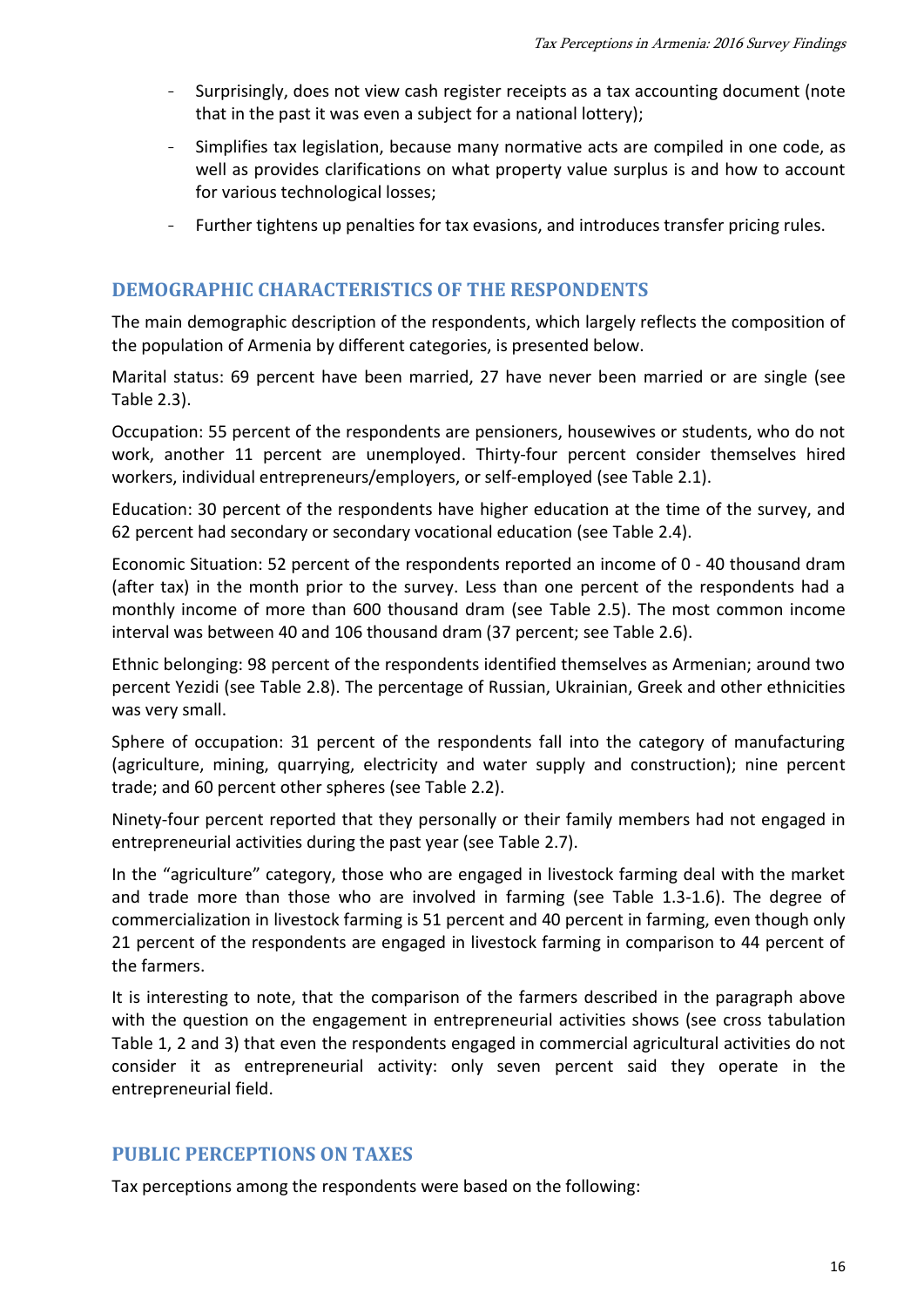- Tax legislations;
- Willingness to comply with tax legislation; fulfillment of the responsibility or even a sense of pride;
- Efficiency of how the revenues of the state budget are spent;
- Trust toward tax collecting institutions, and infrastructure;
- Circumstances connected with the methods of tax collection and equal treatment under the law;
- Appealing the cases of law violations by the tax collecting institutions, as well as the level of trust toward judiciary;
- The opportunity to make the personal observations, and have their opinions heard.

The analysis of the survey results reveals the following picture on Armenians' perception of taxes:

Thirty-three percent are not aware of the taxes existing in Armenia, even though 71 percent encounter property tax and 60 percent encounter land tax (see Table 1.1 and Table 1.2).

*Chart 1. Are you aware of the taxes in Armenia?*



Respondents were more likely to be deal with property taxes and working with the local selfgovernment bodies. As a result, 68 percent of the respondents noted that they do not deal with VAT. Only 45 percent of the respondents said that they personally or their family members deal with income tax (see Table 1.2).

Respondents regard various other payments, which they encounter daily, as tax. This was the case with the tax on cattle, pastures, social "accumulative" payments, utility bills and other similar payments. For 74 percent of the respondents the understanding of paying taxes is connected particularly with paying property and land tax. Other perception "triggers" include payments from the salaries (45 percent) and purchasing goods (35 percent) (Table 1.28 and Chart 2), and payments for airplane tickets, increase in food prices, payments for parking, condominiums and for other services.

#### *Chart2. How do you know that you pay taxes? (Multiple answers are acceptable)*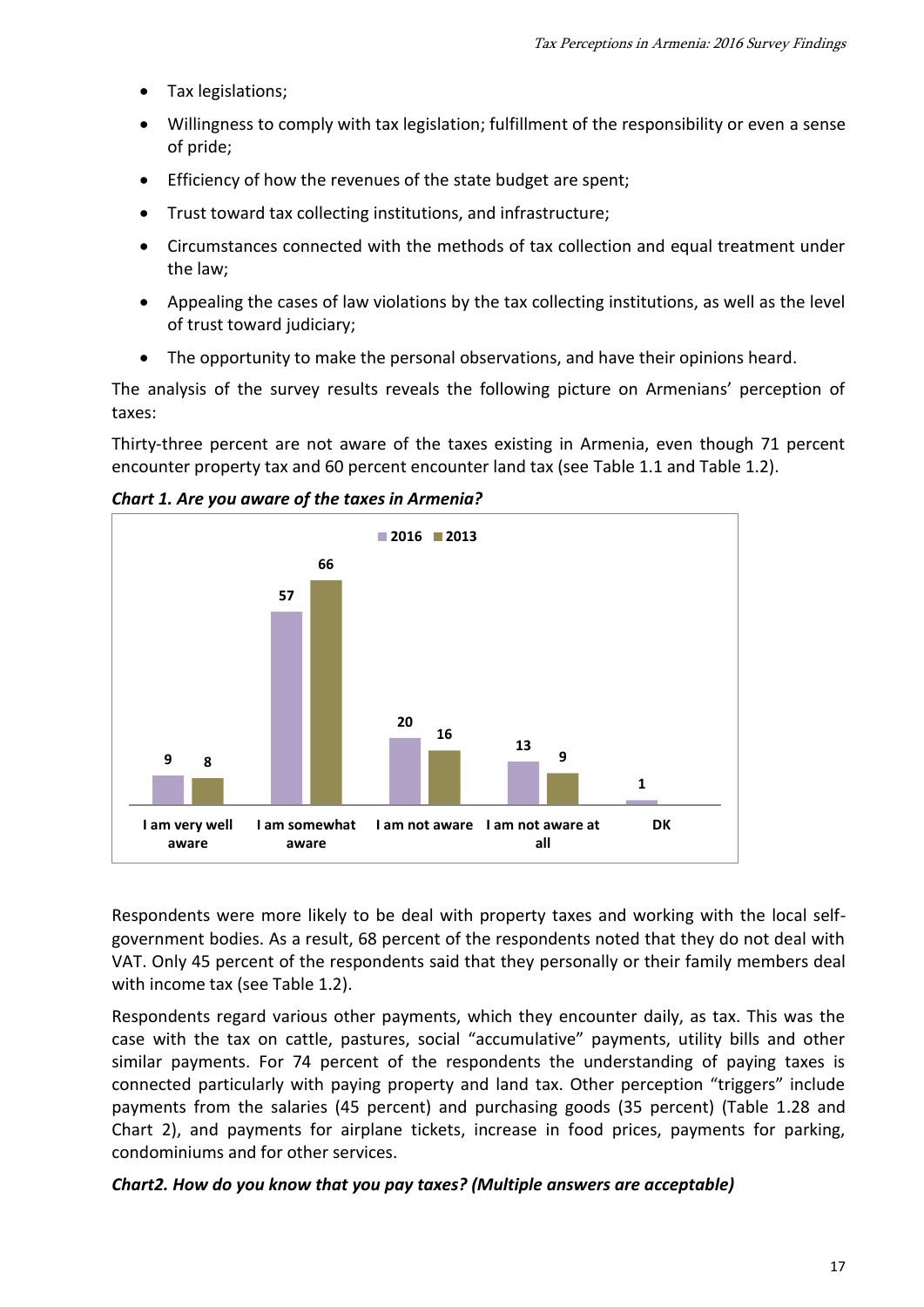

Respondents noted that they receive information on taxes from television and radio (70 percent), followed by their relatives and friends (37 percent). The latter shows that taxes are a common topic for conversations. Only 16 percent of the respondents had received information from tax authorities, while 21 percent had received information from the internet, and only three percent had received information from print media (see Table 1.18 and Chart 3).

*Note: In comparison to the survey results in 2013, the internet and social networks have gained more popularity, while print media has lost its share in 2016. "Text messages" are now included in the other sources of information.* 

*Chart 3. Where do you get information about taxes? (Multiple answers are acceptable)*



Only 31 percent of the respondents "agree" or "fully agree" that the information on tax rates, legislation and regulation is fully accessible to them, while 58 percent think otherwise (see Table 1.17, line 5).

According to the respondents, they are first taxed on their property (74 percent of the respondents), income and land (73 and 71 percent, respectively), followed by goods and services (55 and 49 percent, respectively; see Table 1.35). In the "Other" category some mentioned speed cameras and traveling by an airplane.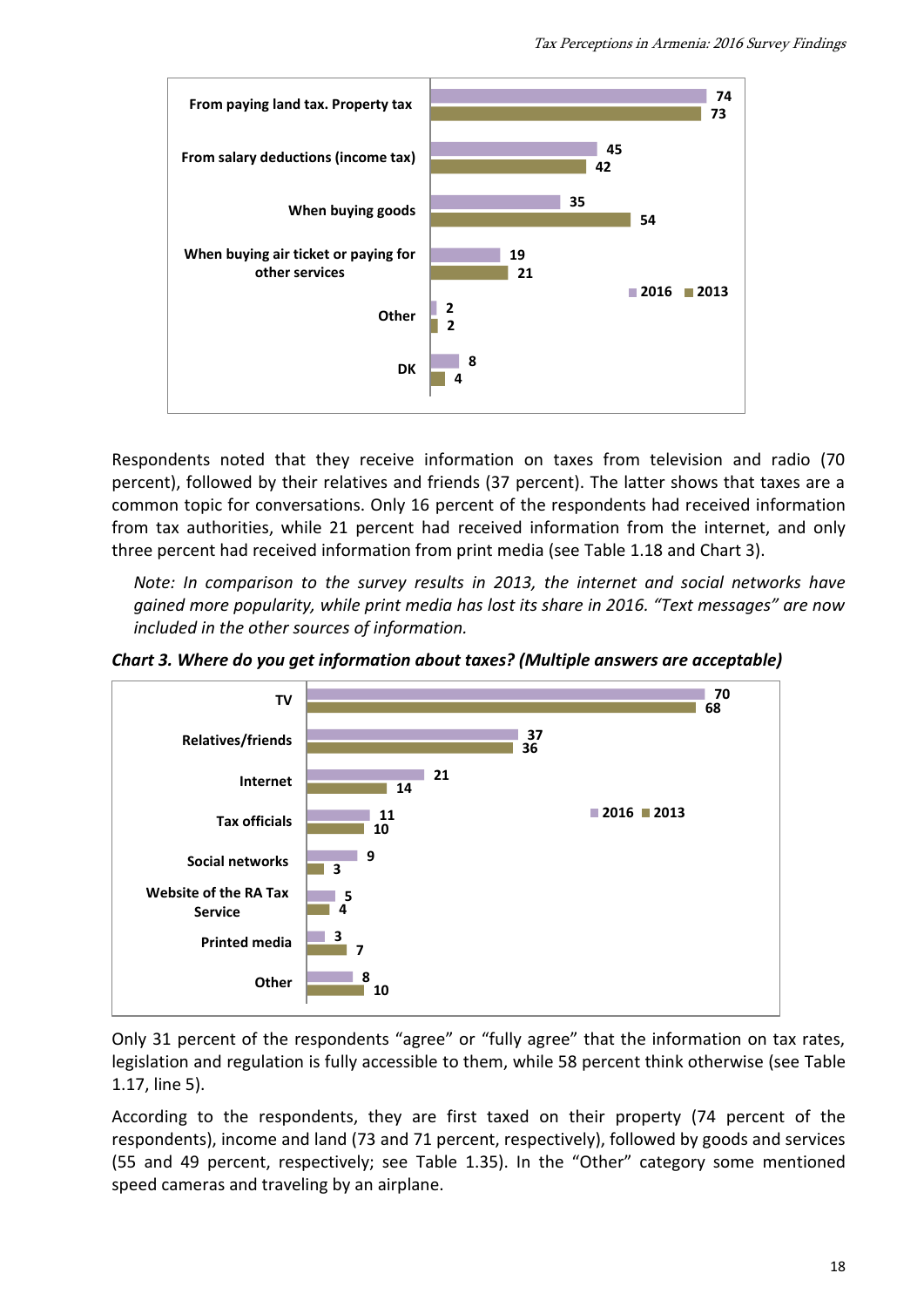In summary, people are not well aware of indirect taxes. The perceptions of the direct taxes are formed based on the encounters with the property tax and income tax, deducted from the salary. The topic of taxes dominates conversations, and there is a need to improve the sources of information as part of a tax administration direction.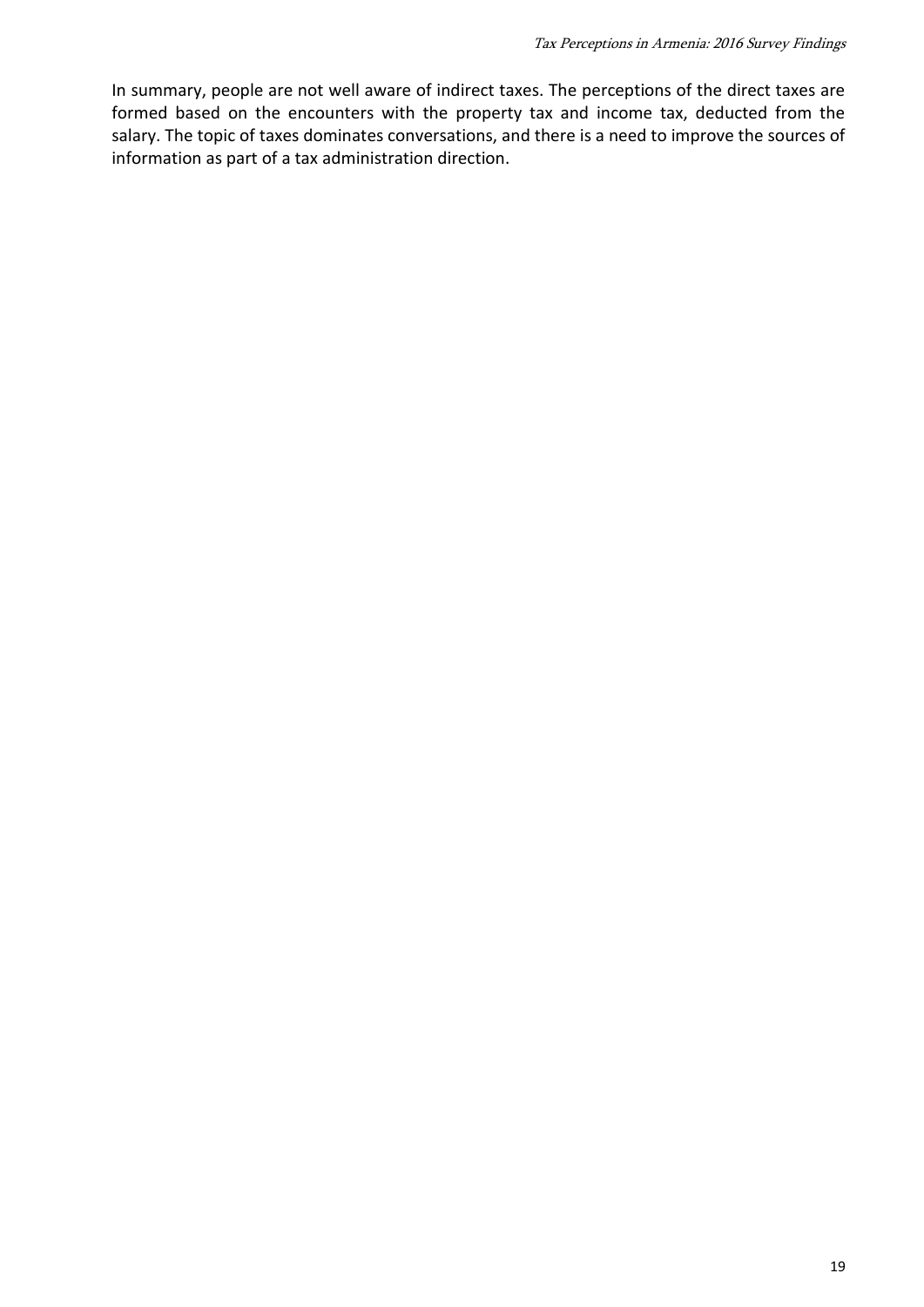# **PERCEPTIONS OF THE RESPONDENTS CONCERNING TAX AUTHORITIES**

The analysis of the public perceptions on the existing and desirable objectives of the tax authority showed that the respondents do not have a clear understanding of the functions of the tax authority in the public administration system. Moreover, the most popular responses on the mission and the main objectives of the tax authorities are only indirectly relevant. For example, 39 percent of the respondents wish that the tax authorities would treat people with respect – acting as exemplary public servants. Thirty-four percent also wished the tax authorities spent public money more efficiently (see Table 1.7 and Chart 4). As one can see, the emotional aspect is of primary importance for the respondents. This could be connected with the wish to be confident that their hard earned money is spent right. Other findings of the survey support this perception.

#### *Chart 4. Which of the following definitions do you think should serve as the main goal of the tax authority? (Multiple answers are acceptable)*



The analysis of the results concerning the functions of the tax authority reveals the following: "Collecting taxes as much as the citizens and the businesses can afford" is one of the most popular responses regarding the mission of the tax authority. It is not surprising then that 64 percent of the respondents think that the illegal solicitation of payments negatively impacts tax compliance (see Tables 1.7 and 1.17 Line 12).

Excluding emotional answers that are not directly relevant, the second function of the tax authority should be helping the citizens to pay taxes according to the tax legislation (30 percent of the respondents). It would be interesting to juxtapose this finding with the question "Do you think that citizens should calculate and pay their own taxes?" (see Table 1.19). Twenty-nine percent of the respondents answered yes, not wishing to leave that responsibility on the tax authority.

Respondents were satisfied with the electronic services provided by the tax authority, the Call Center having a particularly high rating among other answers. However, respondents had a difficult time assessing provided services in general: 43-62 percent "don't knows." These findings may be due to the nature of the survey. Since the survey was conducted in the households, not all the members of the households deal with tax services (see Table 1.23 and Chart 5).

#### *Chart5. How would you assess the following services delivered by the RA Tax Service (2016)?*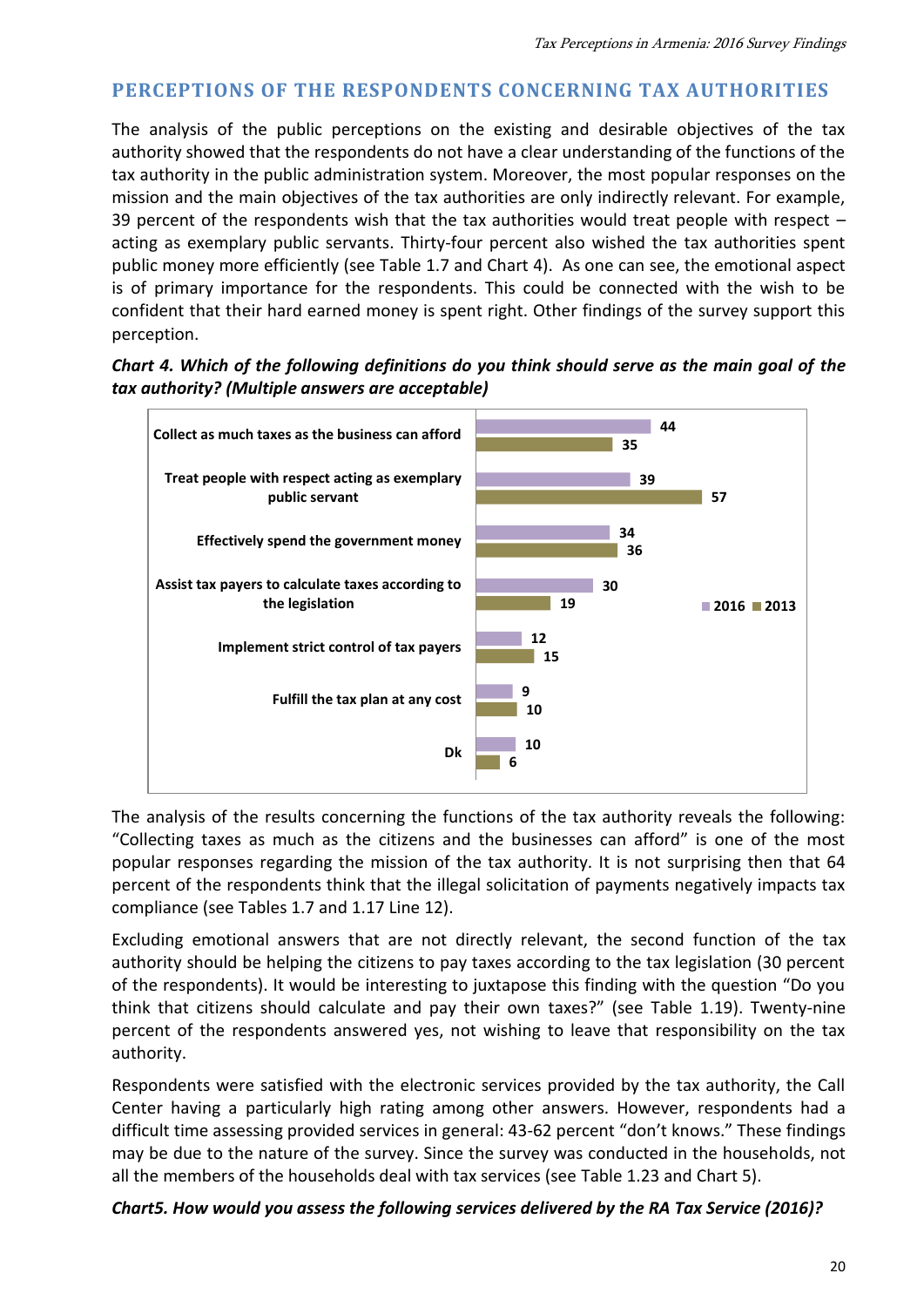

Looking at the questions on the importance of delivering new services, and excluding the cases when "don't know" was chosen as a response (63 percent), the research shows that the respondents do not want new services; they are cautious of change, and prefer to see improvements in existing services (see Table 1.24 and Chart 6). Respondents noted "they have a lot of work to do, the citizen is not protected" answer. They also offered more specific suggestions, particularly to be publically accountable, to guide instead of penalizing during the first inspection and ensure equal administration.

*Chart6. What new services do you think should be delivered by the SRC?*



When comparing the results of the question above with the question "To what extent do you agree that dealing with employees of the tax inspection is stressful" (see Table 1.17, Line 8), 46 percent agree or fully agree with the statement, exceeding the percentage of those who think otherwise (25 percent).

Only 15 percent of the respondents would be interested in working as a tax inspector, in comparison with the 81 percent of the respondents who would not (see Table 2.8). Those who would like to work for the tax authority would like to work there for the job being prestigious, interesting, or well paid, while others were interested in working for the tax authority to make the system more beneficial for the citizens, or make the system more honest and useful (see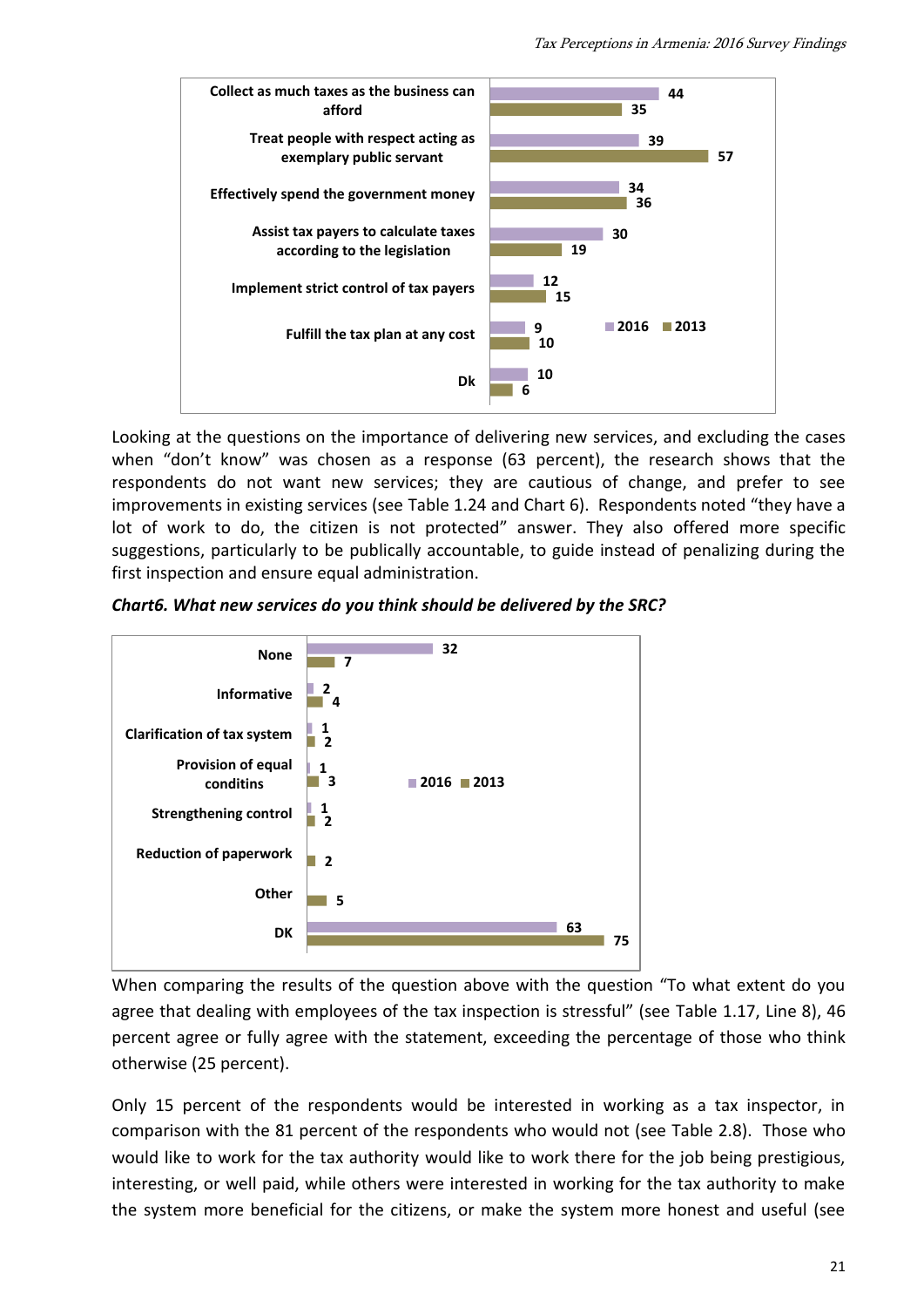Table 2.9.1). The group of these "devoted" citizens constitutes four percent of the respondents or 23 percent of those interested in working for the tax authority. Those who would not want to work for the tax authority gave the following reasons: the complexity of the job; the lack of skills and knowledge; and the incompatibility of the job with integrity; or the poor reputation of the job (see Table 2.9.2 and Charts 7-9).

*Note: In comparison to the survey results in 2013:*

- *The percentage of respondents who would like to work as tax inspectors has decreased from 19 percent to 15 percent.*



*Chart7. Would you like to work as a tax inspector?*

*Char 8. Why would you like to work as a tax inspector? (Among the "yes" answers)*



Besides this group of "devoted" people, there is also a group of promising intellectuals who think that the job is interesting (15 percent).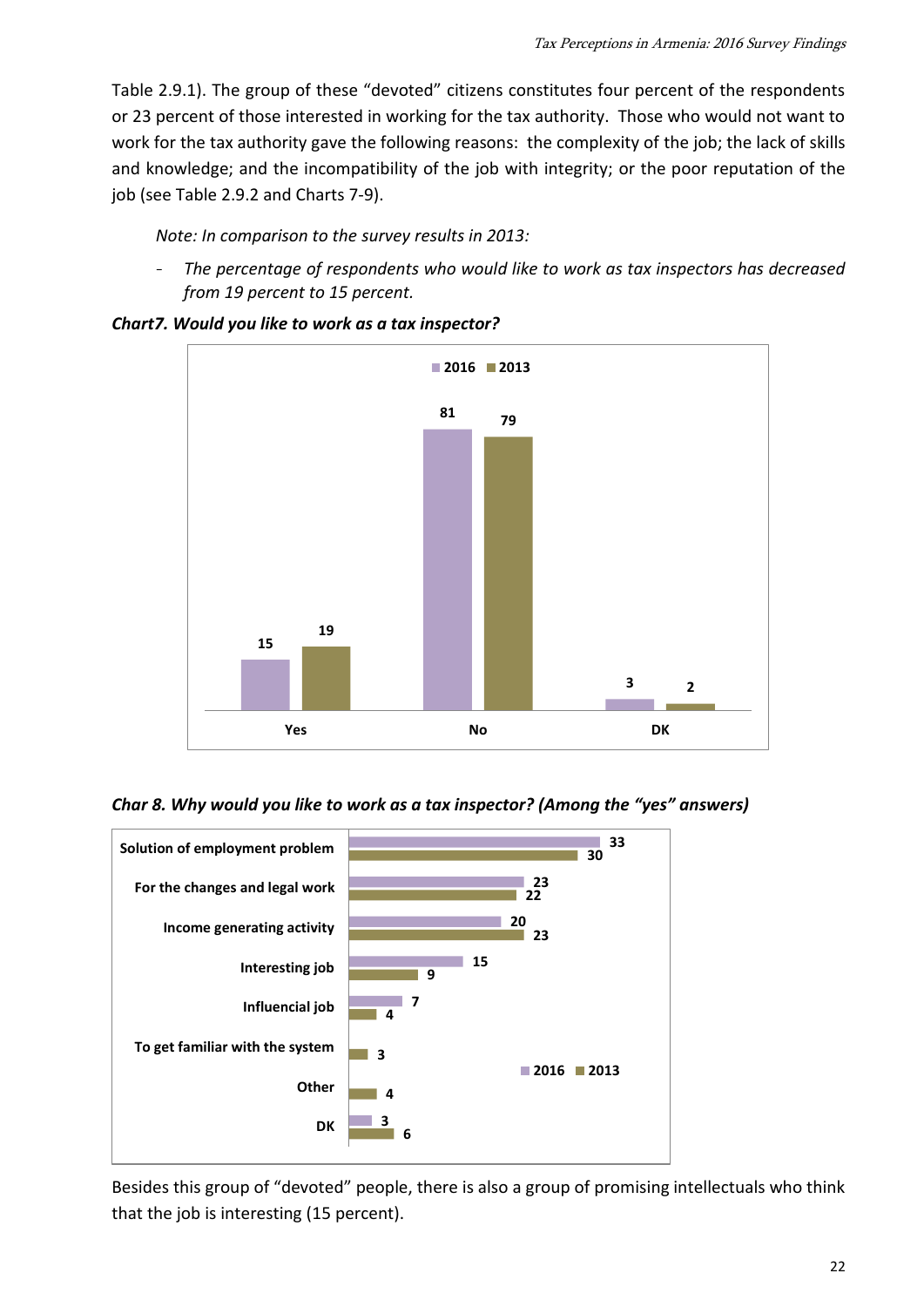*Note: Further analysis (see Cross tabulation Tables 4.1-4.8) shows that for all of the main question covered in this report those who are interested in working as tax inspectors show above average results for the readiness to pay taxes, dealing with compliant taxpayers and other questions.* 



*Chart9. Why would you not like to work as a tax inspector? (Among the "No" answers)*

In a summary of the section "PERCEPTIONS OF THE RESPONDENTS CONCERNING TAX AUTHORITIES," respondents do feel the improvements in the tax system. At the same time, around 65 percent criticize illegal solicitations by the tax authority. Respondents would like to see the tax authority particularly taking into consideration the paying capacity of taxpayers when implementing their mission. Thirty percent of the respondents think that the tax authority should consider the paying capacity of the taxpayers and help the taxpayers with the calculation of the taxes. This is a serious resource to mobilize into the groups of those willing to pay taxes. Few are interested in the prospect of becoming a tax inspector, and among those who are interested, monetary motives are dominating. However, there is a small group of enthusiasts who would work as an inspector to make the system fairer to benefit the population.

# **TAX COMPLIANCE**

"Tax compliance" is one of the central elements in tax surveys around the world. Willingness to comply with tax legislation and the rate of tax compliance are used with the term interchangeably.

The Tax Compliance survey reveals the following perceptions and attitudes among the respondents:

Seventy percent of the respondents hold a clear position against avoiding taxes (on a scale 1-10, reporting "6" and above) (see Table 1.8 and Table 1.9).

The respondents are generally not in favor of avoiding taxes when possible. On a scale 1 to 10, where 10 is "Not justified at all," avoiding taxes scored 7.8. At the same time, whether people cheat on taxes when possible scored 6.6 (see Table 1.8).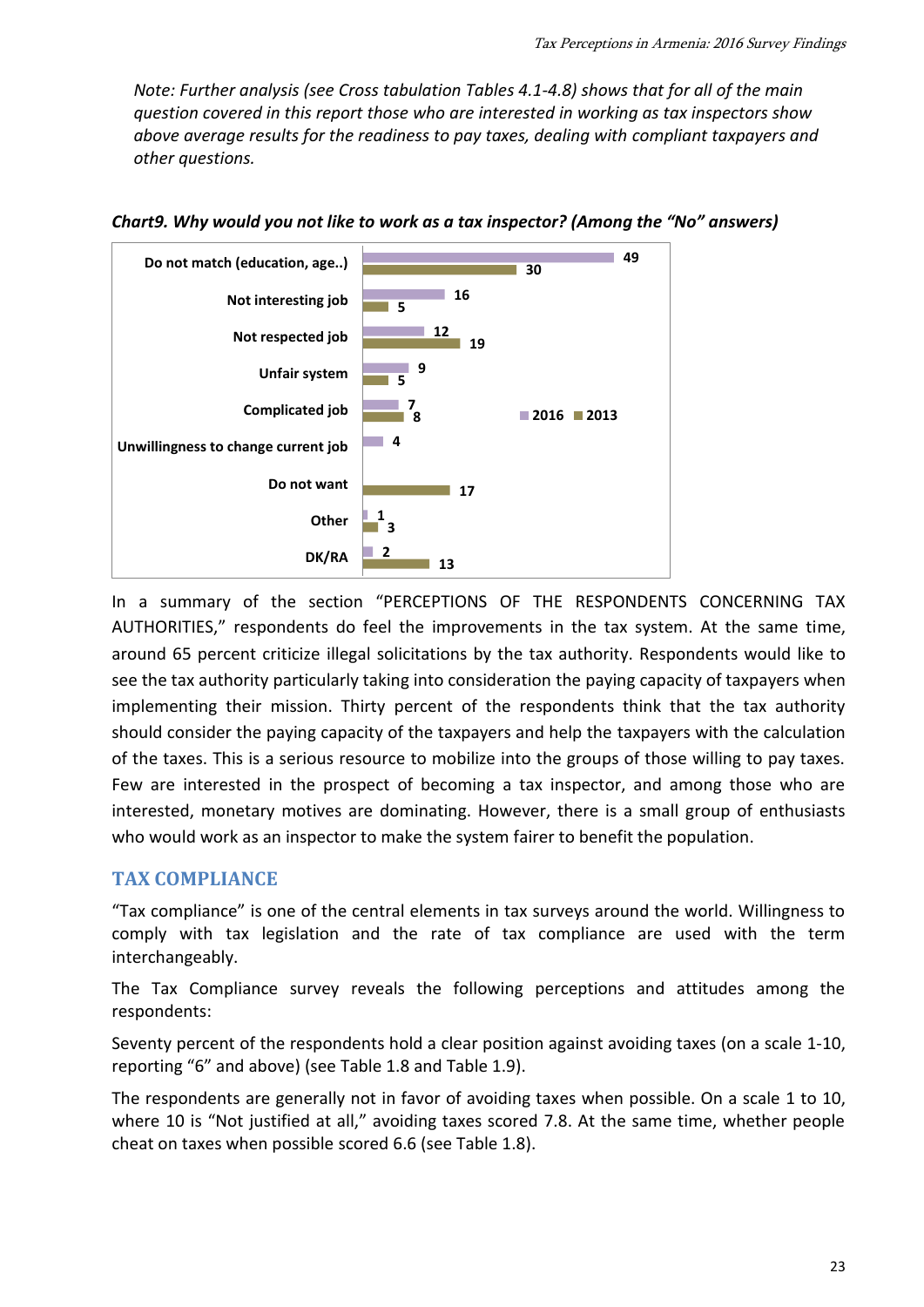Moreover, 42 percent said that avoiding taxes is not justifiable at all. It is important to note here, that the question addressed avoiding taxes in general, without specifying cases of avoiding taxes permissible by the law (see chart 10).





The comparison results of questions 1.8 and 1.9 are surprising. While a large segment of the respondents (43 percent) is categorically critical toward avoiding taxes, 47 percent hold a strong position (on a scale of 1-10, reporting "6" and above) that people avoid taxes in reality. Moreover, 19 percent said that almost everyone displays such a behavior (see Table 1.9 and chart 11).

*Chart11. On a scale 1-10 (1- almost no one, 10 –almost everyone), do you think that people avoid taxes when possible?*



It is interesting to observe the attitude of the "undecided" respondents. While four percent of the respondents fall into the category of "don't know" and "refuse to answer" for the hypothetical moral question 1.8, nine percent fall into this category for the more practical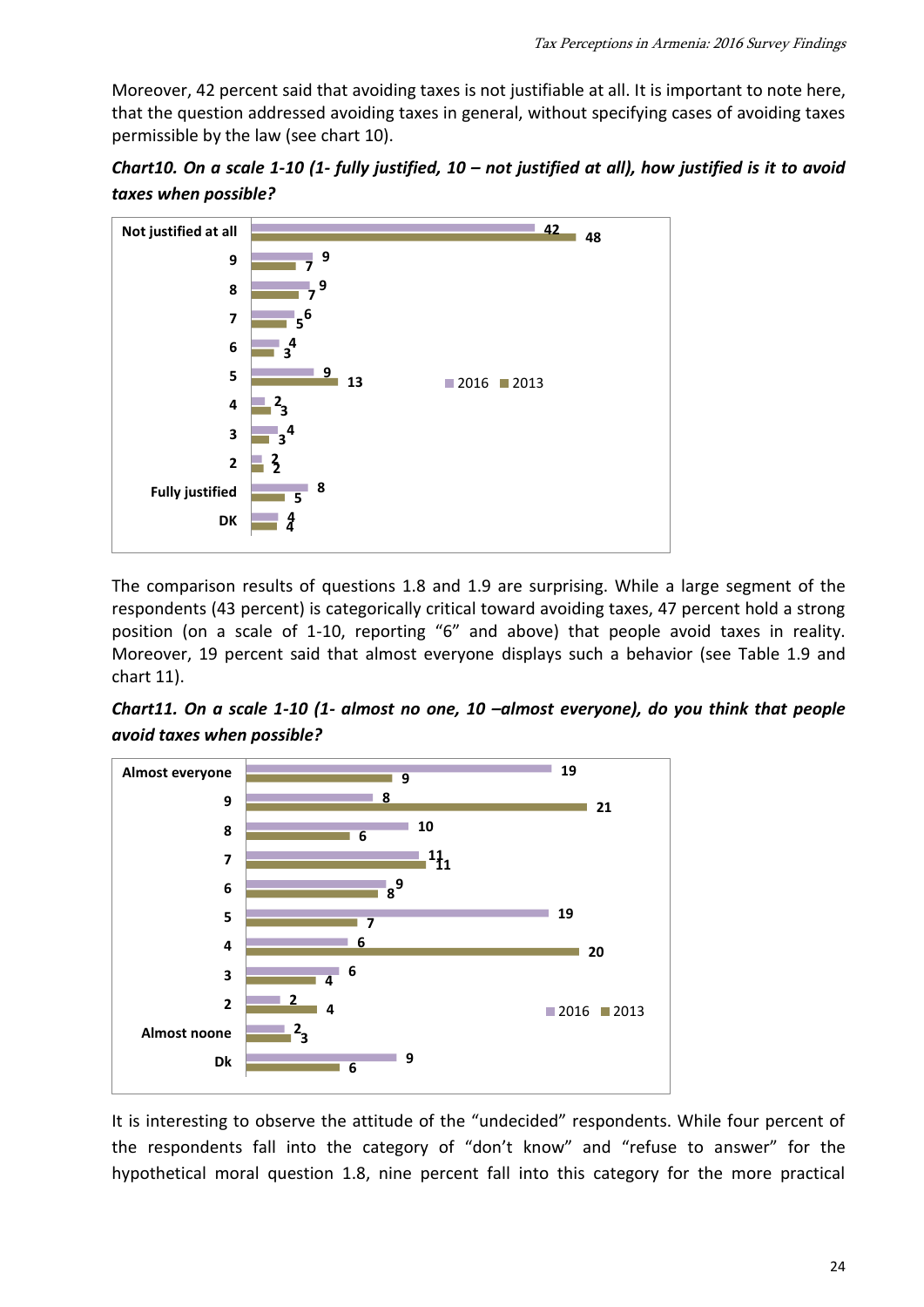question 1.9. The percentage of the borderline "undecided" respondents thus doubles. This is also a resource to increase the number of the taxpayers.

The topic of "whistle blowers" is also new for the Armenian reality. Therefore, we analyzed it separately. Twenty seven percent (see Table 1.21 and chart 12) said that it is right to inform tax authorities if they see tax legislation violations.





The comparison of this question with three other questions directly concerning the respondents reveals interesting results (see Cross tabulation Tables 5.1; 5.2; 5.3). Thus, of the 27 percent of those who think informing is right:

- Forty-seven percent are not opposed to purchasing goods from none tax-compliant sellers;
- Only one in three would serve as a personal example, requesting relevant receipts for the purchased goods and services (33 percent of the respondents agree of fully agree);
- About one in six (15 percent) agrees or fully agrees, that they would inform the tax authorities if they witnessed cases of tax evasion.

Thus, one can conclude that the respondents generally value informing tax authorities about law violations, and the importance of doing something about it, however, in reality they hesitate, something keeps them back from doing so. Freeriding seems like an easier option. From that perspective, it is important to pay attention that there is a provision in the government program to encourage "whistleblowers" and protect them.

*Note: In comparison to the survey results in 2013, the share of those who think informing tax authorities is the right thing to do has decreased from 43 percent to 27 percent.* 

**Questions about Laffer's curve** are common in other countries. According to the theory, in the situation of higher tax rates and tax burden, people are more likely to avoid paying taxes. Among other questions addressing this notion (see Tables 1.10-1.13; 1.15; and 1.38), the respondents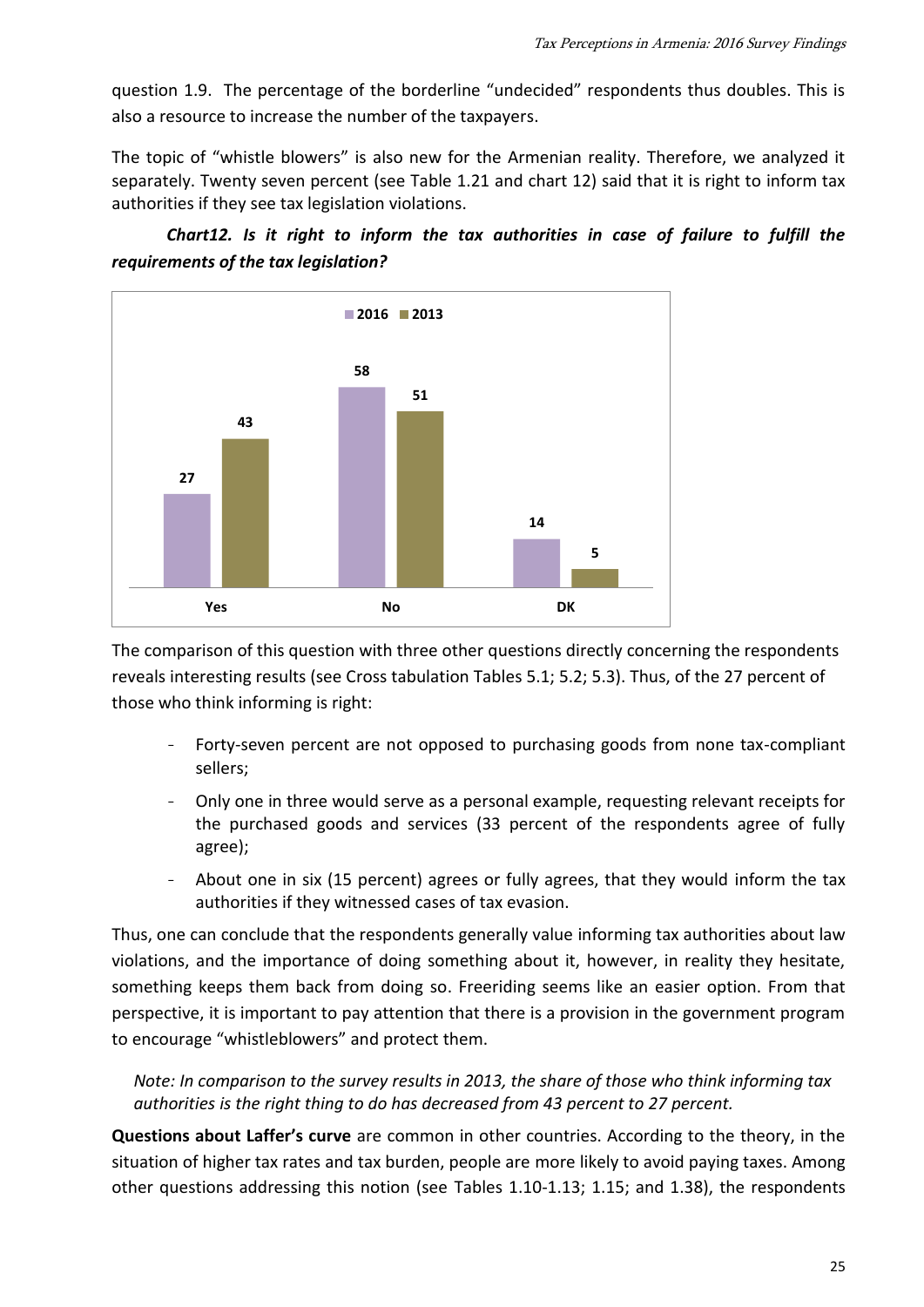were asked whether the budget would receive more money if the government decreased tax rates. Seventy-three percent responded "yes," in favor of the theory.

Another similar question asked whether the taxpayers would stop avoiding taxes, if the government decreased tax rates. Again, 67 percent of the respondents believed that citizens would stop hiding taxes and would cooperate with the government for the sake of public good. **Here again, the number of the optimists two and a half times outnumbers those who do not think it would change anything** (see Chart 13).





One can see an interesting pattern when comparing the answers to this question with the specially added question on "tax amnesty." The "optimist" respondents who are willing to voluntarily pay taxes and cooperate with the government (see Table 1.38), prefer to have an amnesty more than have tax rates decreased without amnesty when asked "If Armenia implemented a tax amnesty and everyone could declare all the taxes they had hidden in previous years, with a condition that they would have to lawfully pay taxes after that, and, as a result, would people start declaring their hidden taxes and would they start honestly paying their taxes?" (See Cross tabulation 6).

Separately exploring the question on tax amnesty (see Table 1.38 and Cross tabulation Table: 7.1-7.8).

- $\triangleright$  Only 28 percent think that people would "go and declare" all taxable objects, for which they have not paid taxes previously;
- $\triangleright$  Around one third are undecided regarding this question;
- $\triangleright$  Thirty-nine percent do not believe that this is a realistic process;
- $\triangleright$  Believers are respondents with low or middle income. The belief decreases with the increase in income.

*Note: In comparison to the survey results in 2013, three years later the difference between the two opposing views – people would cooperate with the government and "it will not*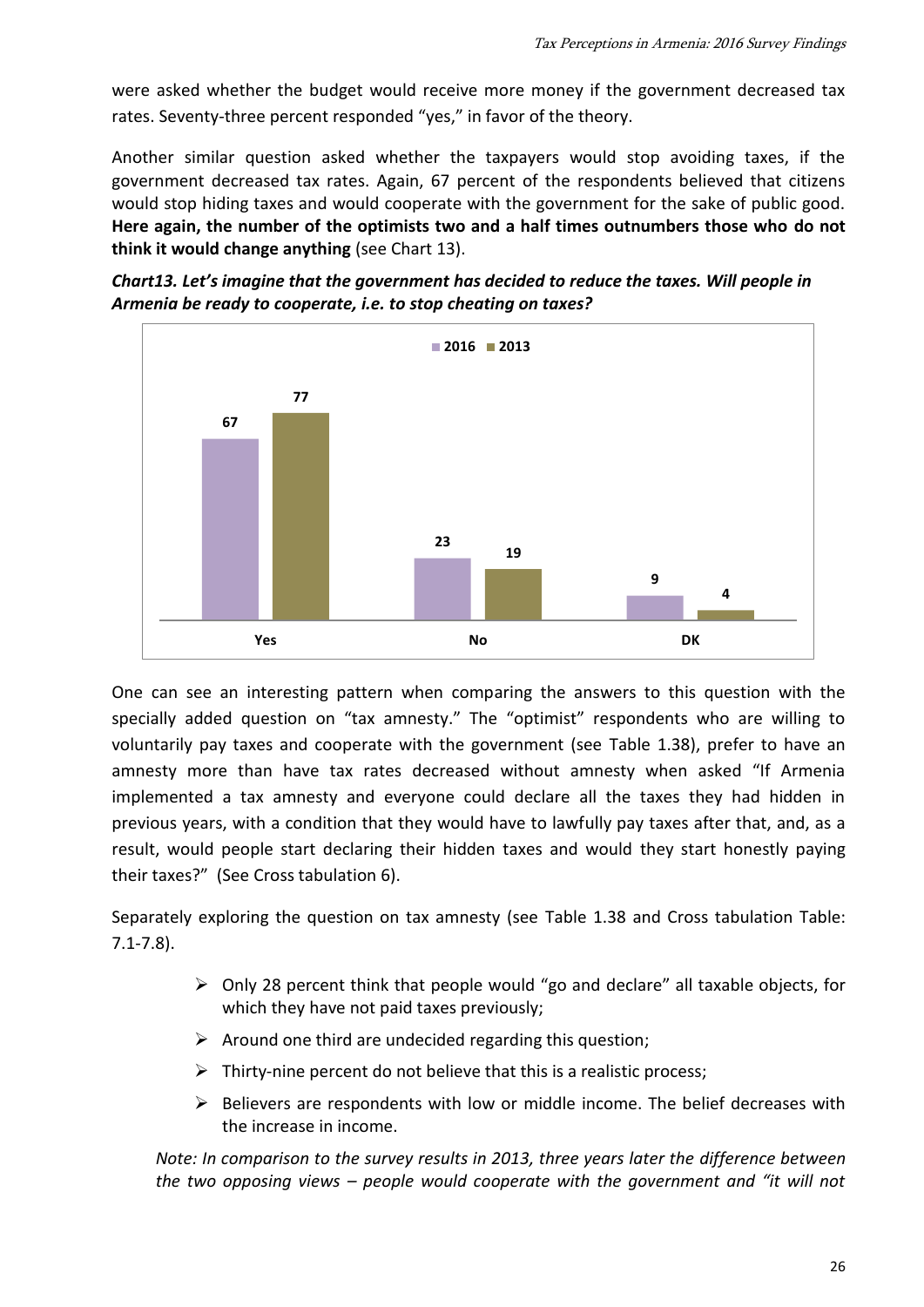*work"—has decreased from four to two and a half times. People would cooperate with the government less.* 

Seventy-four percent of the respondents agree that if the tax rates are decreased, tax evasions should have stricter punishments (see chart 14).



*Chart14. Would you agree to lower the taxes but to strengthen the responsibility in cases of breaching the law?*

Looking at the opinion of those who said yes to this question regarding the question on the willingness to lawfully pay taxes after the amnesty (see Table 1.38), one can see (see cross tabulation Table 5 and 6 ) that these people are not as inclined toward stricter penalties.

Thus, the majority of the respondents are ready to stop hiding taxes, and even ready for stricter punishments, on the condition that tax rates decrease along with an amnesty. It is worth to note here, that 96 percent of the respondents consider the tax burden heavy or very heavy in their daily life.

The answers to the question "Why do people avoid paying taxes?" are presented in Table 1.13 and Chart 15.

*Char 15. What are the main reasons for not paying or hiding the taxes? (Multiple answers are acceptable)*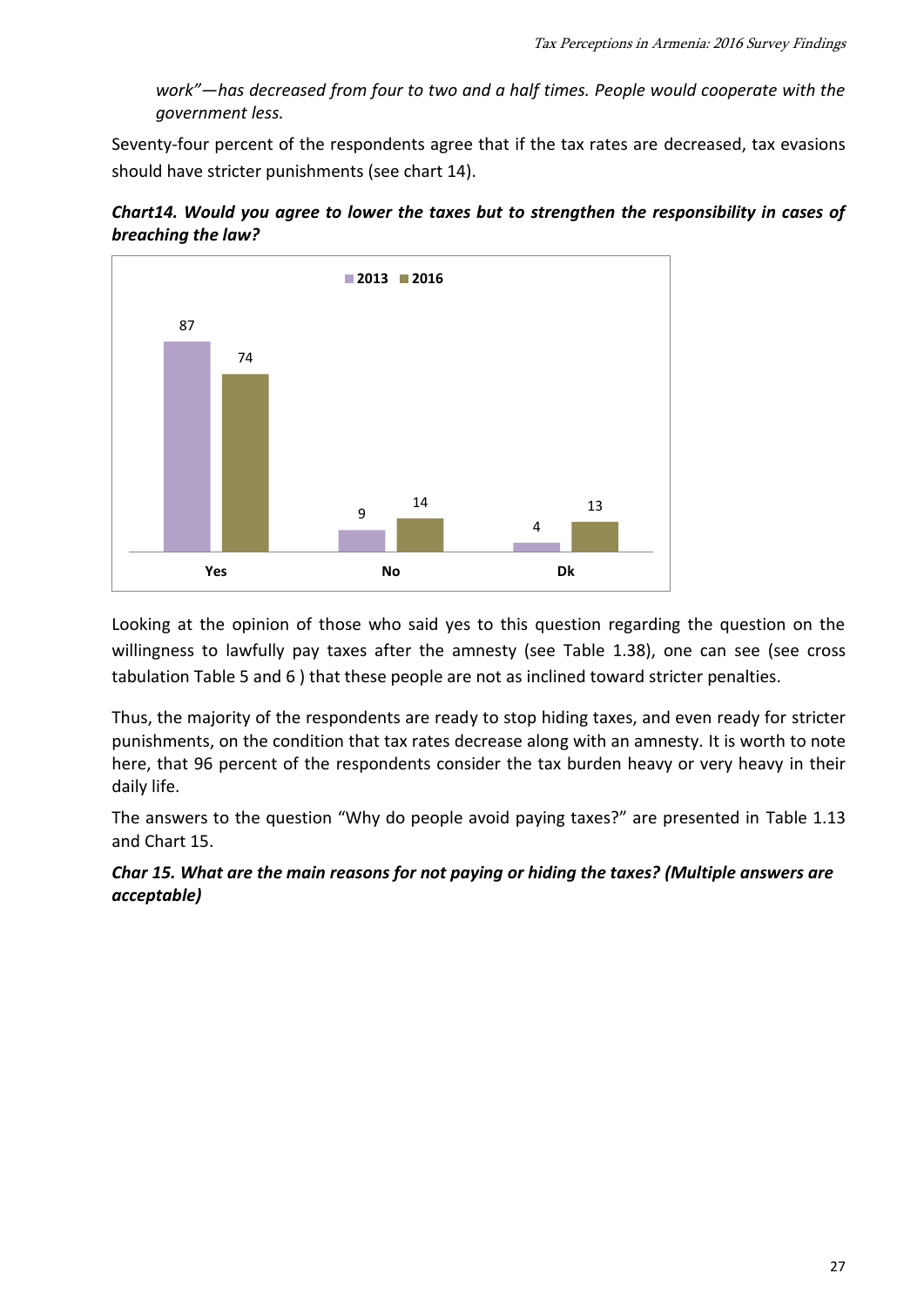

One can group the answers into two categories of reasons: unfair tax administration and main issues with tax practices. Among the two possible responses, "desperate financial situation" and "high tax rates" were among the most common. This finding is in line with the pervious statement, which suggests that the main objective of the tax authority should be to consider the paying capacity of the taxpayers when establishing tax rates.

"Unfair treatment of different businesses" was also among the most common answers with 26 percent. Comparing this finding with the other answers, one can conclude that the respondents are not as much concerned with the frequent changes in the laws, frequent inspections, or that others also avoid taxes. The sum of these last three reasons is 15 percent. This is also an opportunity resource, as already noted for question 1.9. In the "Other" category respondents also listed "they have a mandate," "it has become a culture," and "they are greedy" answers.

The analysis revealed perceptions on unfair taxation of various businesses: only 13 percent think that there are no "roofs and protection" and that everybody pays taxes equally (see Table 1.17 Line 2). Sixty-eight percent of the respondents are willing to pay more taxes, if corruption is lower (see Table 1.17 Line 10).

*Note: In comparison to the survey results in 2013, the share of those who think that there are no "roofs and protection" in Armenia has decreased twice, from 28 percent to 13 percent.* 

Is it acceptable to pay less in taxes in the cases permitted by the law? This question has been new for the taxpayers in the recent years (see Table 1.15 and Chart 16).

#### *Chart16.* **Do you consider taxpayers' practice of reducing taxes acceptable?**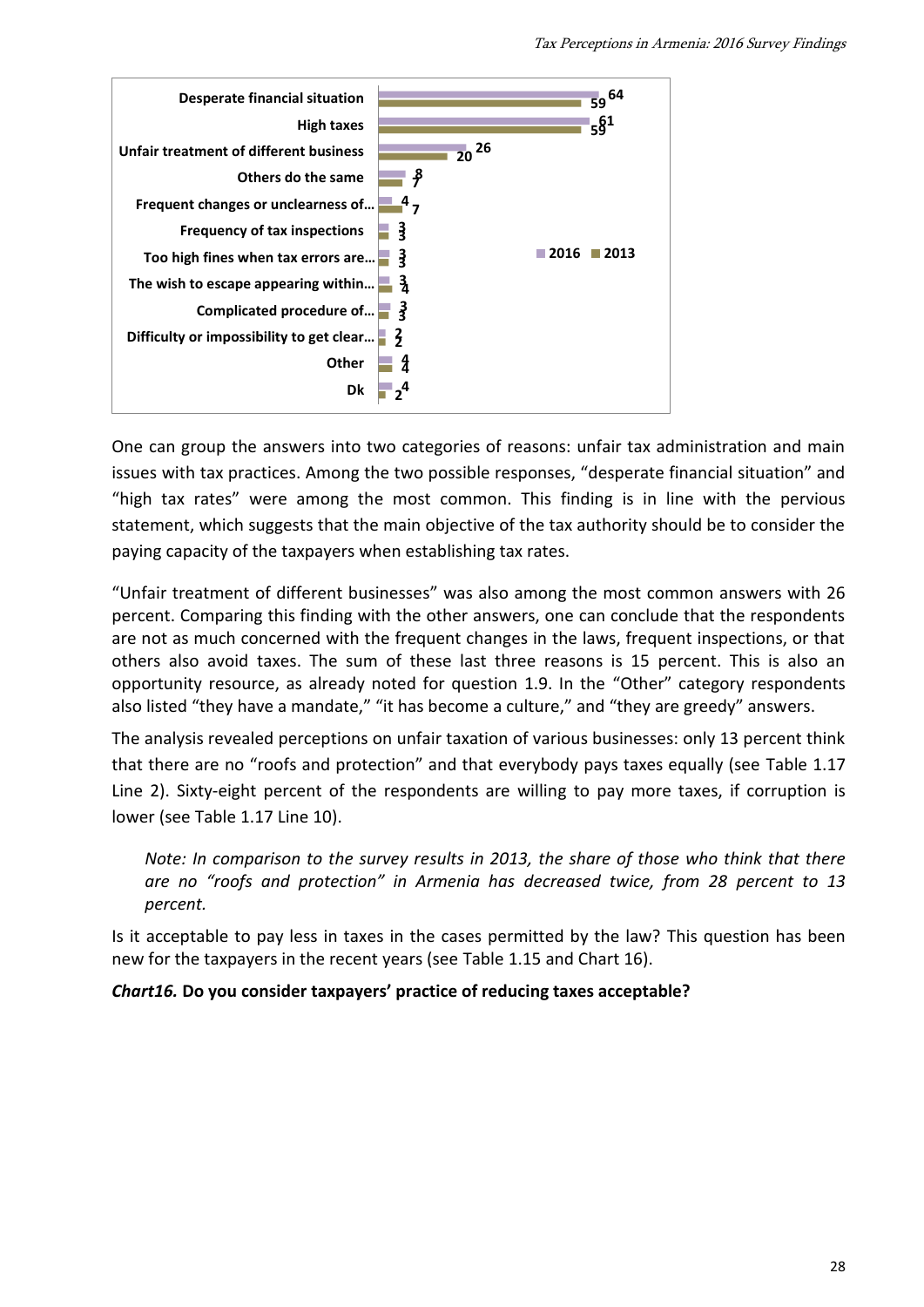

A large share of respondents who answered "don't know," and the equal number between "yes" and "no" answers, in addition to the large percentage of the "don't know" responses on the follow-up question "why" to "yes" or "no" responses (charts 16-18) shows that this question is difficult not only from the aspect of not knowing the law, but also from a psychological aspect. It may also be explained by the fact that to this day tax legislation does not define legal reduction or legal optimization of taxes.





*Chart18. Why do you consider taxpayers' practice of reducing taxes unacceptable?*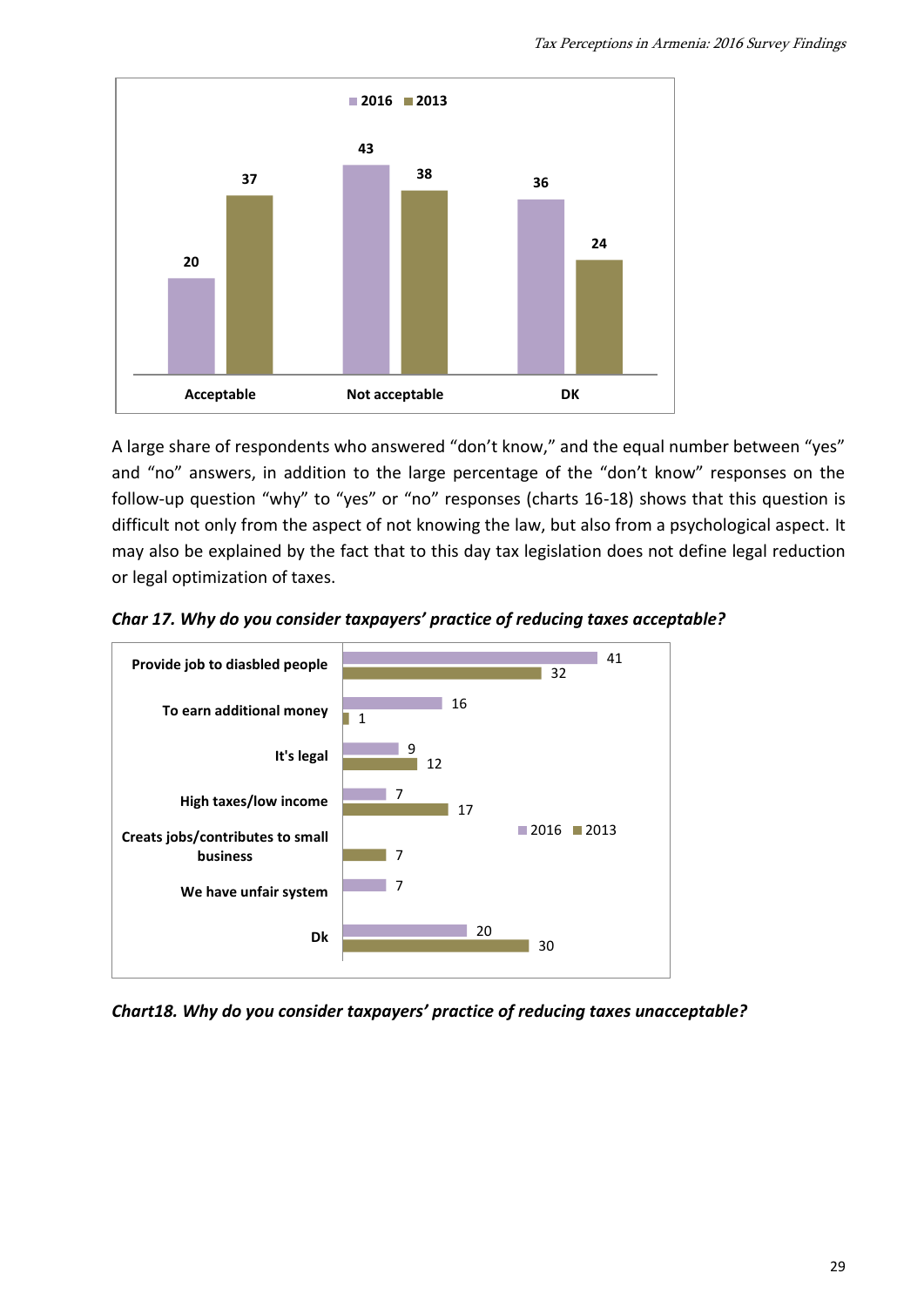

For the sake of the tax-profit understanding and analysis it is important to study the opinions of those who consider it acceptable to legally plan and optimize taxes (see Table 1.15.1). Again, excluding the undecided, we will find that 41 percent think that it is acceptable to save on profit tax by using tax breaks, because it is connected with creating employment opportunities for people with disabilities and implementation of social programs in general. Thus, it seems that the public is considerably in favor of the solution of not only fiscal but also regulatory issues through tax legislation.

Of those who are in favor of tax optimization, seven percent explain their stance by the inadequate high level of the tax burden. Same percentage thinks it is a "boomerang," noting that "the government itself is dishonest."

Interestingly, 9 percent of those who are in favor of tax optimization consider tax reduction acceptable, arguing that it is permissible by the law. This group represents a knowledgeable taxpayer who is ready to have their voice heard in the civil society and express a clear stance.

*Note: In comparison to the survey results in 2013, three years later:*

- The share of those who find tax reduction acceptable has decreased three times. *Respondents who have left this category, have mostly joined those who don't know and are undecided, and not those who find it unacceptable;*
- *Among those that consider it unacceptable, the share of the respondents who think it is "dishonest and unfair" has increased;*

For the same tax-revenue policy perspective, it is important that the great majority of the respondents (54 percent; see Table 1.20) is ready and finds it acceptable to take on the responsibility of calculating taxes themselves, instead of leaving the responsibility on the state or local self-government bodies, as it is done in many other countries of the world (and in Armenia for the property tax). Interestingly, before that answer, 61 percent of the respondents had questioned the ability of each citizen to independently follow up and calculate their taxes (see Table 1.19).

The analyses of the willingness to pay taxes and attitudes toward taxes would not be complete without the opinions of respondents on the tax burden in Armenia. According to 96 percent of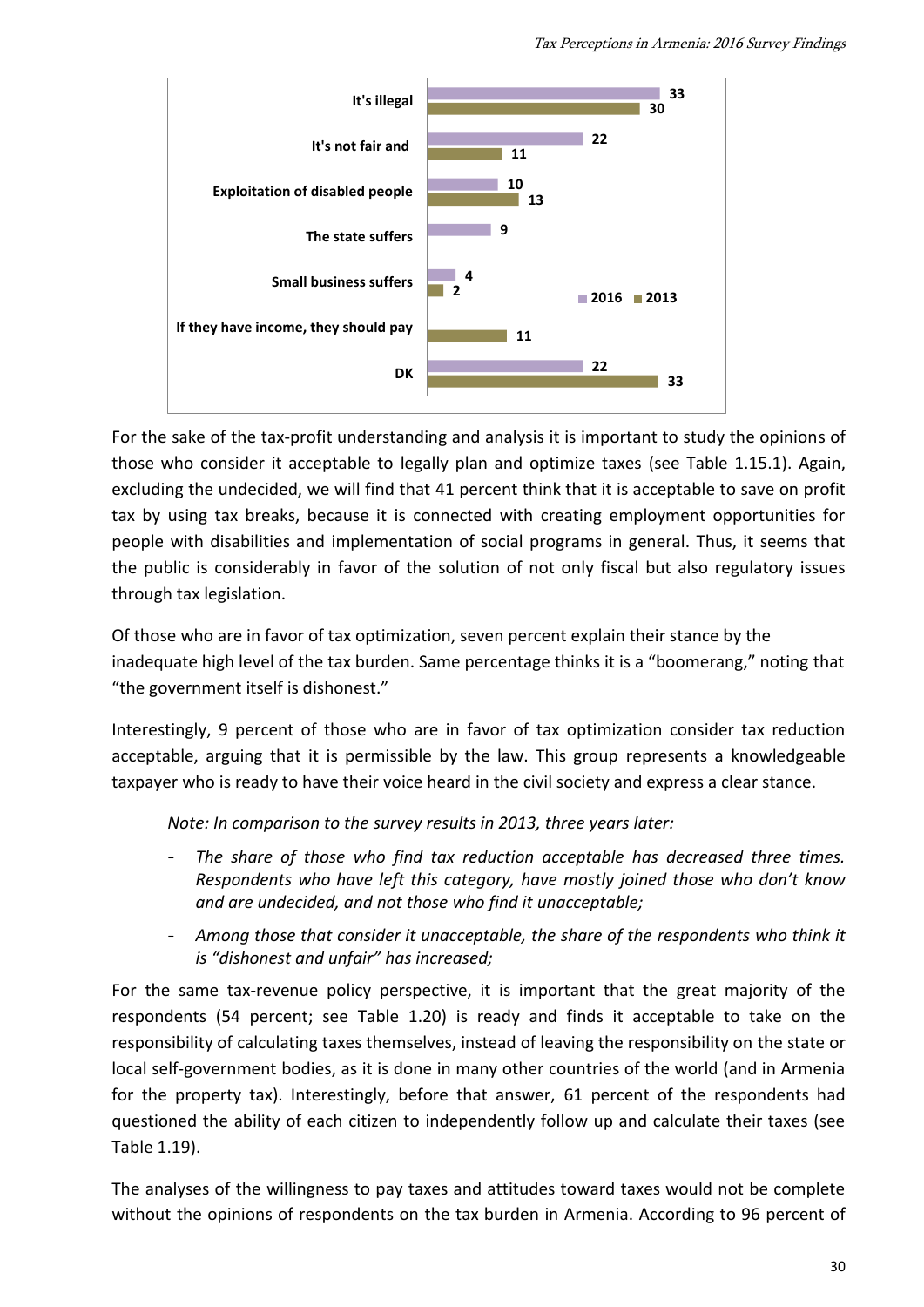respondents, the tax burden has a high level of impact on their daily life (see Chart 19 and Table 1.27.1). Seventy-seven percent of the respondents think that the tax burden is heavy for smallsize businesses and 55 percent think it is heavy for medium-size businesses. At the same time, sixty-one percent did not consider it heavy for large businesses.



*Chart19. In your opinion, how heavy is the tax burden…?* 

*Note: In comparison to the survey results in 2013, three years later, according to the respondents:* 

- The tax burden in the daily lives of citizens has not decreased, neither from the *perspective of goods and services, nor from the perspective of the income tax;*
- *It has shifted toward "heavier" for small- and medium-size businesses;*
- *The tax burden has slightly decreased for large businesses. That indirectly means that respondents more strongly believe that businesses are capable of carrying a heavier tax burden.*

# **PERCEPTIONS ON TAX USE**

Paying taxes is greatly driven by the justification of its purpose. Despite the level of awareness on the specifics of the budget system among the respondents, the survey revealed a very sensitive attitude of the respondents toward how the collected taxes are used (see Tables 1.14, 1.17, 1.22).

Fifty-one percent of the respondents surveyed on the use of taxes said that the government puts tax money to a personal use (Chart 20).

## *Char 20. How does the government currently use the income generated from taxes? (Multiple answers are acceptable)*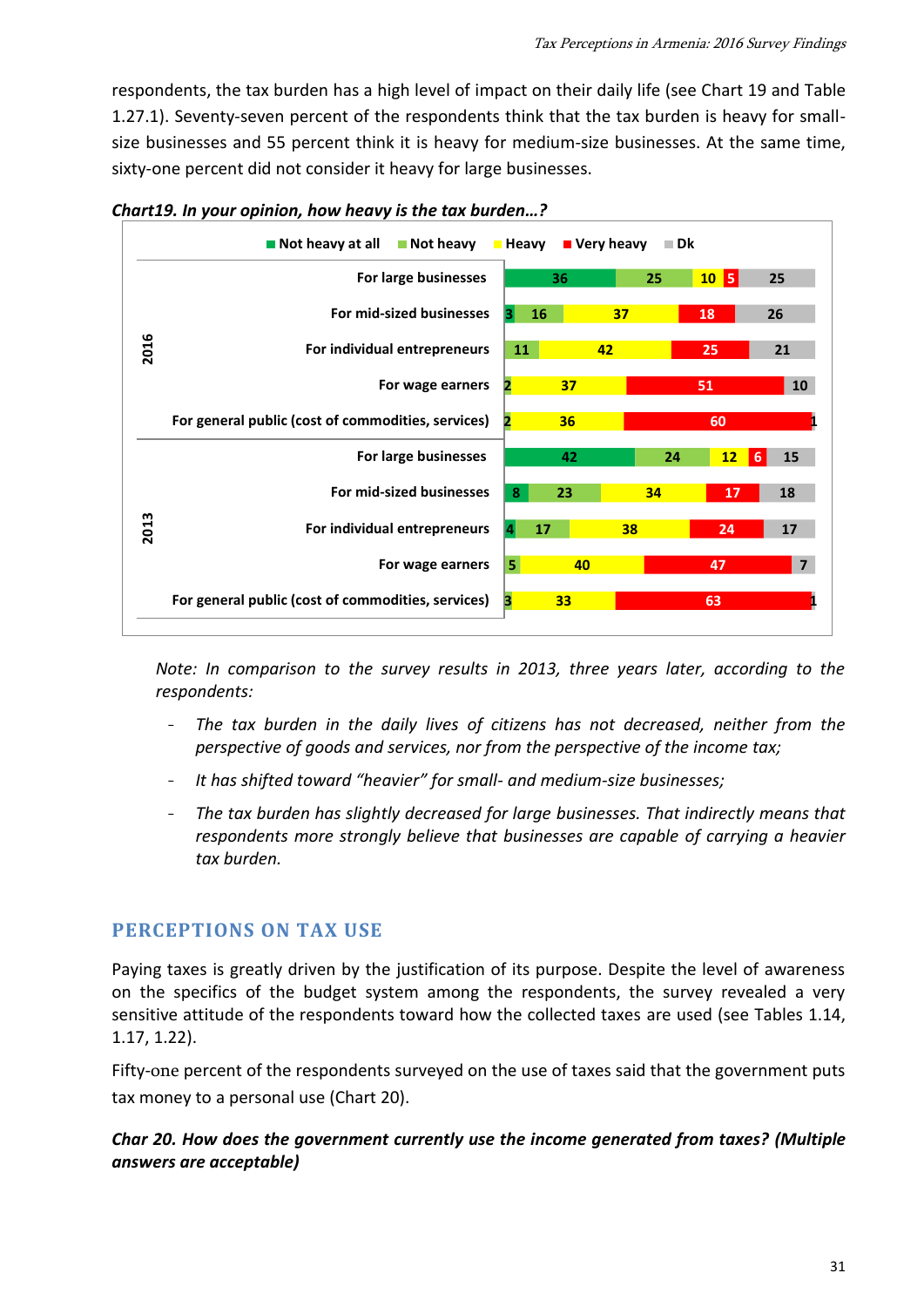

Thirty-seven percent of the respondents mentioned the army/security and pensions as directions for using tax money. Public health and public education were mentioned as directions for spending tax money by 30 percent of the respondents.

The survey results show that awareness about the practices of tax collection and the directions of the use of tax money can influence the willingness to pay taxes. Thus, 71 percent of the respondents do not know or do not agree that the public services they receive are actually useful. At the same time, 63 percent of the respondents agree that they would be willing to pay more taxes if they saw more social or other services that are useful to the public, such as the police, the army, and/or free education (see Table 1.17, first and fourth lines).

When asked, what percentage of the taxes is returned to the society in a form of public services, 48 percent of the respondents noted up to 20 percent (Chart 21 and Table 1.25). Additionally, every fourth respondent said they do not have a clear idea about the issue, and 14 percent thought they do not get back anything in a form of public good.



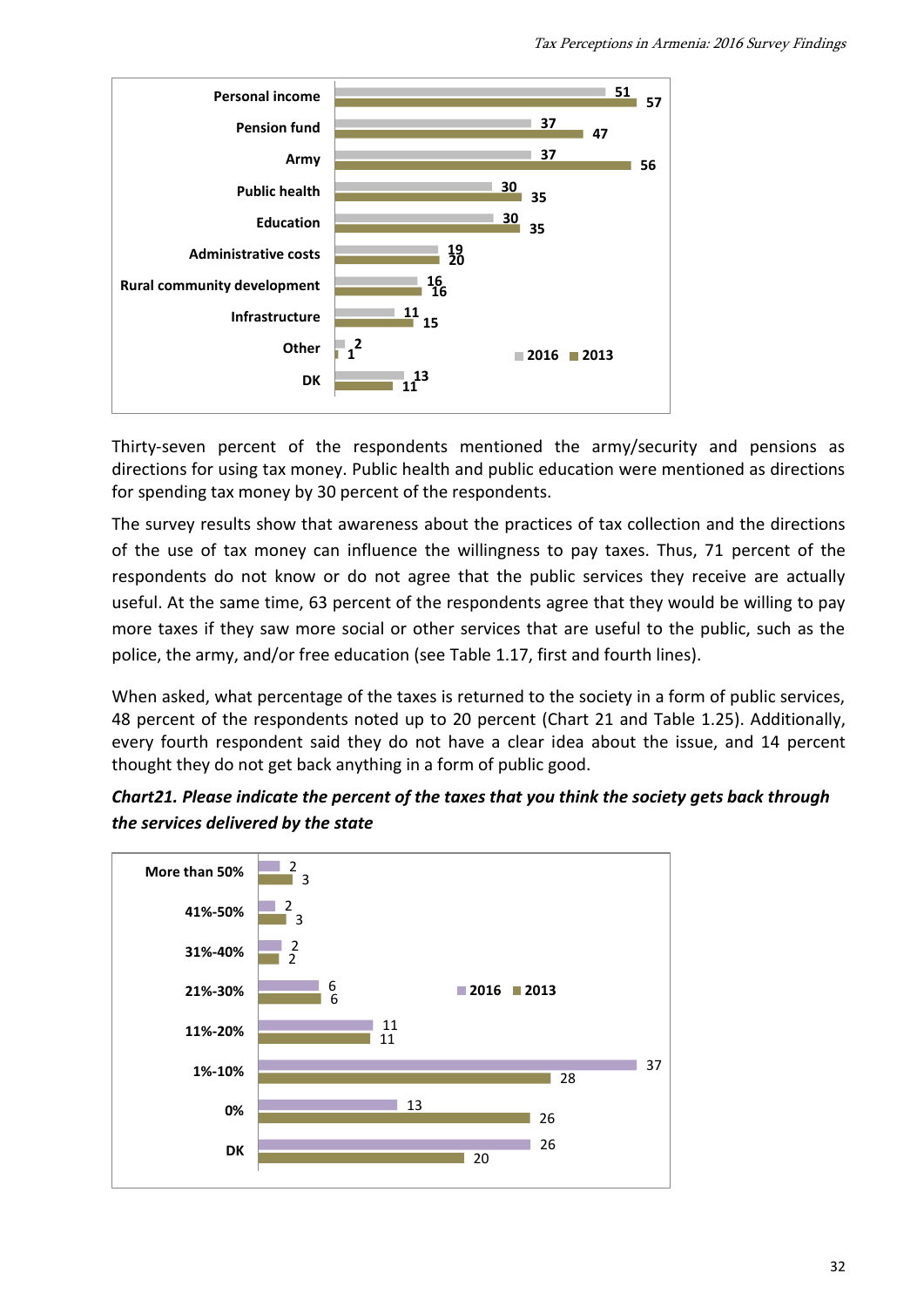When asked what the government should do if more funds are needed in case of a force majeure situation, only five percent of the respondents think that the taxes should be raised (see Chart 22 and Table 1.14).

Overall, the respondents are not entirely ready for this question, do not know how to solve this strategic question of financial stability, and are ready to borrow from other countries, oligarchs and to decrease expenditure. The questionnaire included a new option – "sell the property that is still publically owned," however this option did not get many responses. Among the "other" option the most popular responses were "to take from those who took" and "use all means."

Separate analysis of this "ready to be taxed" respondent (see cross tabulation Table 21.1-21.8), i.e. the five percent, show that:

- 1. They are among those people who personally, or whose family members have done business over the past year;
- 2. Are more often from the households that have higher monthly income. Individual analysis shows that these people are more among the middle income  $(40 - 190)$ thousand dram) respondents;
- 3. People with higher education are more hesitant to answer this question on force majeure;
- 4. There are more "never married" respondents in this group (presumably, young people);
- 5. They are equally distributed according to the sphere of occupation, with a small deviation toward the "producers" (agriculture, mining, manufacturing, electricity, water supply and construction).

Tax perceptions of this "ready to be taxed" group are the following:

- 6. They express less pride for paying taxes in comparison to the rest of the respondents (31 percent in comparison to the average 37 percent)
- 7. From tax administration perspective, they emphasize the importance of simplifying tax accounting forms and eliminating unlawful interference in business operations. From tax revenue reform perspective, they propose to discuss decreasing the tax burden.
- 8. Twice more than the average, they are willing to pay more taxes, retire later and receive less subsidies, if the foreign debt reaches a critical limit, thus saving their country from being declared bankrupt (35-41 percent compared to 17-19 percent, respectively).
- *9.* However, their stance on the pension reforms does not differ from the average respondent. The question asked, "According to the law on accumulative pension, all young employees are required to pay a part of their salaries toward their retirement, while receiving funds from the state budget during their lifetime, for the same purpose." This means, that this group does not consider this question as an "emergency," even in the case when the government pays from the state budget to the young people during their active years of life, to ensure a decent standard of living when they retire.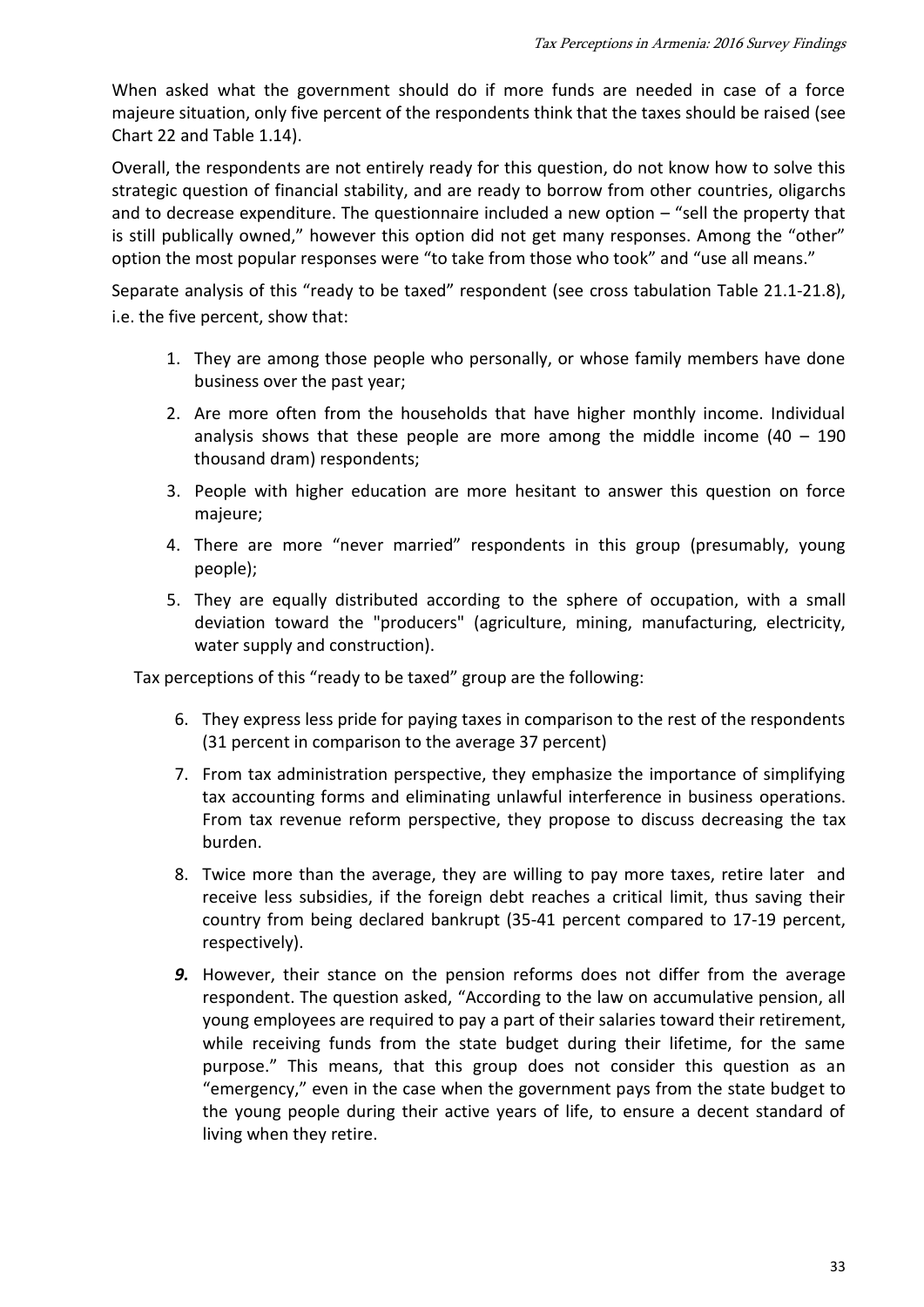*Chart22. If the government needs additional money in a force-majeure situation, which would be a better option?* 



*Note: In comparison to the survey results in 2013, three years later the share of the respondents, who agree that the taxes should be increased, has remained the same – five percent.* 

# **THE SENSE OF IMPORTANCE OF PAYING TAXES AND ACTIONS THE TAXPAYERS WOULD TAKE**

Respondents were asked "Are you proud to be paying taxes?" The results of the research (see Tables 1.29) show that the feeling of pride is directly connected with the level of trust toward the state and local self-government bodies in the country. Respondents with no hesitation made suggestions on what they would do for people to trust and start paying taxes willingly and voluntarily.

Thirty-seven percent of the respondents gave a positive answer when asked if they were proud to be paying taxes. Fifty-two percent responded "no," because according to them the taxes do not serve their purpose or they do not know what purpose the taxes serve (Chart 23). This 37 percent cohort can significantly change the perceptions of the role of taxes and improve tax collection, if the issue of fairness that was raised multiple times during the survey is solved. *Chart 23. Are you proud to pay taxes?*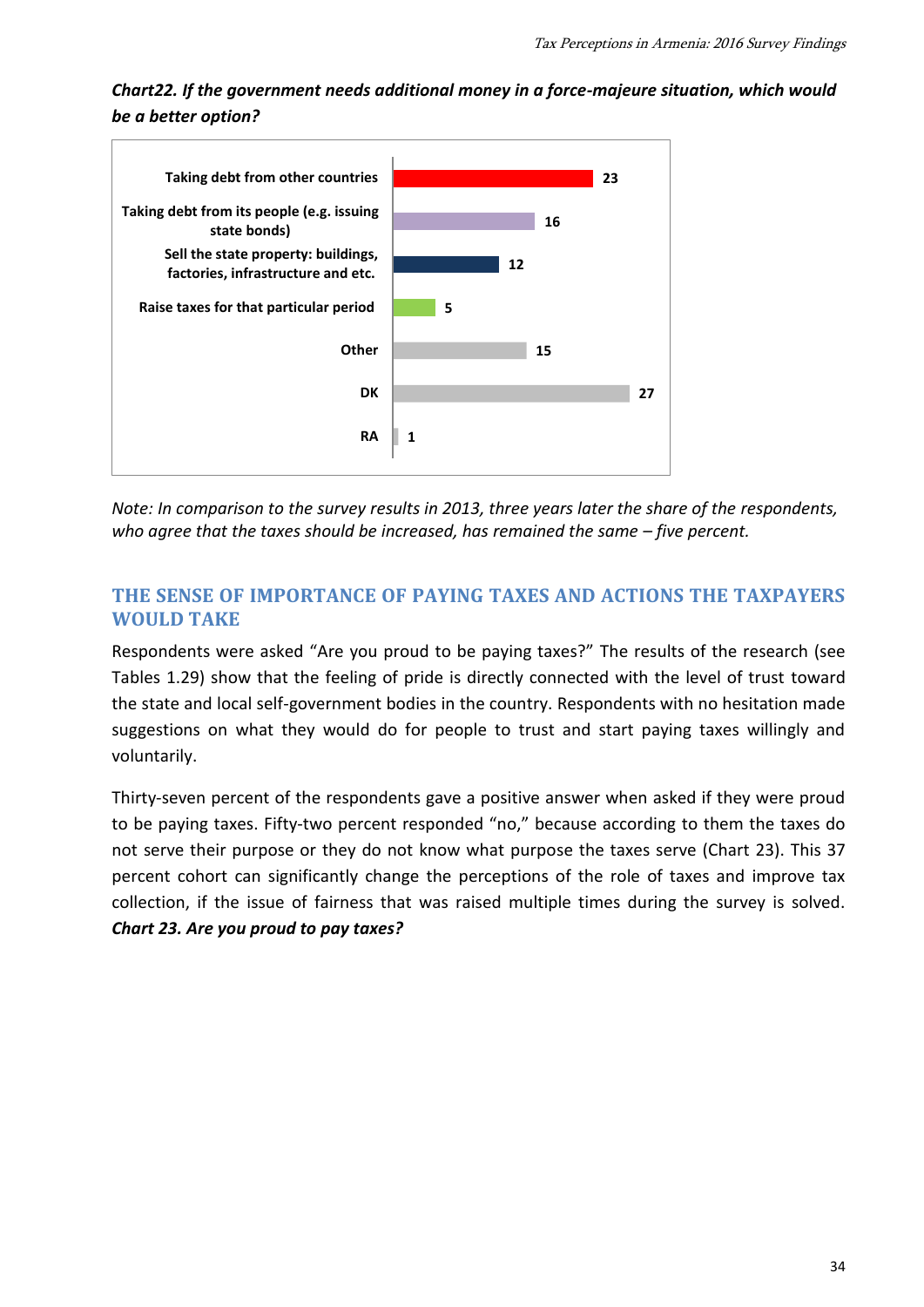

Among the 37 percent of respondents who gave a positive answer, eight percent showed a clear and complete understanding and assessment of the purpose of taxes. This cohort explained their positive response by saying public issues are solved through taxes.

Among "other" responses respondents listed "I have not even thought about it," and "No, because the tax burden is heavy, I have many difficulties especially given that others who don't pay get richer illegally."

In a summary of this section, two thirds of the respondents do not consider paying taxes dignifying or noble, and are not proud of paying taxes. The main reasons are the inefficient use of the funds and unfair distribution (see above: the answers to the question on the efficient use of revenue from the collected taxes).

Moreover, the respondents are willing to accept a more complex tax system, but only if it is fairer. Forty-eight percent of the respondents agree with this point of view, which exceeds the number of those who do not agree with this point of view (see Table 1.17, Line 11). A further analysis of those who would agree to a more complex tax system shows:

- o Married and never married respondents are more willing to make such a "sacrifice" (see Cross tabulation Table 8.1);
- $\circ$  Respondents care less about the simplicity of the legislation and value fairness more with the increase in salaries and income (see Cross tabulation Tables 9.1 and 10.1);
- o However, respondents whose family members or they personally have done business in the past year or have been a business owner, would like to have a simpler tax legislation (32 percent in comparison to the average 48 percent).

#### **Trust and what to do to improve tax collection**

As the perceptions of the population are anchored in the institution of trust, a separate question tried to reveal what the level of trust is among the population (see Table 1.26). The general result is that the public shows little trust toward state institutions.

"Don't know" and "refuse to answer" options were common particularly for the institutions outside of the government, such as the State Commission for Protection of Economic Competition and Public Services Regulatory Commission of the Republic of Armenia.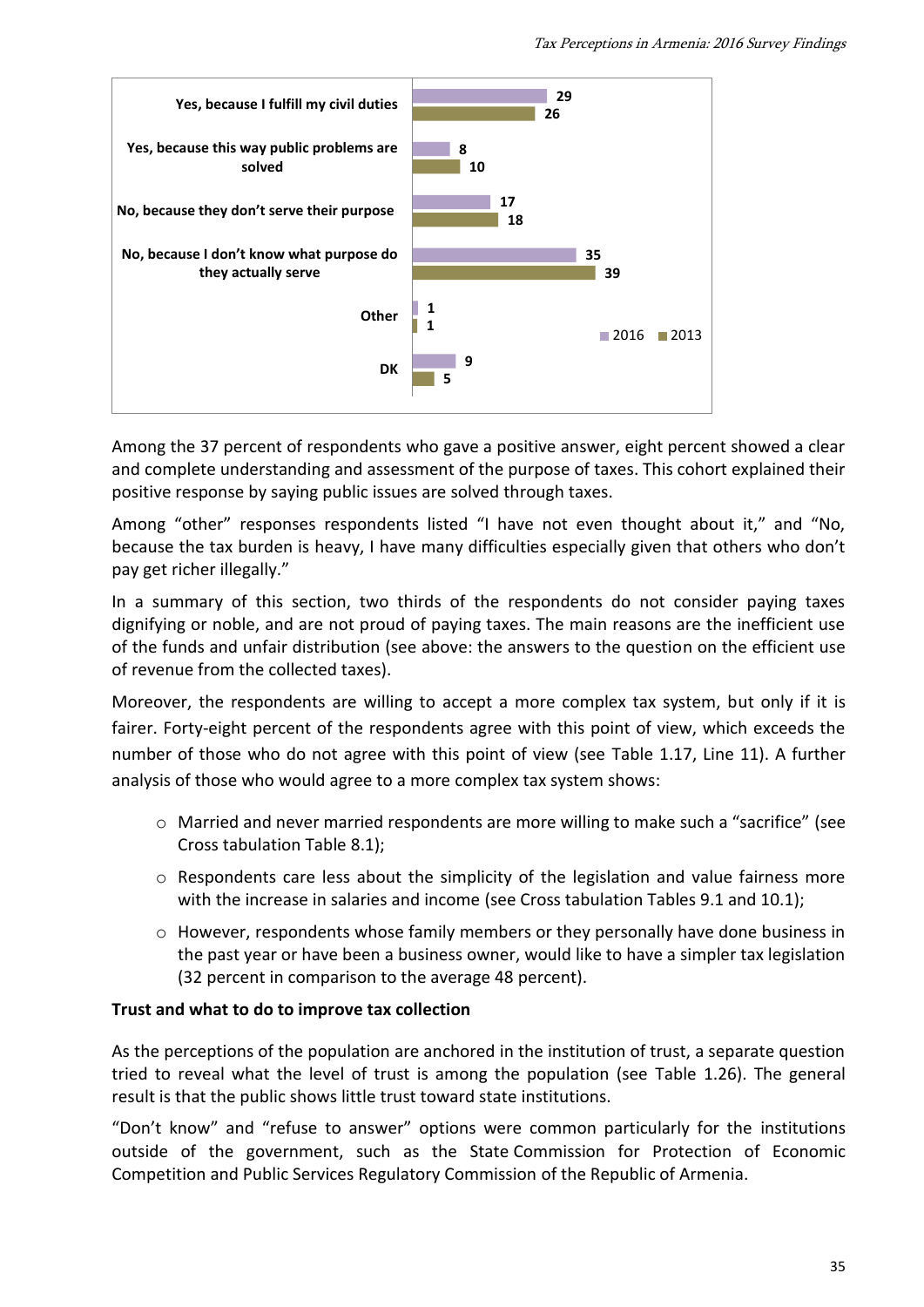Respondents fully or somewhat trust the local self-government bodies and the Ombudsmen, and somewhat the Courts, while the National Assembly, the Government, the President and the Ministry of Finance seldom got unconditional trust. This perception may be connected with the role of these institutions in tax policies.



*Chart24. To what extent do you trust the following institutions?*

The low level of trust toward the Ministry of Finance may be connected with a lack of awareness and a lack of understanding of its key functions, particularly because during the last few years the Ministry of Finance also includes the State Revenue Committee.

In a summary of this section, the level of trust toward financial-tax institutions is not high in Armenia, and is lower than the average among other institutions. The respondents understand the role of the Ministry of Finance, the government in general, and the National Assembly as an institution setting tax policy, and from that perspective, these institutions did not receive significant public trust. From the fiscal federalism perspective, the relatively higher trust level toward the local self-government is important. It may be explained by the assumption that the respondents deal with local taxes, which are not difficult to calculate, they experience and hear about taxes when paying property and land tax. All conditions equal, it means that if the rules and regulations of tax collection are better followed by the self-government bodies then the tax collection there would be more efficient.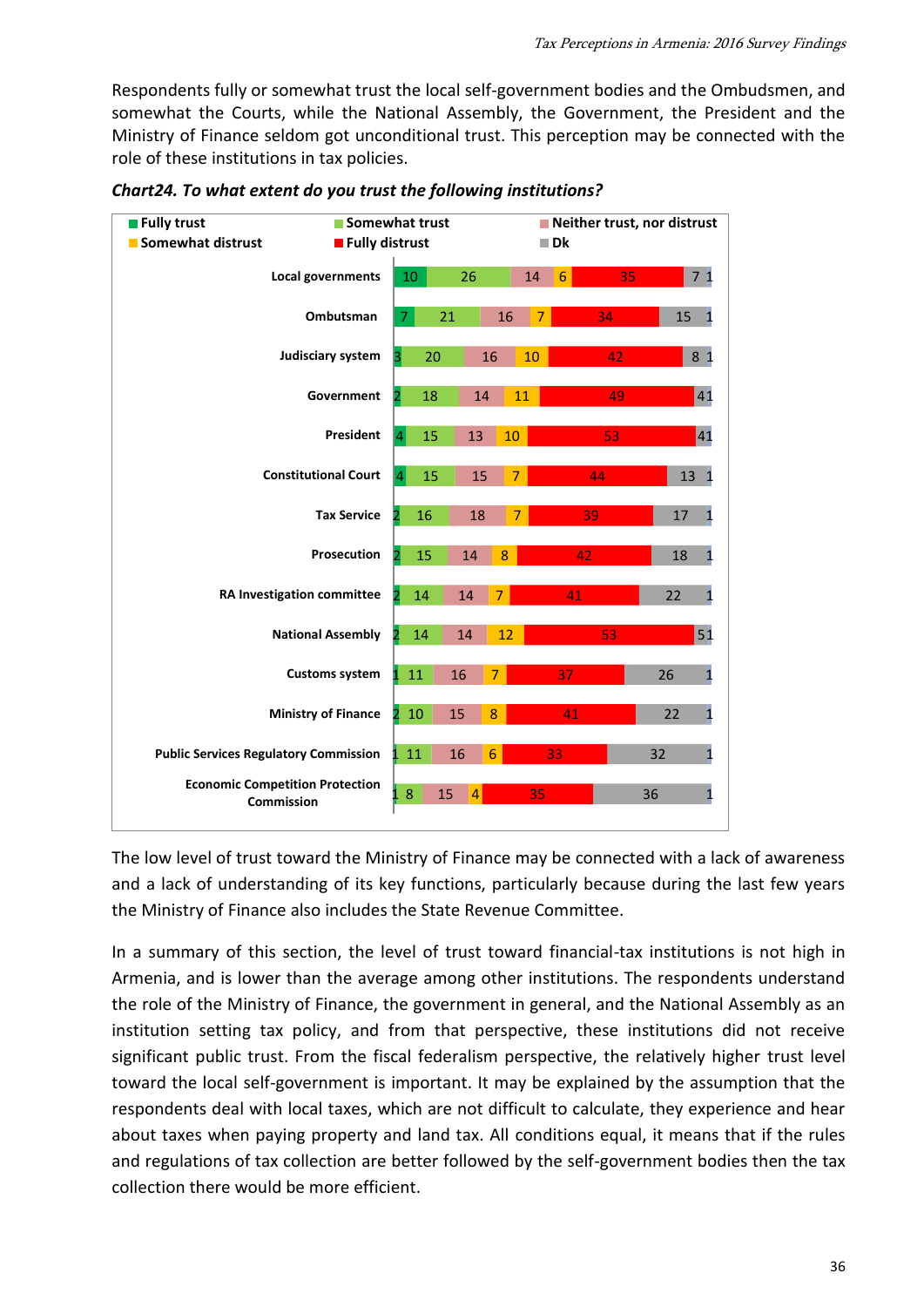*Note: In comparison to the survey results in 2013, three years later:*

- *The level of trust toward all institutions has either decreased or stayed the same;*
- *The level of trust toward the government has drastically decreased;*
- *Tax Service and even the Constitutional Court are not an exception (7 and 8 percent decrease, respectively).*

**What to do to improve tax collection:** the question asked "If you were in a decision maker position in a state agency, which would be your three primary actions to stop people from avoiding taxes and have them follow tax laws and regulations?" The results show that in order to improve tax collection, the respondents would first decrease tax rates. Sixty-three percent of the respondents chose this answer (see Chart 25, Table 1.16).

# *Chart25. If you were in a decision maker position in a state agency, which would be your three primary actions? (more than one answer possible)*



Suggestion to decrease the number of the tax types is the second popular answer (58 percent), followed by simplifying the texts of tax laws (31 percent).

Considering that these two suggestions mean simpler relationship and administration, it makes sense to compare them with two similar questions:

- "To what extent do you agree that if paying taxes was easier and less timeconsuming, people would be more willing to pay them?" Fifty-five percent agreed with this statement (see Table 17, Line 6).
- "To what extent do you agree that the tax system in Armenia is predictable? We can accurately forecast how the tax burden will look like next year?" Only 10 percent of the respondents agreed with this statement (Table 17, Line 7).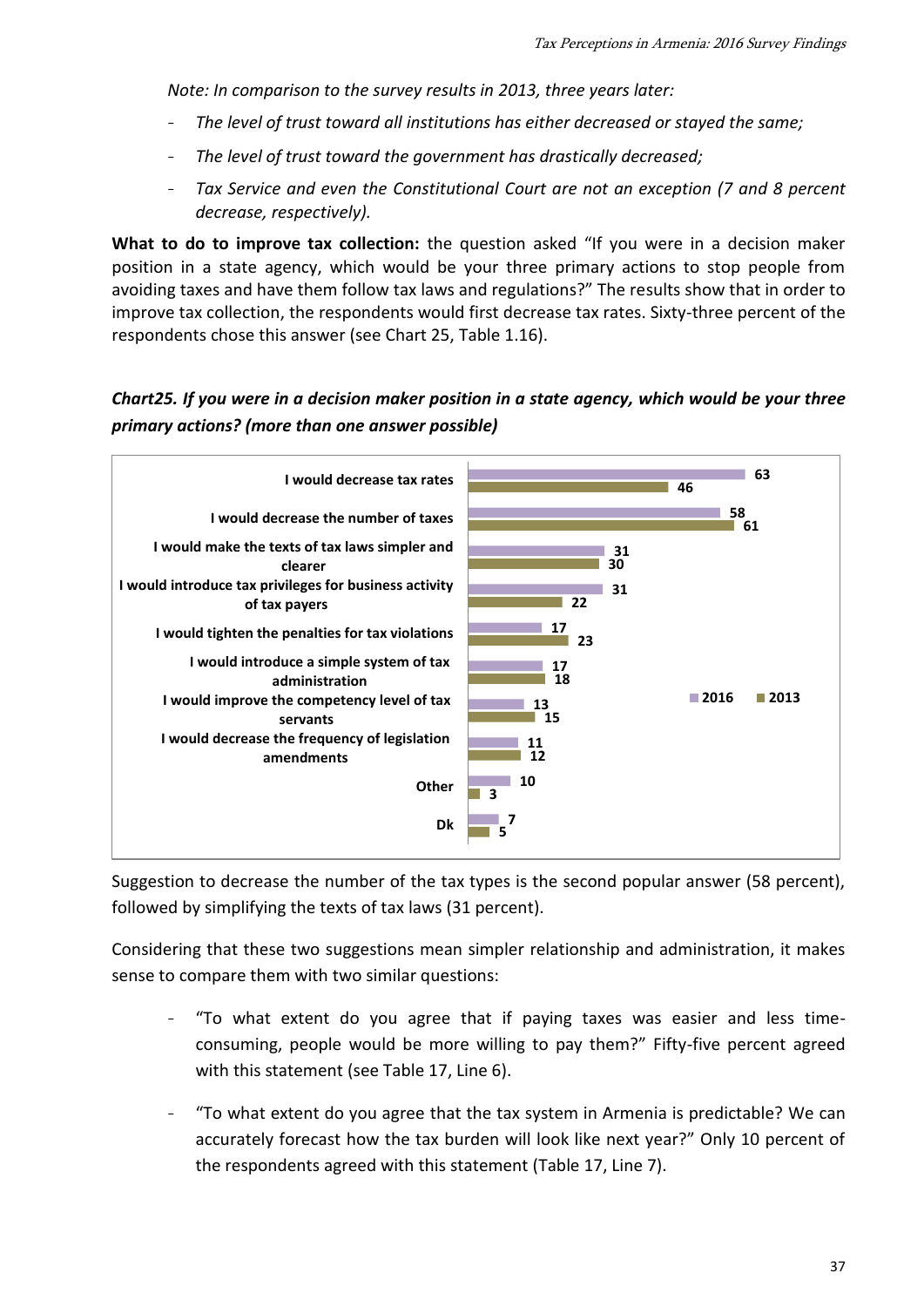Fourth and fifth popular suggestions to improve tax collection are to introduce business tax breaks, followed by toughening penalties for tax evasion cases.

Among the "other" answers the respondents listed the importance of government intervention in the form of tax exemption during the first year to create jobs, rebuilding trust toward the tax authority, and in general taxing the rich more in order to restore trust and justice

The following two questions about the justice of tax system in order to improve tax collection prove the argument above.

- 1. The majority of the respondents (46 percent) agreed with the question "To what extent do you agree that the government should tax the rich with higher tax rates?" (see Table 17, Line 3). It means that from a tax burden distribution perspective, respondents believe that fairness in the horizontal tax administration is as important as vertical fairness.
- 2. The great majority of the respondents, 88 percent, positively answered to the question "To what extent do you believe that if people believe that taxes are fair, they would be willing to pay them?"

*Note: In comparison to the survey results in 2013, three years later tax rate reduction has moved from second to first most popular answer.* 

Specific questions were added to understand whether people have access to information about laws and tax regulations, how interested and willing are people to participate in the discussions to change that, what they think needs to be done regarding tax policy and tax administration policy, and to what extent and who are willing to be pioneers in this regard.

According to only 30 percent of the respondents, they have access to necessary information on tax regulations.

Citizens of Armenia had a good opportunity to participate in the development of a new tax regulation system, as for the first time in 2016 a new Tax Code was discussed and adopted in Armenia. Only eight percent of the respondents were active in the discussion stage of the Tax Code. Further analysis shows that middle income respondents were more actively involved than high income respondents (see Cross tabulation  $Table 11.1-11-8$  and  $12.1-12-8$ ). The share of those who were indifferent during the discussion stage of the tax code is three and half times higher (29 percent) than those that actively participated.

## *Chart 26. Were you aware that the draft of the Tax Code, containing all the tax laws was being discussed at the National Assembly of RA, %*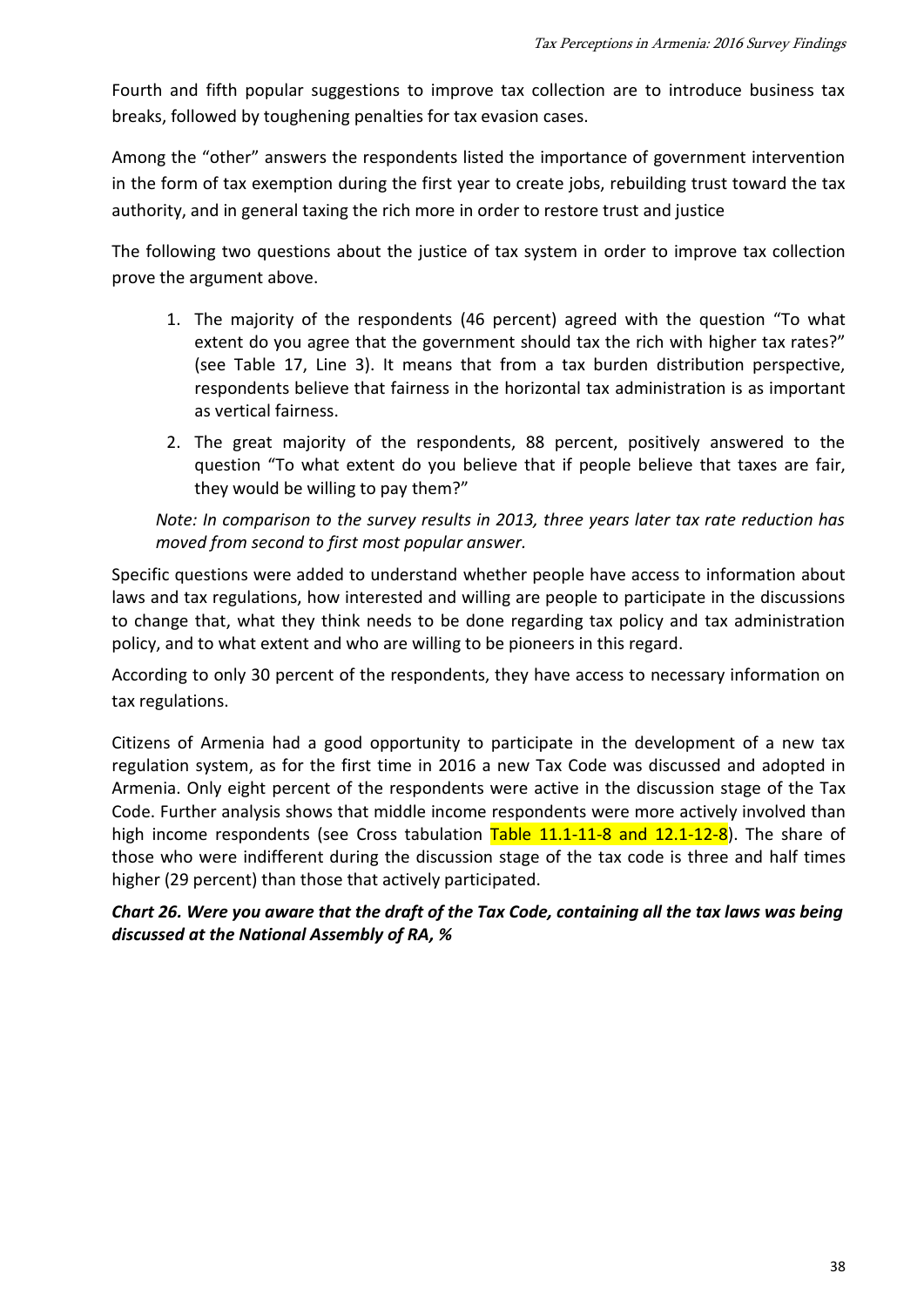

**The connection between the Tax Code and the business environment and investments:** Sixtyone percent of respondents do not know whether the Tax Code will have an impact on the improvement of the business environment (see Table 1.31), and 64 percent do not know if it will contribute to attracting new investments in the economy (see Table 1.32). The reason for this unawareness and the "don't knows" could be the fact that Tax code discussions were not publicized enough. Similarly, respondents are not certain how frequently tax laws should be changed, with 42 percent saying "don't know" (see Table 1.37).

**In December 2015, Armenia held a referendum and passed Constitutional amendments.**  Would the Constitution create a new trustworthy environment among the taxpayers, and would the taxpayers be more willing to pay taxes? The results of the survey show only 11 percent positive responses. If we exclude the large percentage (53 percent) of "don't knows," the share of the respondents who think so would be 23 percent (see Chart 27, Table 1.40 Line 6). Thus, the average of the skeptical respondents is 89 percent. Further analysis of the characteristics of the group that is skeptical of the future benefits of the Constitution shows,

- By occupation: Individual entrepreneurs, self-employed and employed respondents, i.e. "actively employed people," are more pessimistic than the group of "passive" respondents (pensionaries, housewives and students) and unemployed (see Cross tabulation Tables 13.2; 14; 15.2);
- By the field of occupation: Respondents in "manufacturing" think similar to the average taxpayers, however people in trade and service sector are more pessimistic (see Cross tabulation Tables 16.1-16.8; 17.1-17.8);
- By marital status: Married and never married respondents think similar to the average, while those in other categories – divorced, single, widowed and separated are more pessimistic (see Cross tabulation Table 8.5);
- By the level of education: Respondents with higher education are slightly more optimistic than those with lower education levels (see Cross tabulation Tables 18.2 and 19.2);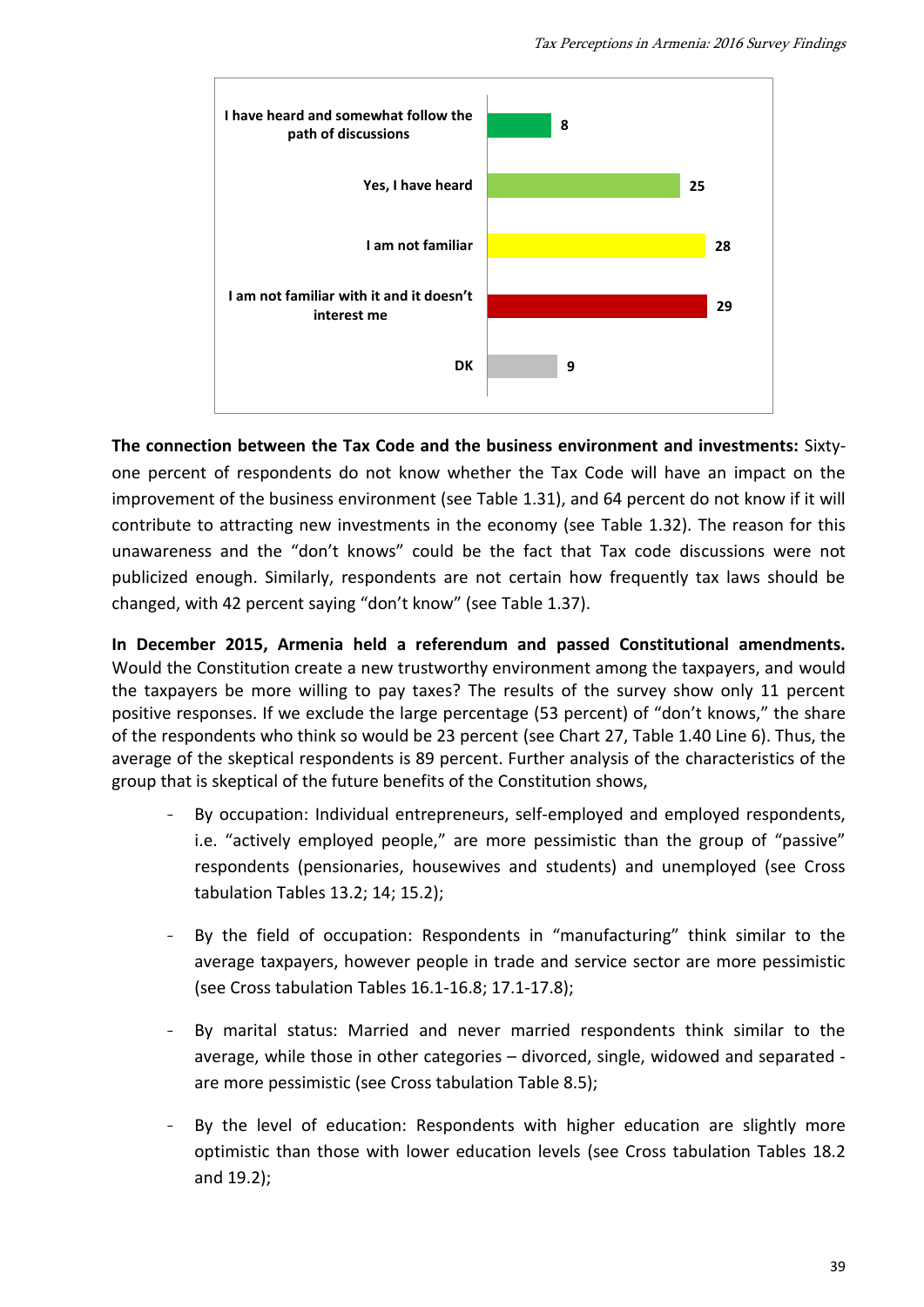- By income (see Cross tabulation Tables 9.5 and 10.5):
	- o On the individual level of analysis, respondents with lower level income, not significantly, but are more optimistic than middle and higher income respondents;
	- o On the household level of analysis, pessimism decreases as income increases. Similarly, respondents who personally or whose family members have done business / or became business owners, that is have higher chances of getting larger income, are more optimistic about the positive impact of the Constitution (see Cross tabulation 20).
- Respondents willing to work as tax inspectors are optimistic above the average in the positive impact of the Constitution on taxation (see Cross tabulation Table 21.5).

#### *Chart 27. Constitutional amendments of 2015 will create a more trustworthy environment, and the willingness to pay taxes will increase, %*



What do taxpayers have to suggest changing in the tax policy and administration? The answers to this question are presented in Chart 28.

# *Chart 28. Which direction in tax reform do you consider the key for improving the business environment, %*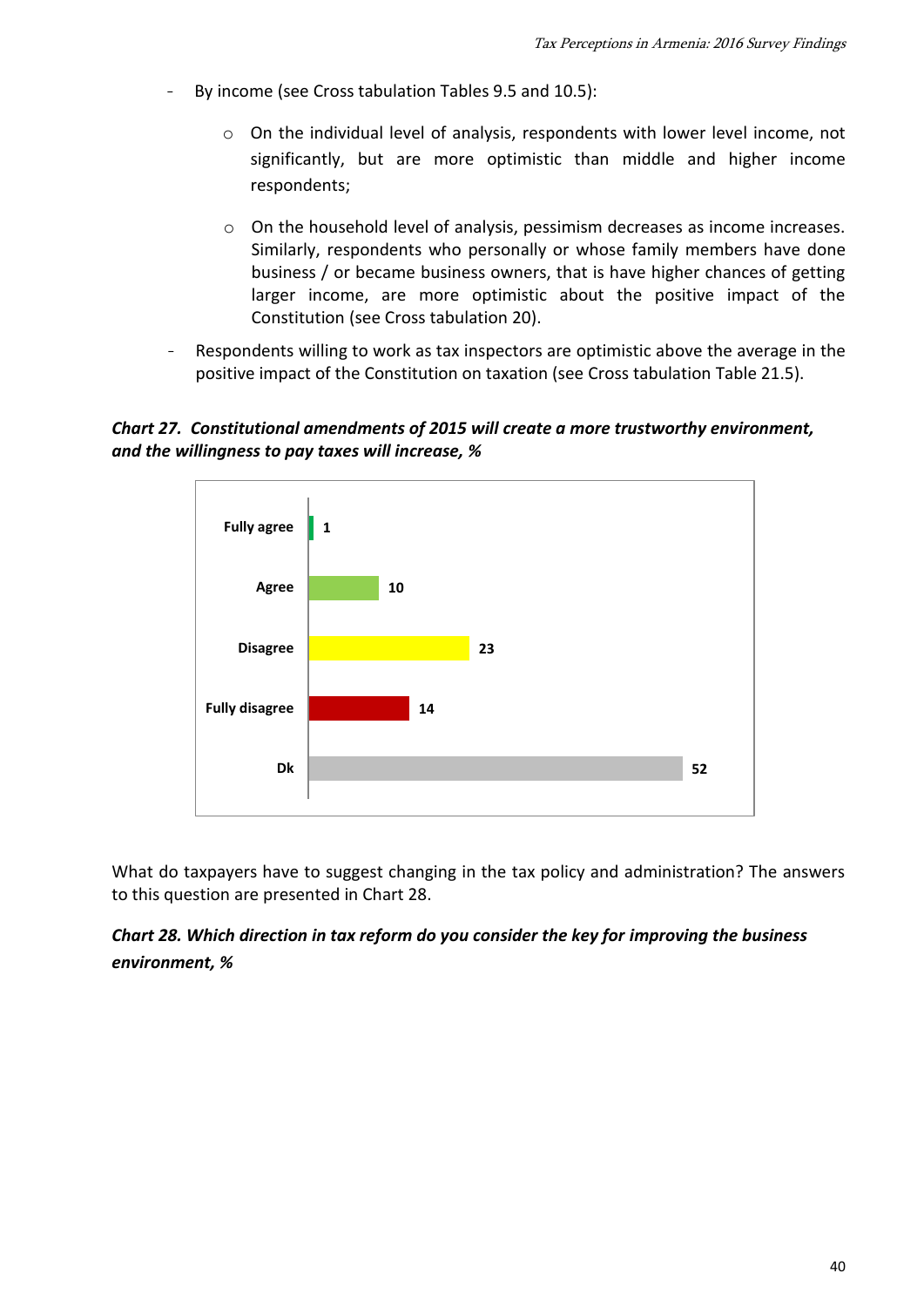

**Suggestions on tax policy** (see Chart 28 and Table 1.33, as well as Cross tabulation Table 22.1- 22.8):

- o Fifty-six percent do not know what to do about tax policy issues, or are indifferent;
- $\circ$  Primary active response is: "lighten tax burden, including decreasing tax rates;"
- o Lower income respondents show more support for such decrease, while those with middle income value issues connected with tax administration, including issues connected with inspection regulations.
- $\circ$  High income respondents have different priorities and suggest attracting direct investments through tax incentives.

As a direction of tax-revenue policy, and taking into consideration the discussions among professional and scientific circles of Armenia around the ecologization of the tax laws, we also inquired people about their opinion on the need for such a significant change in the structure of the taxation bases of the existing taxes in Armenia. Respondents were told that in that case taxes on income and property decrease in the overall tax burden, while the taxes on the goods and services that are harmful for the environment increase. The results are presented below (see Chart 29 and Table 1.36, and Cross tabulation Table 23.1-23.8).

## *Chart29. Would you be more prone to pay taxes more consistently, if the model of ecologization of tax laws was implemented, i.e. putting the tax burden on the manufacturing of the goods and services that are harmful for the nature?, %*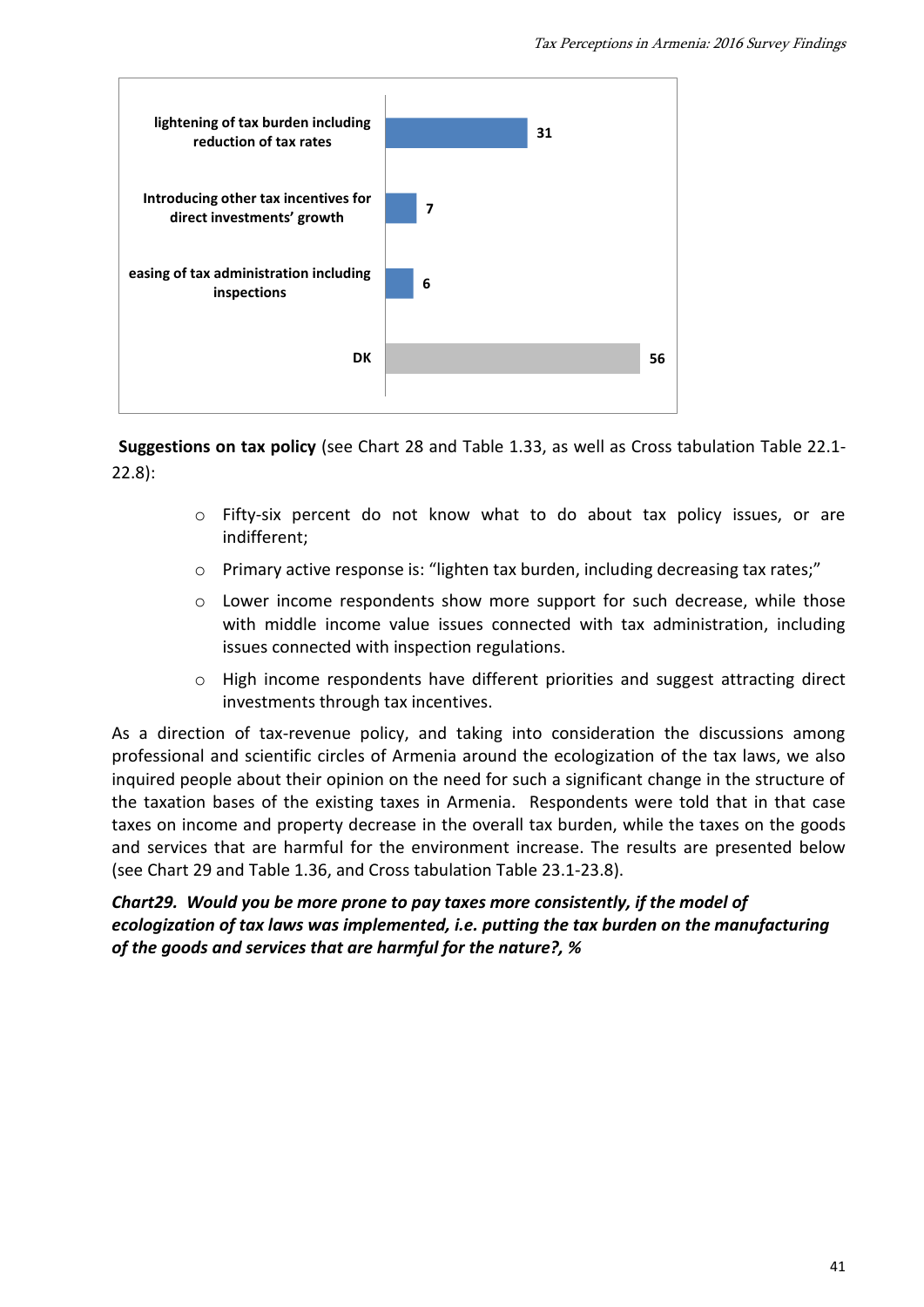

- $\cdot$  The topic of ecologization of tax laws is difficult for people. However, among the respondents who have some certainty, the percentage of the proponents is higher than the opponents (39 percent and 8 percent, respectively). From a revenue policy perspective, this could become a subject for a strategic discussion for the Ministry of Finance of the RA.
- $\cdot \cdot$  Proponents are lower and middle income respondents, not only on individual but also on household income level analysis.

#### **Suggestions particularly for reforms in tax administration** (see Chart 30, Table 1.34):

- $\triangleright$  A larger 60 percent do not know what to do, or maybe do not want to interfere in such a complex matter;
- $\triangleright$  Respondents emphasized not intervening in the business of the taxpayer and simplifying tax calculation forms;
- $\triangleright$  As an "other" option respondents particularly noted to be treated equally with the large taxpayers. It is important to note here, that in the Armenian reality large taxpayers are associated with unfairness and shadow economy.

# *Chart 30. Which direction of tax administration do you consider key for improving the business environment?, %*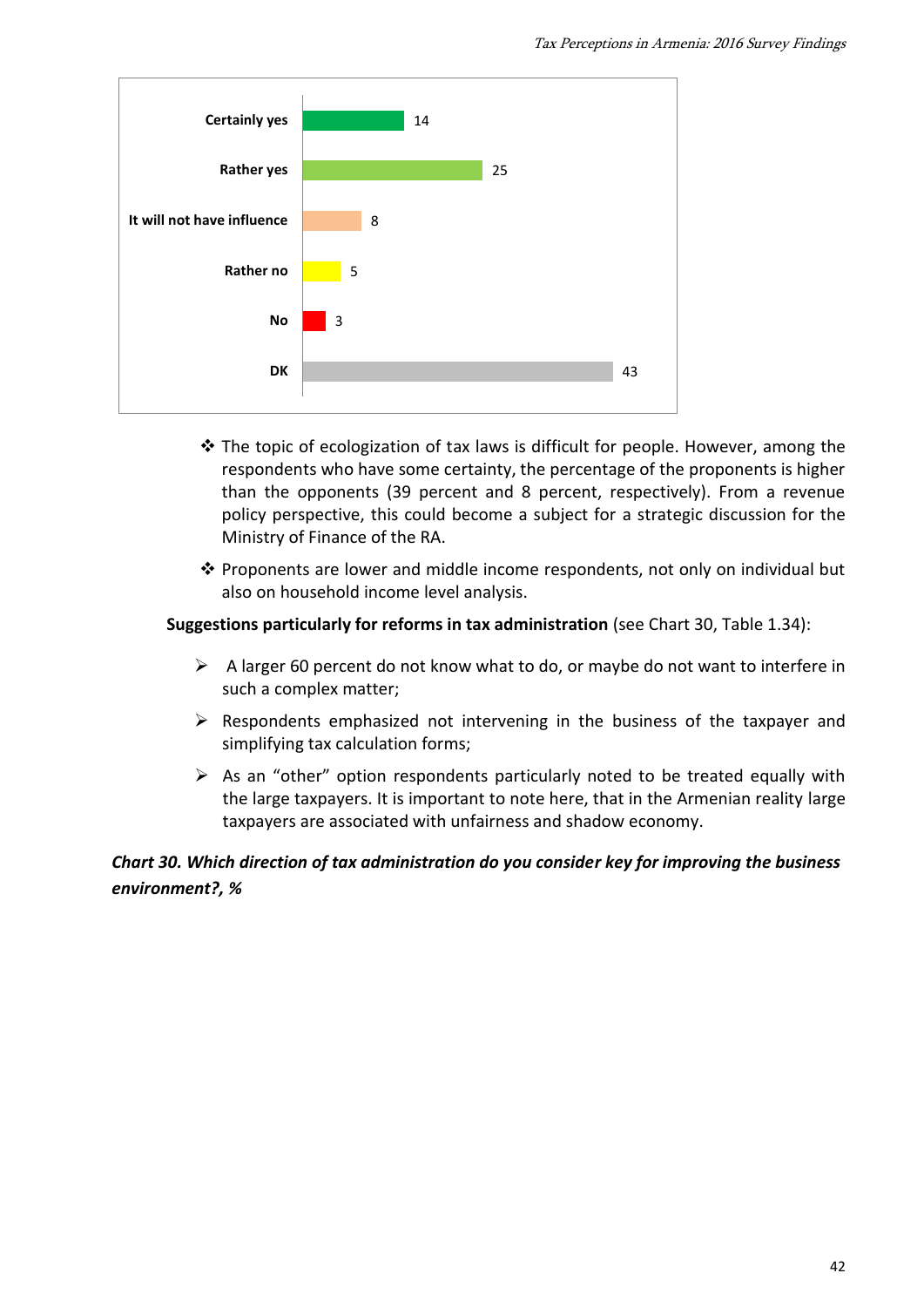

In this section we tried to gauge respondents opinion about modern tools and methods of international tax administration, particularly in the context of OECD's "Base erosion and profit shifting" BEPS initiative and other similar ones. Modern international tax administration cooperation entails introduction of a strong system of information exchange on transfer pricing, real beneficiaries and other important issues. It will significantly decrease tax evasion. Thus, we inquired, to what extent do the taxpayers support the introduction of such a system, considering that while making taxation more fair, it could also result in a tax burden increase. The analysis of the responses is presented below (see Chart 31 and Table 1.39 and Cross tabulation Table 24.1- 24.8 and 25).

Chart *31. Many countries in the world use automated systems of information exchange, which make information about business deals and profits available for the tax authorities of the country where the business operates. Would you like Armenia to join that international agreement?, %*

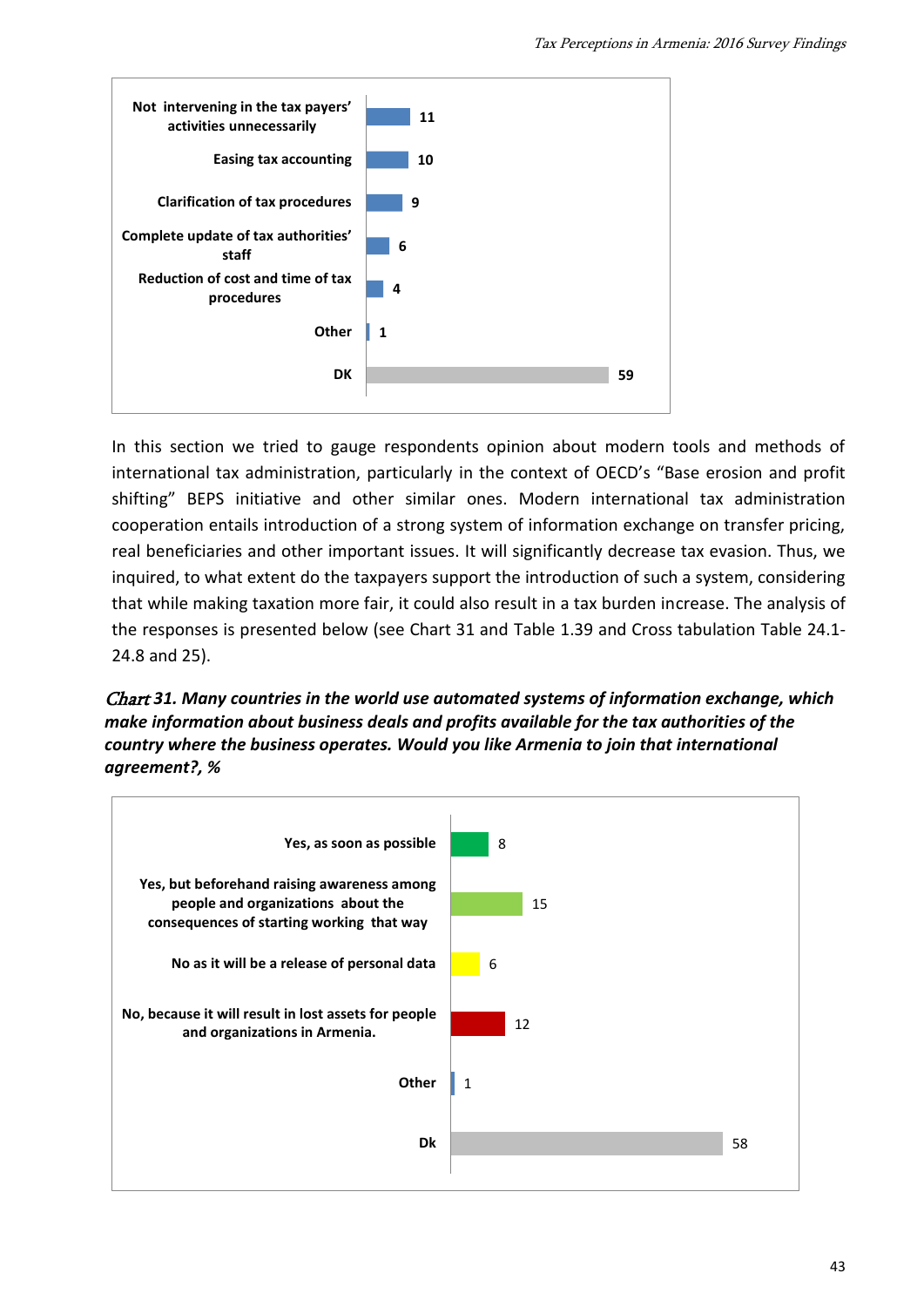- o Fifty-eight percent of the respondents do not know about it and thus, do not have an opinion about it. This is understandable considering the novelty of the notion;
- o Excluding the "don't knows," 56 percent of the rest agree with the notion. Moreover, 20 percent of them think that it should have been done earlier, emphasizing the importance of explaining it clearly to the population in advance;
- $\circ$  Separate analysis of the 20 percent shows, that this group displays active tax position in other aspects as well. In comparison to the average, they are more willing to buy goods that are more expensive but from law-abiding sellers than cheaper goods from a seller that cheats on taxes (44 percent in comparison to the 38 percent of the average);
- o People are concerned about sharing personal information and drastic loss of income;
- $\circ$  Lower and middle income respondents have fewer concerns and are obvious supporters of these international administration mechanisms. However, the interest to be part of an international automated information exchange system drastically decreases among the higher income groups.

The results of another international topic – membership in Eurasian Economic Union - show that only 10 percent of the respondents are more inclined to pay taxes "to solve financial issues facing the Eurasian Economic Union" (see Chart 32, Table 1.40 line 10 and Cross tabulation Table 26). In other words, they understand and assess the value of this new regional reality for Armenia. Fifty-five percent were against and 36 percent were undecided. The share of those who gave a positive answer to this question is slightly higher among lower income respondents.

Chart *32. After the membership in Eurasian Economic Union, I am more inclined to pay taxes to solve financial issues facing the Union, %*



The last section of the questionnaire with its non-standard questions was aimed at understanding to what extent the respondents are ready to form a behavior of a more active taxpayer for a better future of their country.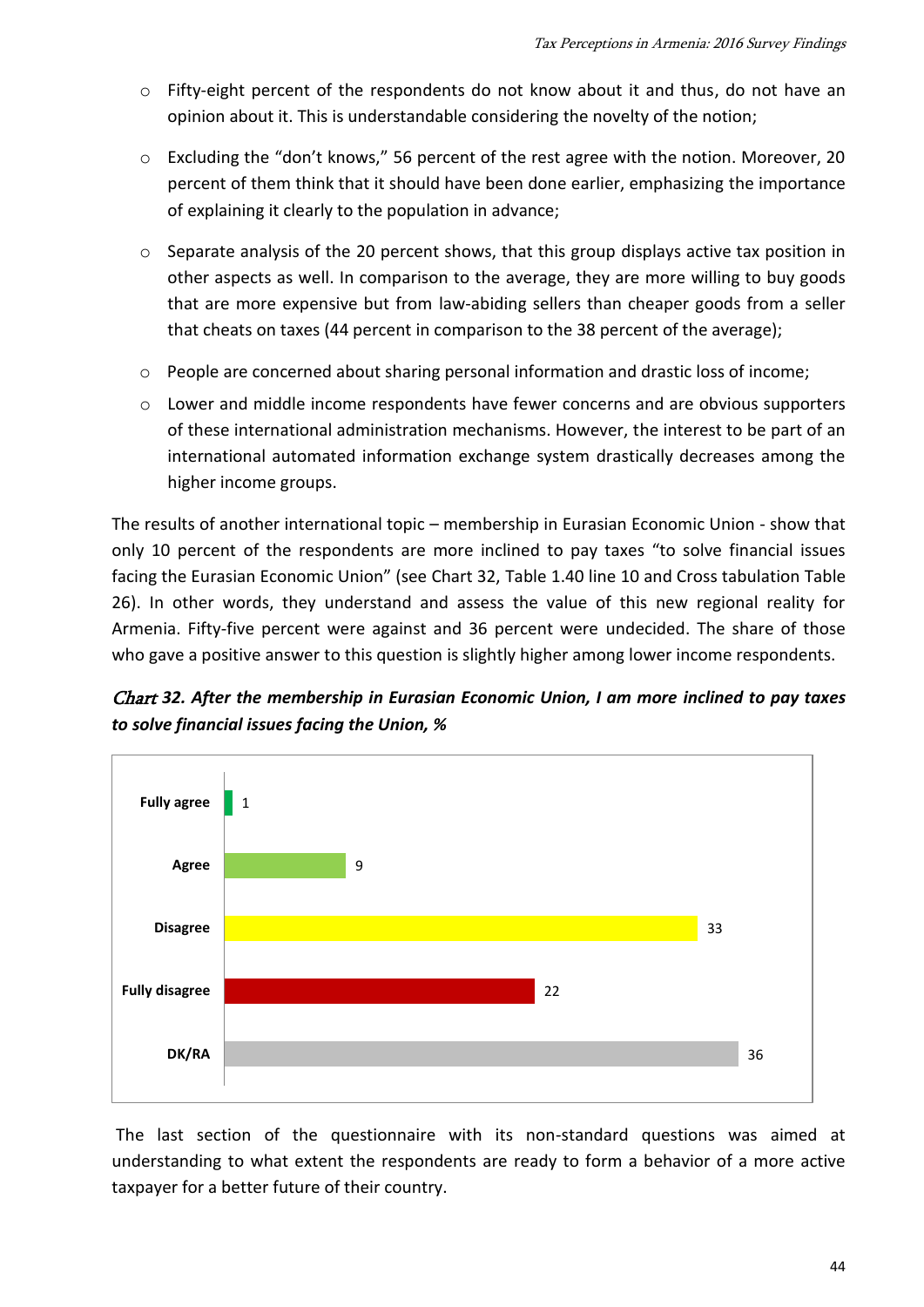The results of the questions aimed at understanding how common are people who are ready to pay taxes ("ready taxpayers"), as well as the depth of their perceptions, are presented below. In order to have a fair and effective tax collection system:



Chart*33. "Ready taxpayers'" perceptions in a few regards*

- 1. Thirty-five percent of the respondents agree that it is more appropriate to buy more expensive goods from law-abiding sellers, than cheaper goods from sellers that avoid paying taxes.
- **2.** Twenty percent of the respondents demand a receipt for purchased goods and services if the seller does not give them one.
- 3. Seven percent of the respondents are ready to inform the tax authorities when witnessing a case of tax evasion. Thirty-eight percent fully disagree and 44 percent disagree with this attitude. This means, cooperation between the tax authorities and citizens around this issue would be difficult to establish in Armenia.
- 4. If Armenia's foreign debt reached 70 percent of the gross domestic product, which is a dangerous and impermissible limit, then:
	- a. Twenty percent of the respondent would be willing to pay more taxes to keep Armenia from being declared bankrupt internationally. One third is not sure, also possibly because they do not know what the consequences of bankruptcy for Armenia would be. About half (46 percent) are not willing to support in solving that problem by paying more taxes;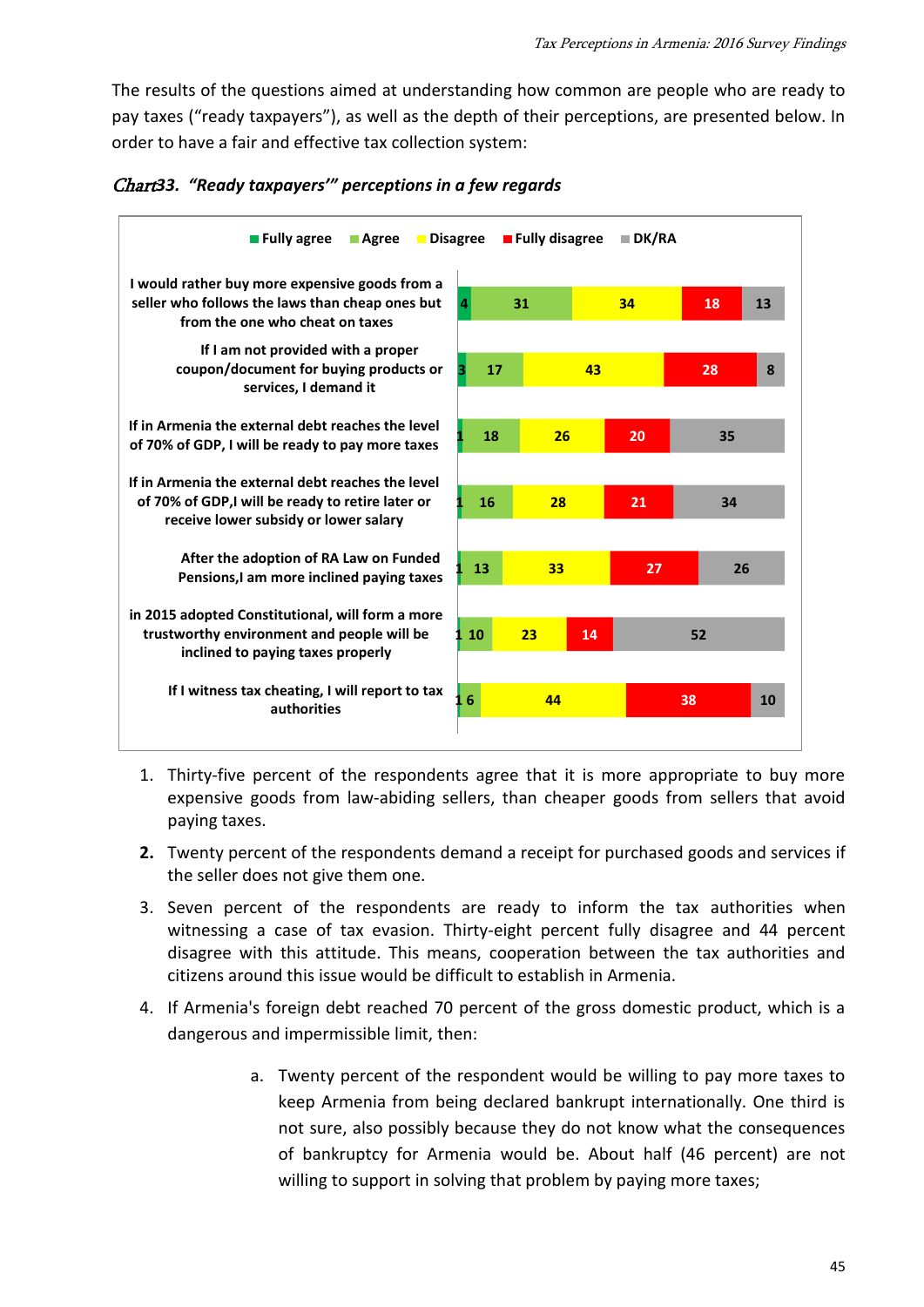- b. Seventeen percent of the respondents are ready to postpone retirement, receive lower subsidies and salaries so that the government would not have to raise tax rates.
- 5. Only 14 percent of the respondents value government's investment in their future pensions. The new system does not serve as an additional motivation to pay taxes for the rest. (Armenia is in the process of gradually introducing accumulative pension system, which requires all young employees to save a part of their salary for their retirement, while also receiving funds from the state budget during their employment years for the same purpose).

Further analysis was conducted to identify typical characteristics of a person particularly willing to pay taxes (Cross tabulation Tables 8-10 and 13-20). Thus,

- **1.** Unemployed respondents are less likely to "inform," while marital status makes no difference on the "informing" answers.
- **2.** People in "Trade and services" are more forgiving toward tax evaders and are more willing to buy goods and services cheaper from none law-abiding sellers. However, in the time of need, when Armenia's foreign debt reaches a dangerous limit, this group of respondents, in comparison to the average, is more willing to take on some of the burden.
- **3.** Divorced respondents are more consistent with requesting receipts when shopping and buying from law-abiding sellers even when the prices are higher (23 percent in comparison to the average 20 percent and 40 percent in comparison to the average 35 percent). This group of respondents is also more willing to take a certain share of the burden on themselves if Armenia's foreign debt reached a critical point (23 percent compared to 17-19 percent average).
- **4.** Respondents with higher education are more cautious about "informing tax authorities." It can be speculated that they legally evaluate the consequences of that system being not fully regulated by laws. At the same time, they are more likely to demand a receipt.
- **5.** Compared to the average, respondents with below-higher level of education are less willing to make voluntary payments within the accumulative pension system that is being gradually established in Armenia (14 percent compared to the average 17 percent).
- **6.** As individual salaries and income goes up people become more willing to pay more for goods and services but purchase from law-abiding sellers.
- **7.** As income goes up, the willingness to "inform tax authorities" goes down, starting from the middle income (above 190 thousand dram).
- **8.** As income goes up people become more willing to voluntarily pay toward the accumulative pension system that is being gradually established in Armenia (see Cross tabulation Table 9.8).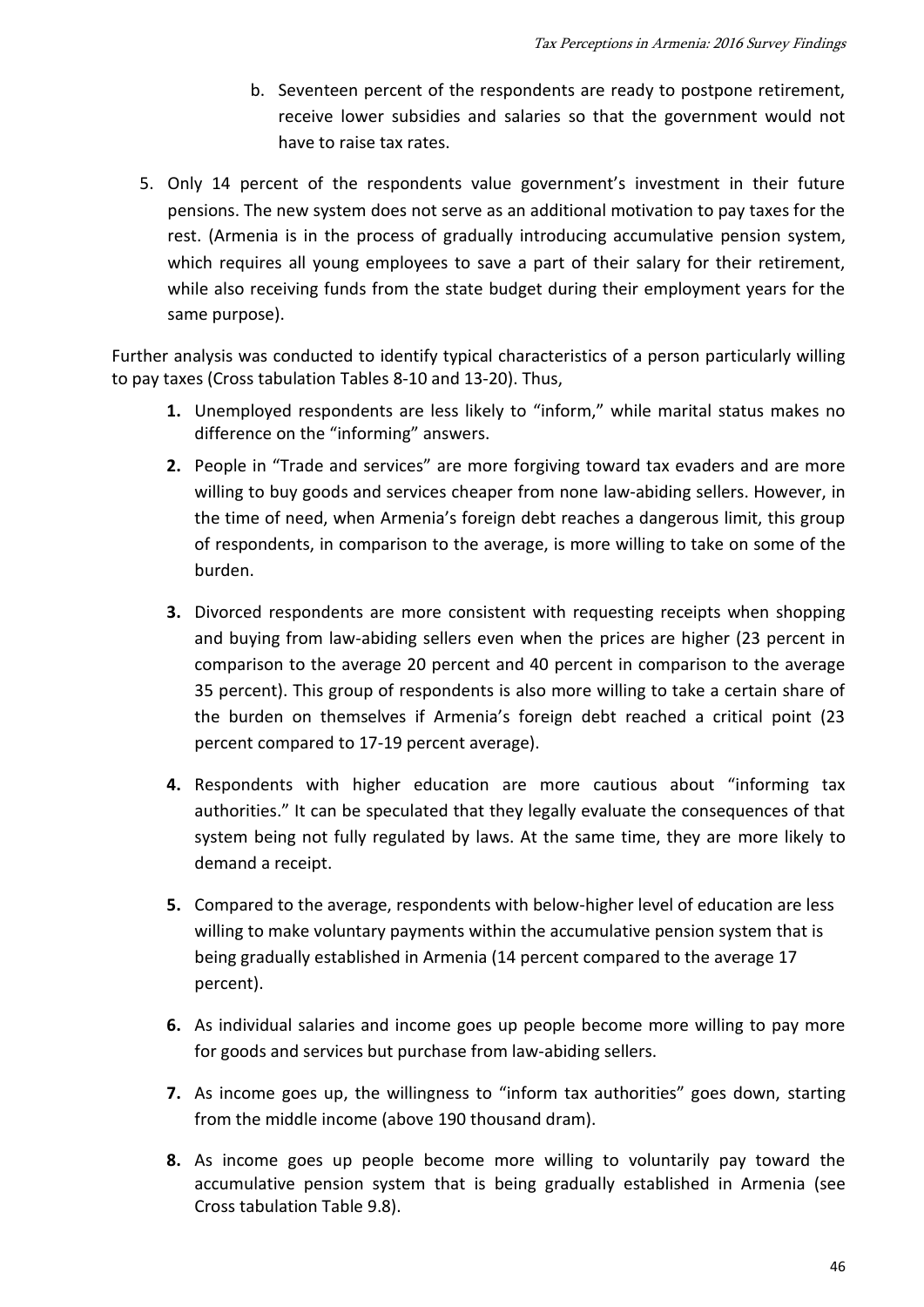- **9.** However, as incomes goes up, people become less inclined to demand receipts for their purchases.
- **10.** Higher income respondents are more willing to take on additional burden if Armenia's foreign debt reached a critical limit.
- **11.** Respondents who have personally or through their family members done business over the past year or own a business are not so inclined to be attentive during purchases neither when it comes to dealing with law-abiding sellers, nor requesting receipts for their purchases.
- **12.** Again, respondents who have done business over the past year are also careful when it comes to "informing tax authorities," displaying seven percent less interest from the average. Similar to the high income group, this group is more willing to take on some burden if the foreign debt of Armenia reaches a critical limit. They are also more likely to voluntarily pay toward the accumulative pension system that is being gradually established in Armenia.

Thus, high income respondents as well as those doing business in the past one year, may not be attentive during their purchases to deal with law-abiding sellers and demand receipts for the purchases currently, however, from a strategic perspective, when Armenia is in a dangerous situation, or when it comes to pension prospects, they consolidate and show higher tax compliance and willingness.



#### *Chart34. Distribution by ethnicity, %*

The comparison of the perceptions of the ethnic minorities (mostly Yezidi, Russian, Ukrainian, Greek, etc.) and ethnic Armenians in Armenia show (see Chart 34, Table 2.8, and Cross tabulation Tables 27.1-27.8):

- \* Representatives of the ethnic minority taxpayers are more willing to lend to the government than let the government borrow from foreign countries.
- $\div$  In comparison to ethnic Armenians are less likely to accept more complex tax legislation (27 percent in comparison to the average 36 percent).